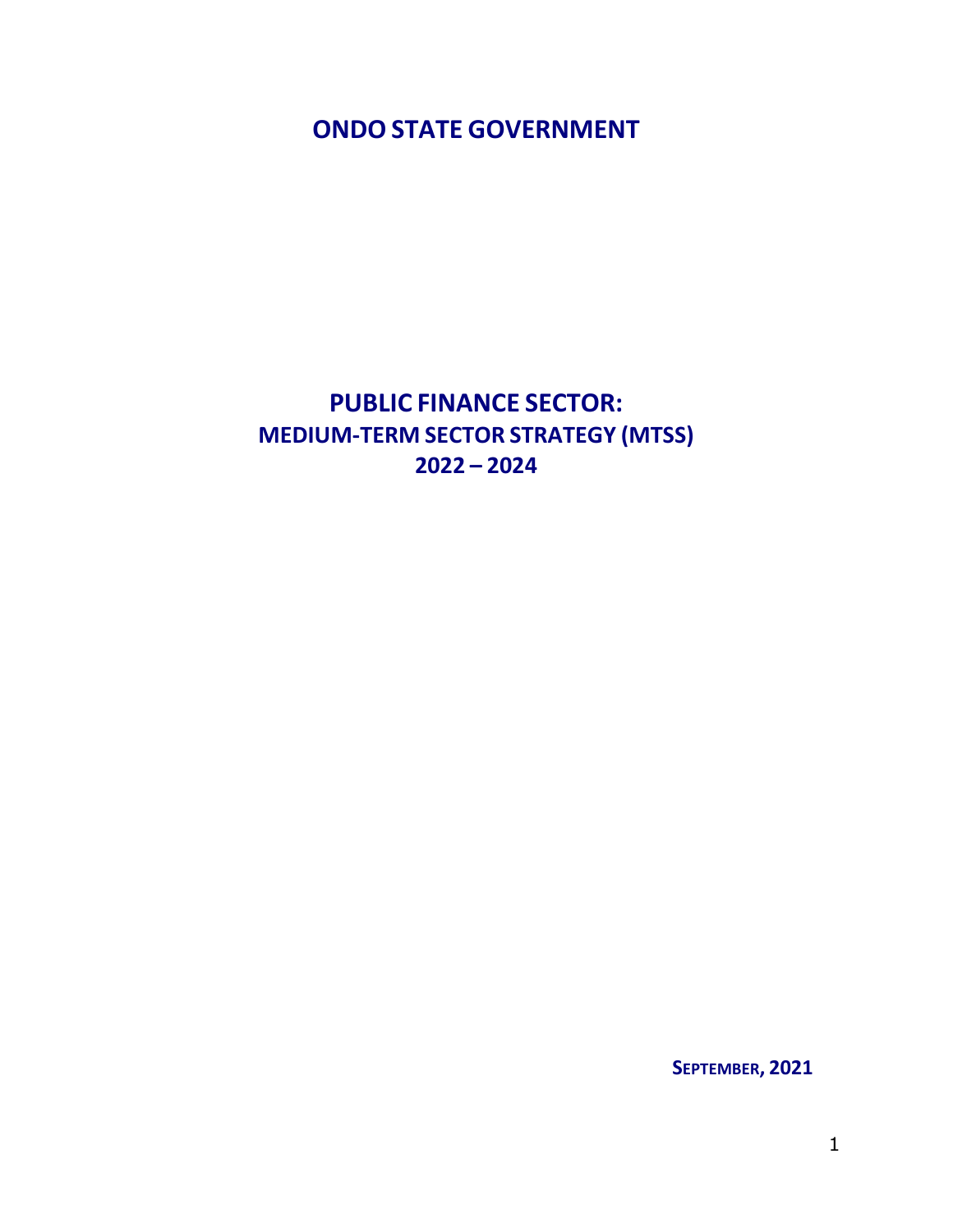#### <span id="page-1-0"></span>**Foreword**

The Ondo State Fiscal Responsibility Law (FRL, 2017) requires Ministries Extra-Ministerial Departments and Agencies (MEDAs) to prepare and annually review of their sub-sector strategies. In pursuant of this, the 2022-2024 Public Finance Medium Term Sector Strategy (PF.MTSS) was prepared as update to the previous years' MTSS.

The 2022-2024 MTSS clearly outlines the projects/programmes that will be implemented within the next three years taking into consideration the resource plan required for their execution, it is a clear fact that the projects accommodated in the document were selected based on the formatted MTSS Project prioritization and costing templates designed for the use of states by DFID and DAWN.

The Projects in this document include the Ondo State COVID-19 Action Response and Economic Stimulus (O CARES) Program designed to ameliorate the effect of the global Coronavirus disease, 2019(Covid-19) pandemic that is threatening the socio-economic of the nation and state. As a matter of fact, the programmes/projects in this document are realistic and in consonance with the current developmental agenda of this administration ''REDEEMED'' aiming at guaranting recovery of businesses and ensure improved service delivery to the citizenry.

In a bid to ensure successful implementation of the provisions of this document, the plan to partner with the private sector cannot be overemphasized, knowing fully that government cannot accomplish its development drive alone. It is our hope therefore, that the State would be able to mobilize sufficient resources from the private sector to fund some of the projects by passionately pursuing the commitments of key stakeholders enlisted during the last Development Partners Summit.

The progress made in the implementation of programmes/projects contained in this document will be tracked and monitored for sustainability.

Conclusively, I urge relevant stakeholders in this sub-sector to conscientiously make use of the peoplecentered strategies in this document to deliver qualitative services to the citizenry of the State.

<span id="page-1-1"></span>**Permanent Secretary Ministry of Economic Planning and Budget**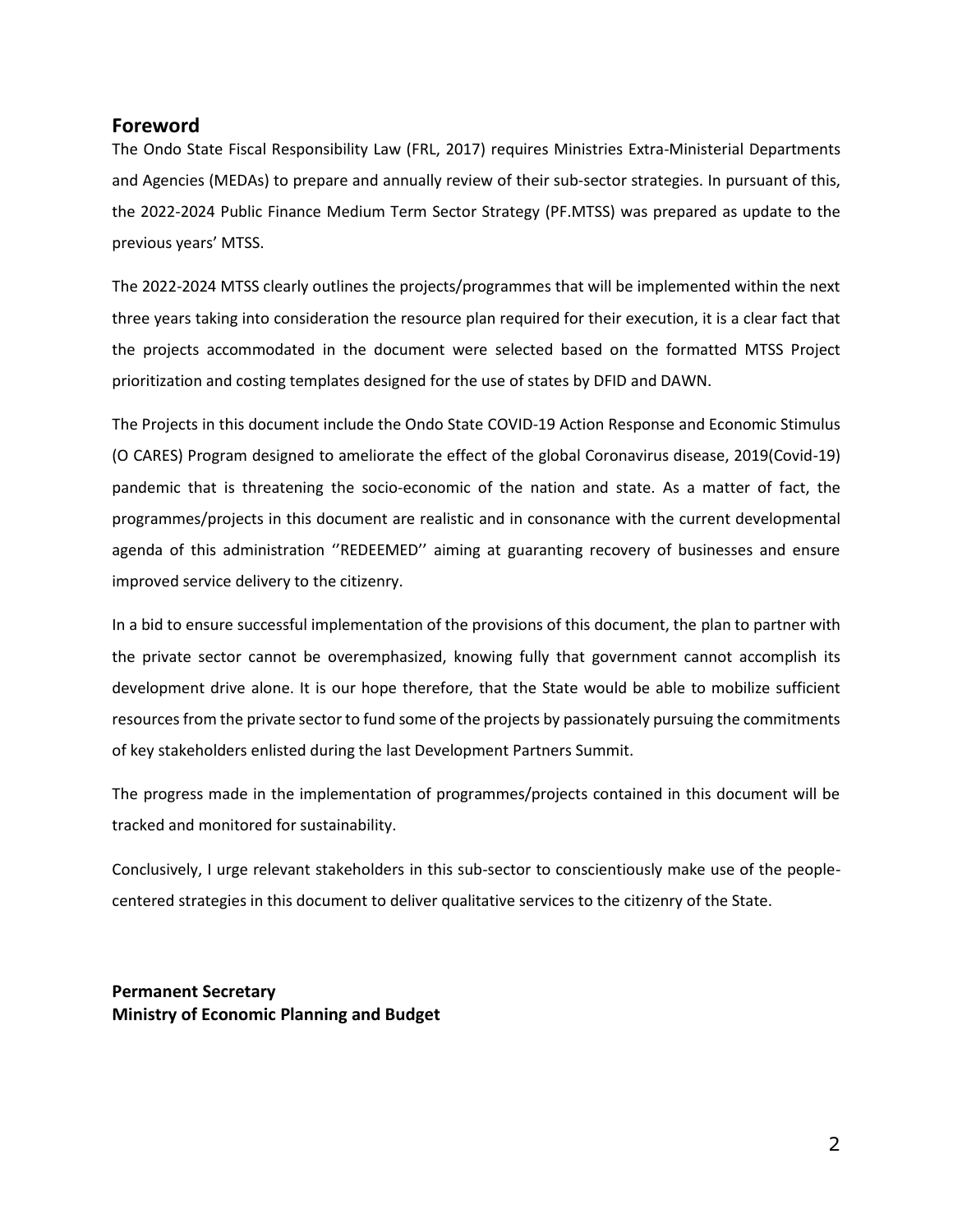## **Table of Contents**

### **Contents**

| Chapter One:   |                                                                          |  |
|----------------|--------------------------------------------------------------------------|--|
| 1.1            |                                                                          |  |
| 1.2            |                                                                          |  |
| 1.3            | Summary of the sector's Programmes, Outcomes and Related Expenditures 11 |  |
| 1.4            |                                                                          |  |
| Chapter Two:   |                                                                          |  |
| 2.1            |                                                                          |  |
| 2.2            |                                                                          |  |
| 2.3            |                                                                          |  |
| 2.4            |                                                                          |  |
| 2.5            |                                                                          |  |
| 2.6            |                                                                          |  |
| Chapter Three: |                                                                          |  |
| 3.1            |                                                                          |  |
| 3.2            |                                                                          |  |
| 3.3            |                                                                          |  |
| 3.4            |                                                                          |  |
| 3.5            |                                                                          |  |
| 3.6            |                                                                          |  |
| 3.7            |                                                                          |  |
| 3.8            |                                                                          |  |
| 3.9            |                                                                          |  |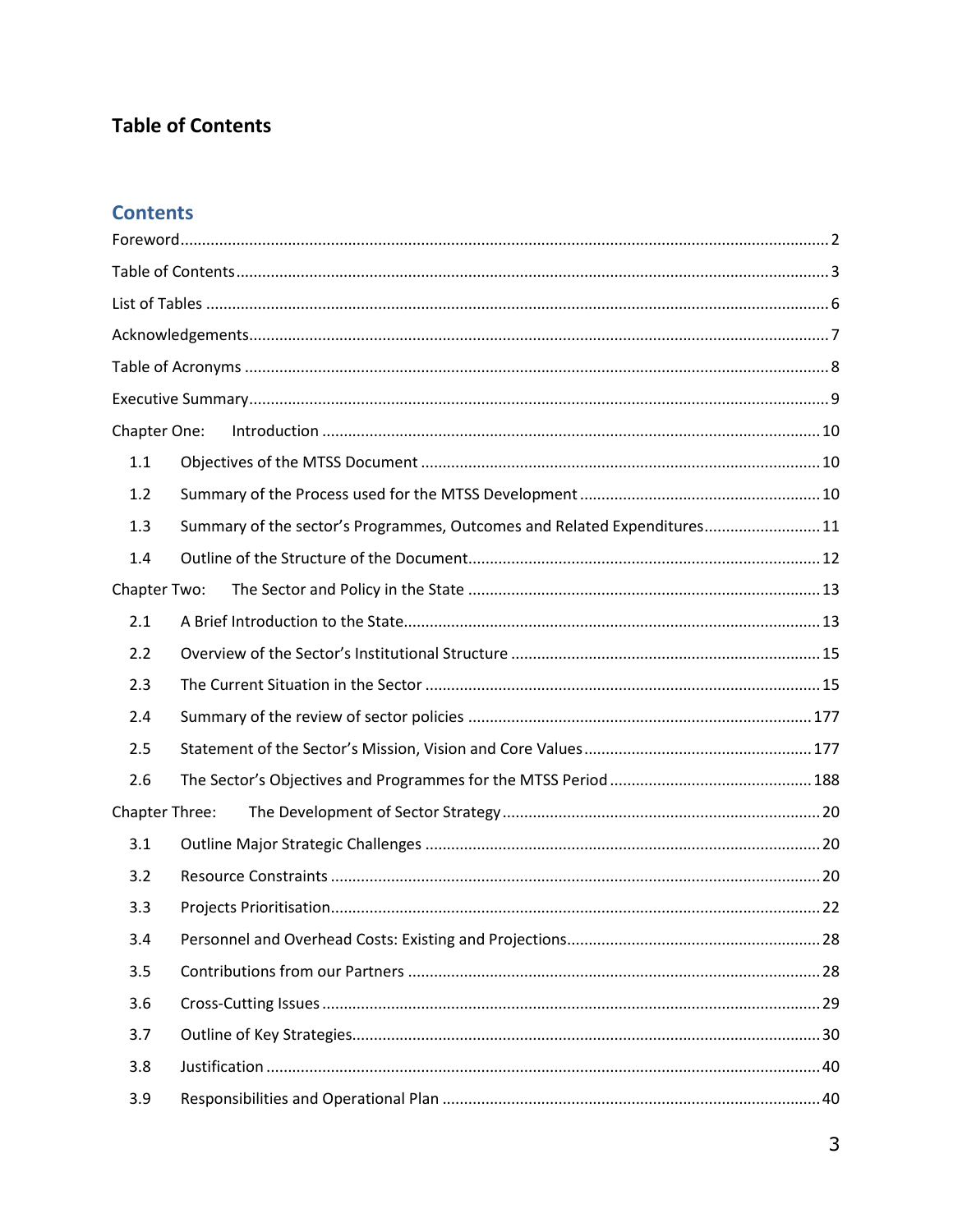| 4.1 |  |  |
|-----|--|--|
| 4.2 |  |  |
|     |  |  |
| 5.1 |  |  |
| 5.2 |  |  |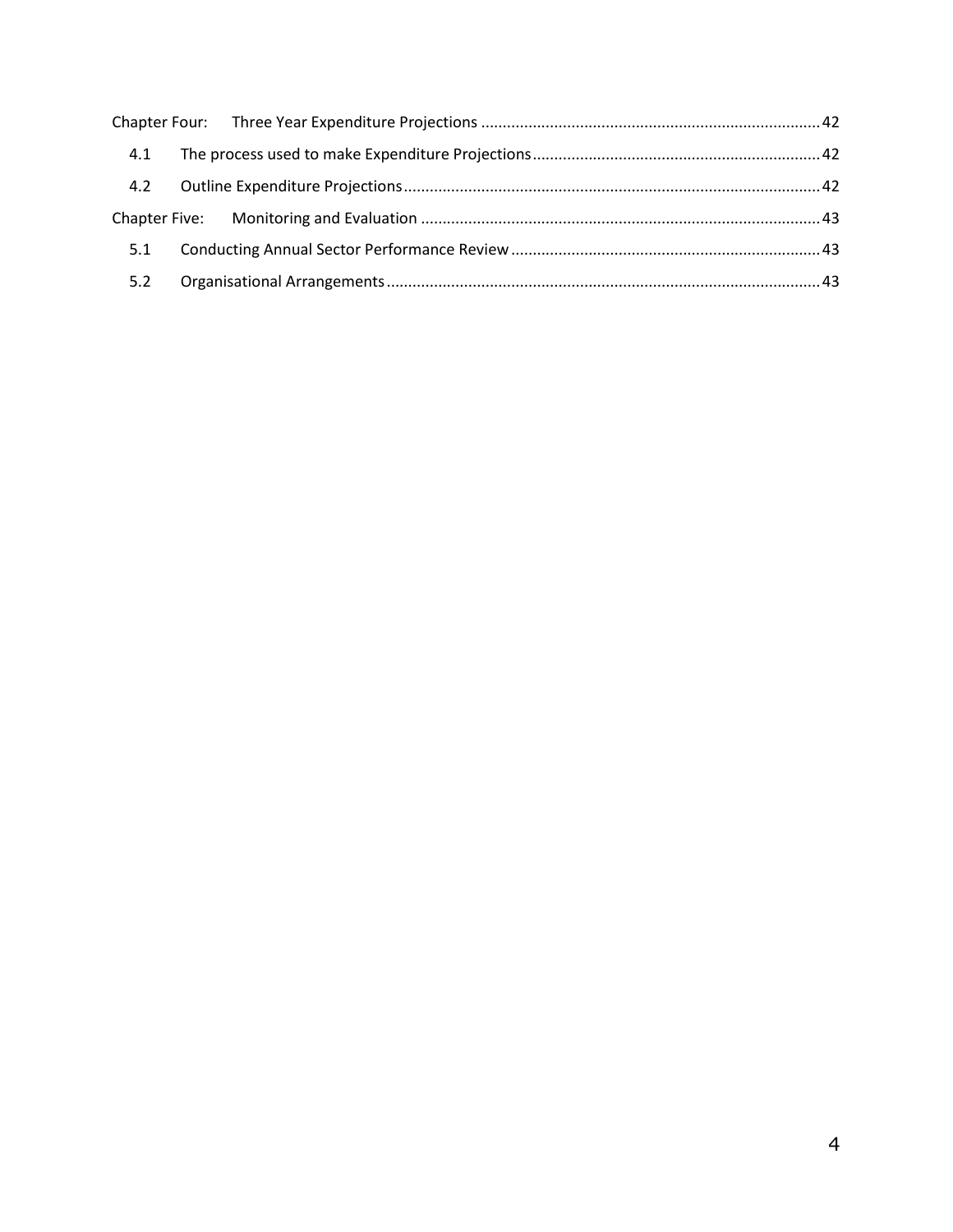## <span id="page-4-0"></span>**List of Tables**

| Table 2: Summary of State Level Goals, Sector Level Objectives, Programmes and Outcomes  18 |  |
|---------------------------------------------------------------------------------------------|--|
|                                                                                             |  |
|                                                                                             |  |
|                                                                                             |  |
| Table 6: Summary of Projects Review and Prioritisation (Ongoing, Existing & New Projects)22 |  |
|                                                                                             |  |
|                                                                                             |  |
| Table 9: Summary of projects' expenditures and output measures (The Logframe)30             |  |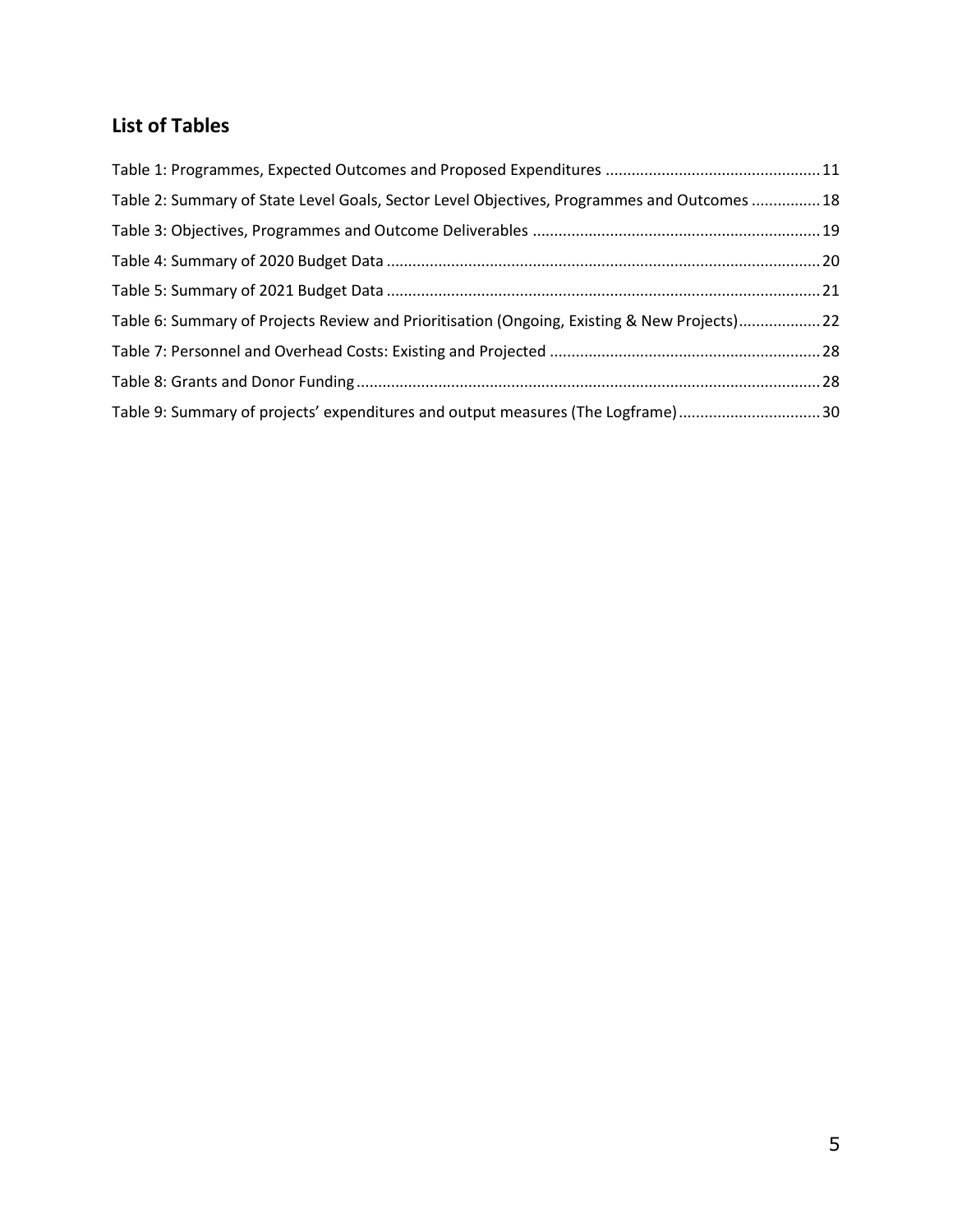## **List of Annexes**

(Format all Annexes Headings with "Insert Caption" command to enable automatic listing up of the annexes)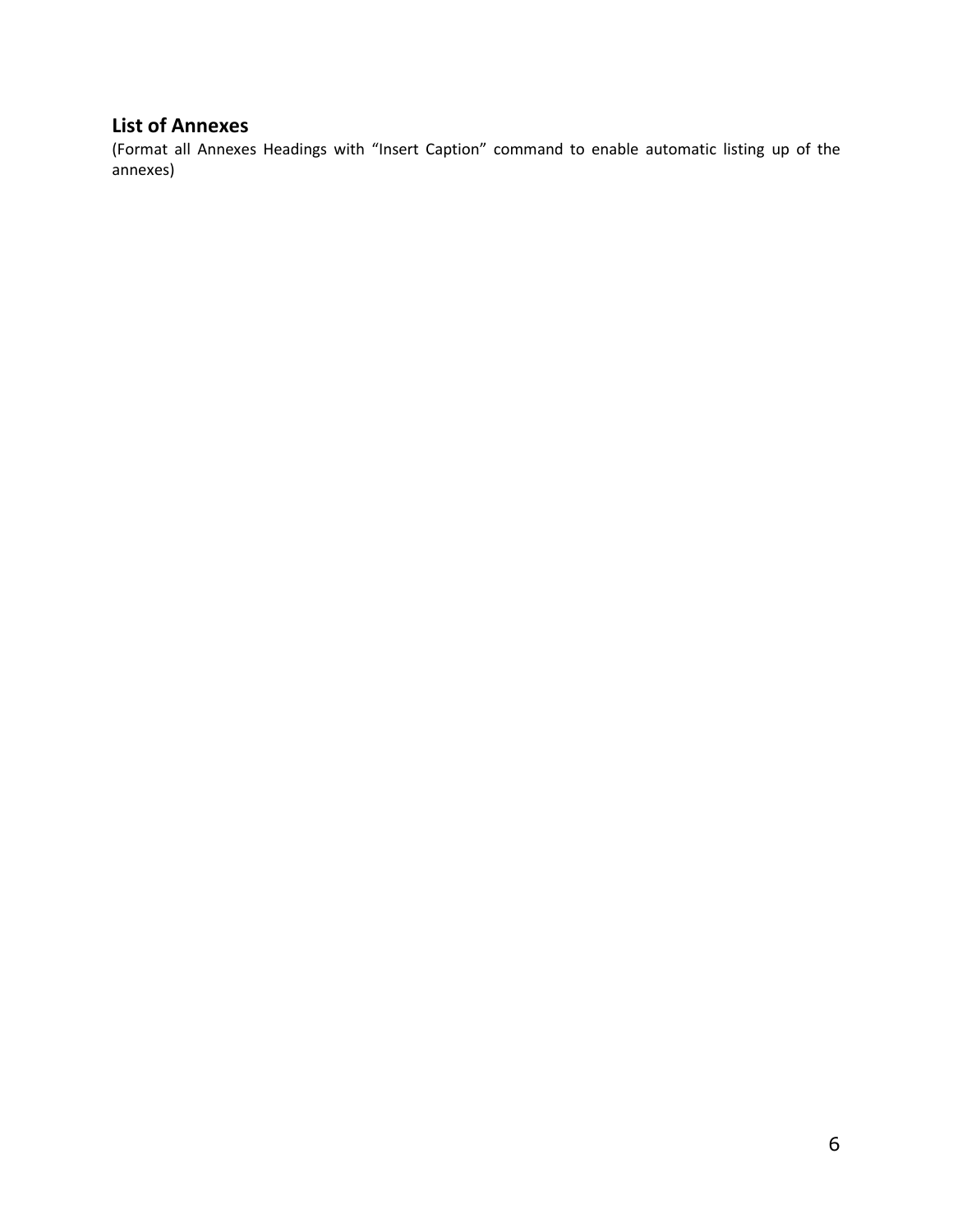### <span id="page-6-0"></span>**Acknowledgements**

The Public Finance SPT wishes to acknowledge the Permanent Secretary, Ministry of Economic Planning and Budget, Chief Bunmi Alade (*FCA, FCTI*) for coordinating economic development efforts in the State. We also recognize his support for putting the necessary machinery in place and overseeing the crafting of this document.

We also express our profound gratitude to the Steering Committee members for their inputs while not leaving out the dutiful SPT members for their time and effort during the many technical sessions. Your immense contributions and cooperation in every aspect are noted and highly appreciated.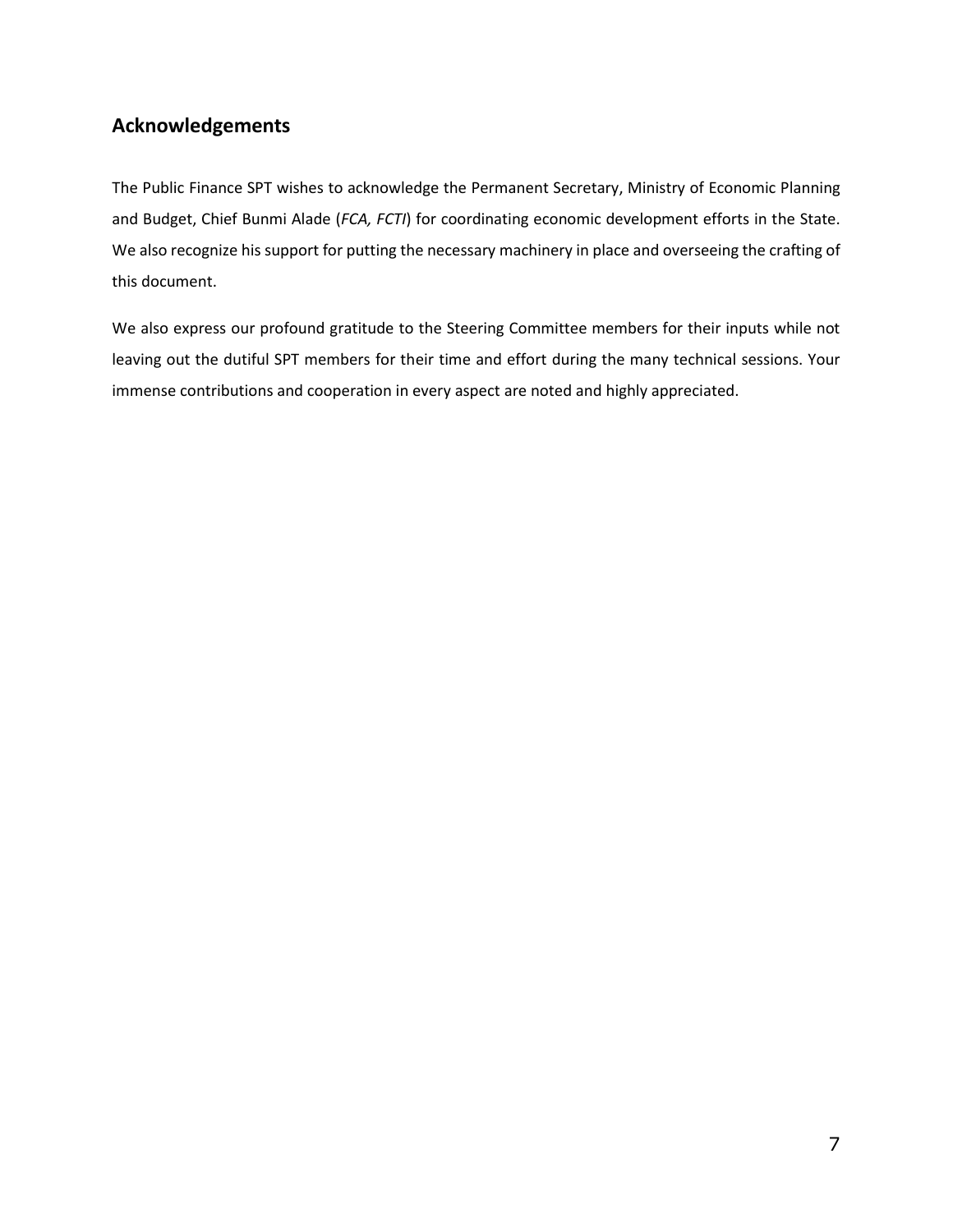### <span id="page-7-0"></span>**TEAM MEMBERS 0F PUBLIC FINANCE SECTOR**

| S/N | <b>NAME</b>              | <b>MDA</b>                 | <b>DESIGNATION/ STATUS</b> |
|-----|--------------------------|----------------------------|----------------------------|
|     | <b>Mr. O Bunmi Alade</b> | MEP&B                      | <b>PS</b>                  |
| 2.  | Mr. Tokunbo Ayiejoto     | <b>Ministry of Finance</b> |                            |
|     |                          |                            |                            |
|     |                          |                            |                            |
|     |                          |                            |                            |
|     |                          |                            |                            |
|     |                          |                            |                            |

### **TABLE OF ACRONYMS**

| <b>Acronym</b> | <b>Definition</b>                                       |
|----------------|---------------------------------------------------------|
| <b>AEFIR</b>   | Accounting Expenditure and Financial Reporting          |
| AG             | <b>Accountant General</b>                               |
| <b>BCC</b>     | <b>Budget Call Circular</b>                             |
| <b>BPP</b>     | <b>Bureau of Public Procurement</b>                     |
| <b>ERGP</b>    | Economic Recovery and Growth Plan                       |
| EU             | <b>European Union</b>                                   |
| <b>GDP</b>     | <b>Gross Domestic Product</b>                           |
| <b>IGR</b>     | <b>Internally Generated Revenue</b>                     |
| <b>IPSAS</b>   | <b>International Public Sector Accounting Standards</b> |
| <b>KPIs</b>    | Key Performance Indicators                              |
| M&E            | Monitoring and Evaluation                               |
| <b>MEDAs</b>   | Ministries, Extra-ministerial Departments and Agencies  |
| <b>MEPB</b>    | Ministry of Economic Planning Budget and Development    |
| MoF            | Ministry of Finance                                     |
| <b>MTSS</b>    | <b>Medium Term Sector Strategy</b>                      |
| <b>MYBF</b>    | Multi-Year Budgeting Framework                          |
| COVID-19       | Coronavirus Disease 2019                                |
| <b>NGOs</b>    | Non-Government Organizations                            |
| <b>ODSBS</b>   | <b>Ondo State Bureau of Statistics</b>                  |
| <b>ONDIPA</b>  | Ondo State Investment Promotion Agency                  |
| <b>ODIRS</b>   | Ondo State Internal Revenue Service                     |
| <b>PFM</b>     | <b>Public Financial Management</b>                      |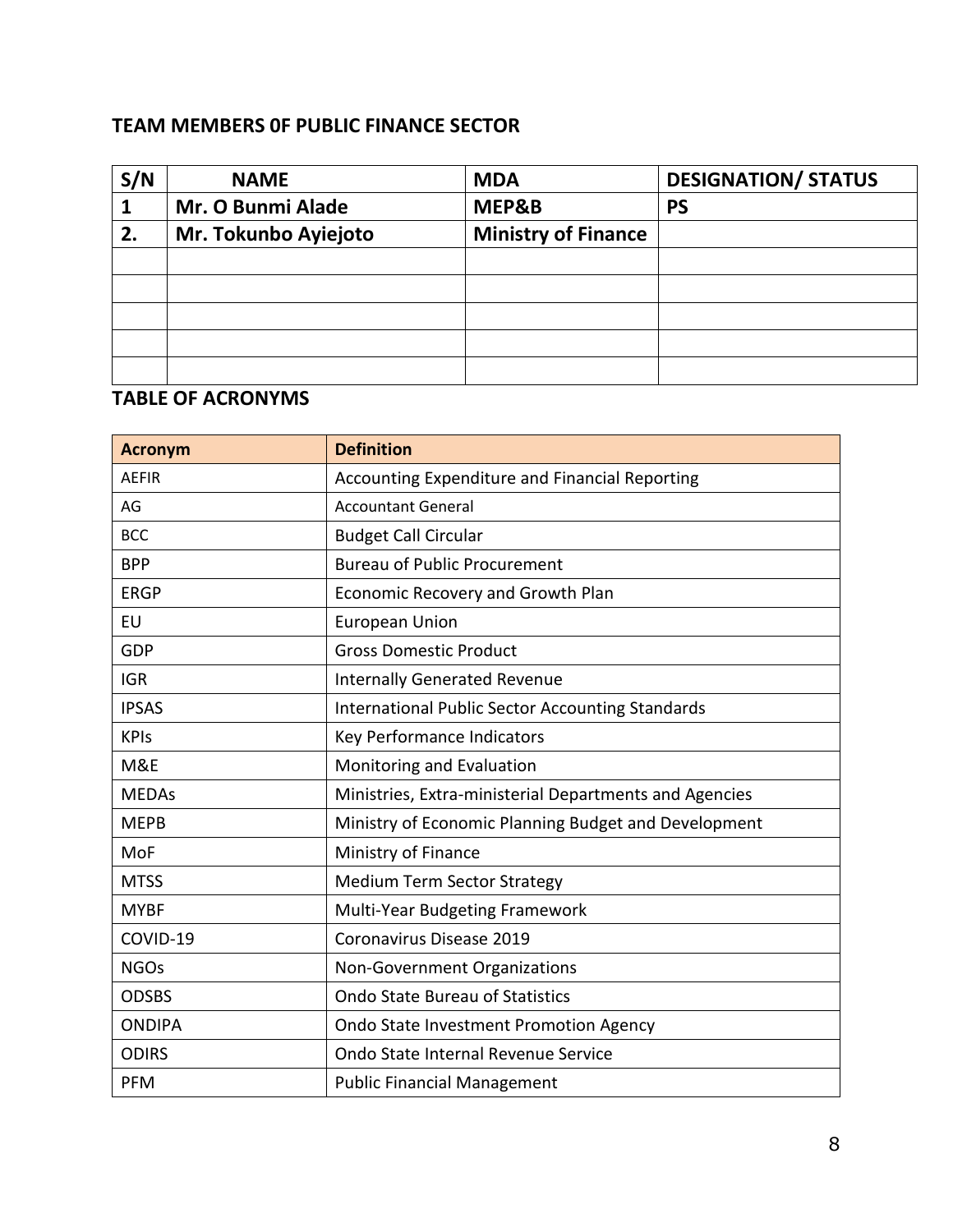| <b>SDP</b>    | State Development Plan                                                    |  |  |  |  |
|---------------|---------------------------------------------------------------------------|--|--|--|--|
| <b>SEED</b>   | State Economic Empowerment Development Strategies                         |  |  |  |  |
| <b>SHC</b>    | State Honourable Commissioner                                             |  |  |  |  |
| <b>SIFMIS</b> | State Integrated Financial Management Information System                  |  |  |  |  |
| <b>SMART</b>  | Specific Measurable Achievable Reliable Timebound                         |  |  |  |  |
| <b>MSMEs</b>  | Micro Small and Medium Enterprises                                        |  |  |  |  |
| <b>SPARC</b>  | State Partnership for Accountability,<br>Responsiveness and<br>Capability |  |  |  |  |
| <b>SPT</b>    | <b>Sector Planning Team</b>                                               |  |  |  |  |
| <b>UNICEF</b> | United Nations Children's Fund                                            |  |  |  |  |

#### <span id="page-8-0"></span>**Executive Summary**

The Public Finance sector plays a pivotal role in the facilitation of service delivery through strategies that link with the sector's objectives. The strategies chosen were in line with the sector's key policy priorities, ensuring that all programmes and projects are duly considered to have expected impact on the overall sectoral objectives. The Sector Planning Team (SPT) members held several meetings to deliberate, brainstorm and strategize in order to develop the MTSS document. Relevant information and data were collated from the twelve (12) MEDAs that make up the Sector. The sector came up with four programmes and four outcomes with One Hundred and and Fifty-Five (155) projects of which majority were administrative capital in category for the medium term (2022 -2024). The total cost of the programmes for the three years are, N973,153,419, N1,070,468,761 and N1,177,515,637 respectively.

The total costs of the programmes were brought within the indicative budget ceilings by ensuring that only projects with high ranks and which could be reconciled with the indicative budget ceilings were selected, other projects requiring higher proposed expenditures over and above the budget ceilings were postponed to the outer years of the MTSS period.

The sector plans to monitor and evaluate the execution of the projects by tracking progress of capital releases to MEDAs as reported in the quarterly Budget Implementation Appraisal Report of the Monitoring and Evaluation Department of the Ministry of Economic Planning and Budget (MEPB). The sector plans to use the results of the Annual Performance Review to decide which projects will be shutdown, rolled over or accommodated in the following year's MTSS.

Strong political will and budget releases are critical success factors for the implementation of the MTSS.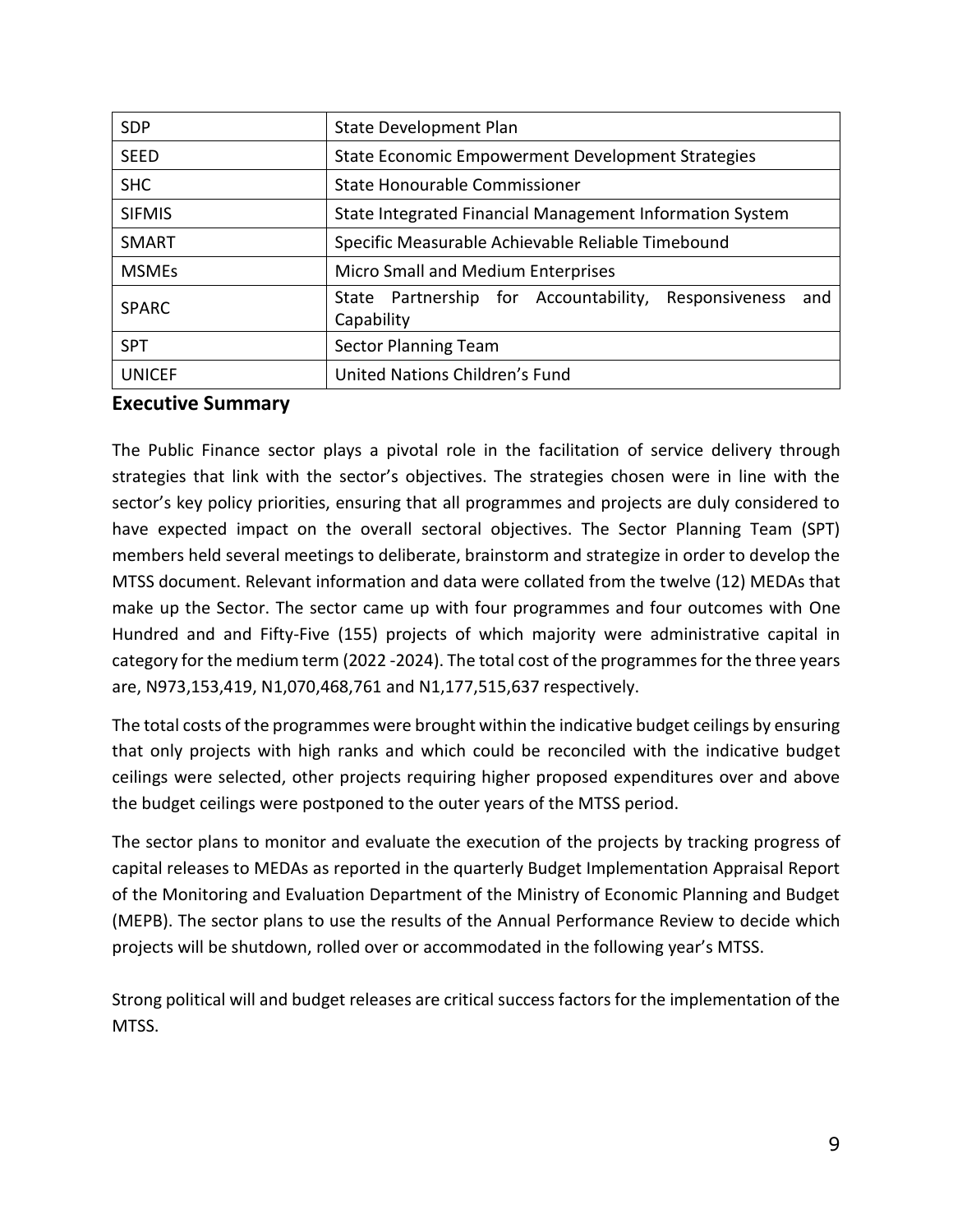### **Chapter One: Introduction**

#### <span id="page-9-0"></span>**1.1 Objectives of the Public Finance MTSS Document**

This document is a Medium-Term Sector Strategy (MTSS) of the Public Finance Sector. It is produced to improve the linkage between Policy Making, Planning, Medium-Term and Annual Budgets meant for the State. Below are the main objectives captured within the framework of this document:

- to engender timely and efficient delivery of the State Government's policies and strategic priorities within available resources allocated to the Sector.
- to implement plans for the most effective and balanced utilization of the State's resources.
- to identify, from time to time, extraneous factors which tend to retard economic development, resolve them and determine the conditions which should be established for successful execution of plan.
- to guarantee that the allocation of Public Finance Sector resource envelope is justifiably clearly defined policy objectives of government.

#### <span id="page-9-1"></span>**1.2 Summary of the Process used for the MTSS Development**

The process used involved the composition of the MTSS Steering Committee and Sector Planning Team which included the Honourable Commissioner for Economic Planning & Budget as the Chairman, Permanent Secretary, Ministry of Finance (Deputy Chairman), Senior Planning and Budget Officers, member of the Civil Society and Organized Private Sector that are advocating for good governance in line with transparency and accountability. The Process therefore, seeks to ensure that plans are feasible and responsive with resources deployed efficiently and effectively to achieve sector targets. This strategy is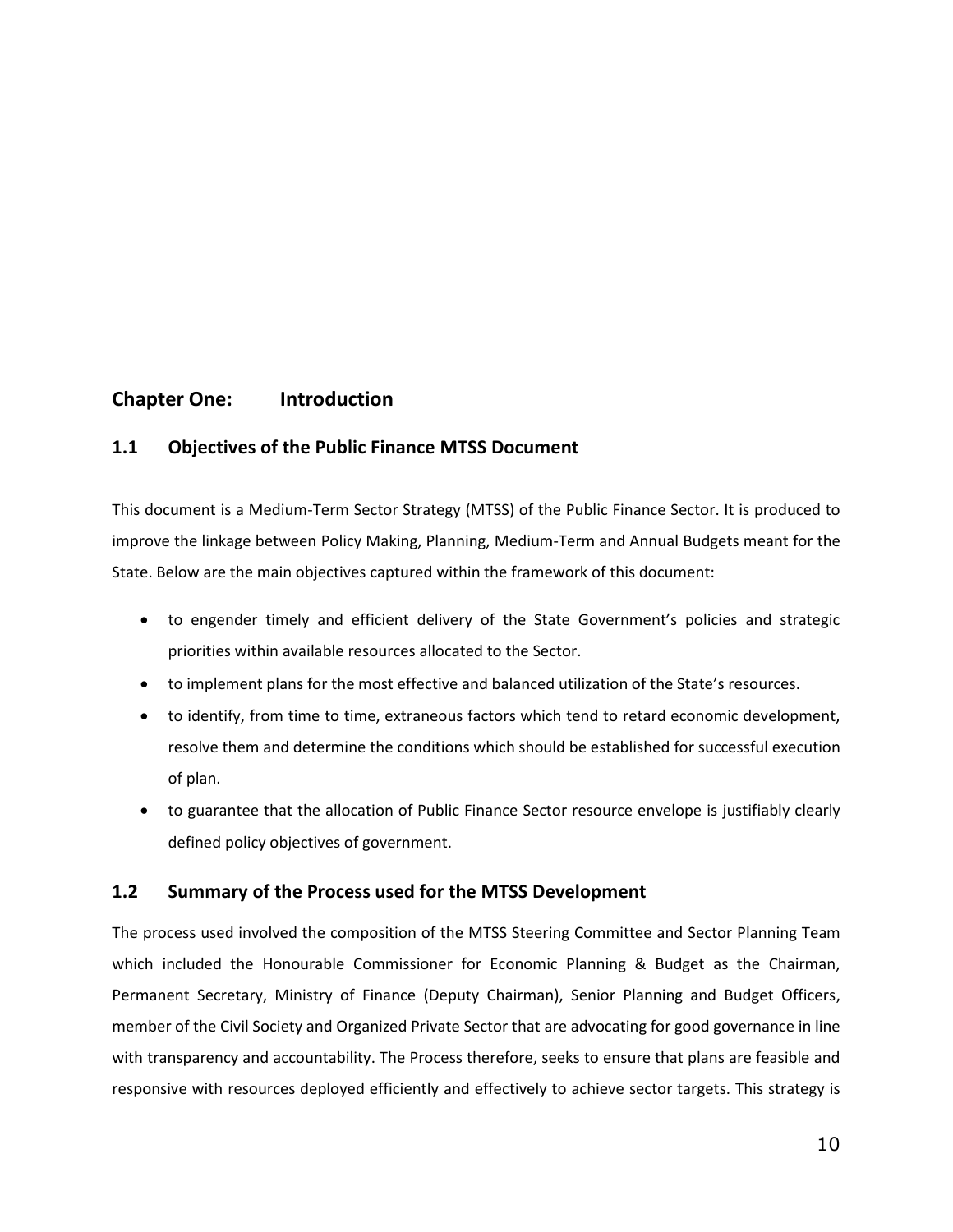very important in the policy and planning framework, as it is one of the key concepts in cyclic sequence of the Medium-Term Framework.

To encourage more participation of the stakeholders, it is advisable that adequate motivation through provision of incentives must be prioritized during the preparation of this document that form Medium Term Sector Strategy (MTSS). Consequently, we were challenged with inadequate fund as a result of economic depression in the global system, therefore, efforts should be geared towards realistic projection of the available resources in line with envelope released to the sector for onward distribution.

### <span id="page-10-0"></span>**1.3 Summary and Conclusion of the Sector's Programmes, Outcomes and Related Expenditures.**

In line with the policy direction of the government, the MEDAs in the public finance sector have been sensitized over the years to ensure that programmes and projects of the sector are linked to national policies. This approach will further promote faster economic growth, generate employment, create new opportunities for emerging businesses and create the needed opportunity to meet the State medium and Long Term Development goals. The programmes of the Sector, being a service sector, were designed to provide accelerated effects to the goals of the sector which have wide multiplier effect on other sectors and the State economy at large.

|                         | <b>Expected</b>  | <b>Proposed Expenditure</b> |               |               |  |
|-------------------------|------------------|-----------------------------|---------------|---------------|--|
| <b>Programme</b>        | <b>Outcome</b>   | 2022                        | 2023          | 2024          |  |
| Revenue                 | Improved IGR     |                             |               |               |  |
| Mobilization            |                  | 180,630,683.8               | 198,693,752.2 | 218,563,127.4 |  |
| <b>Public Financial</b> | Improved         |                             |               |               |  |
| Management              | budget           |                             |               |               |  |
| Reform                  | Performance      | 258,630,683.78              | 284,493,752.2 | 312,943,127.4 |  |
| Doing<br>Ease of        | Improved         |                             |               |               |  |
| <b>Business</b>         | <b>Business</b>  |                             |               |               |  |
|                         | Environment      | 194,130,683.78              | 213,543,752.2 | 234,898,127.4 |  |
| Information             | Improved         |                             |               |               |  |
| Management              | Access to        |                             |               |               |  |
| and                     | Reliable Public  |                             |               |               |  |
| Dissemination           | Financial        |                             |               |               |  |
|                         | Information      | 195,130,683.78              | 214,643,752.2 | 236,108,127.4 |  |
| Plans                   | Efficient        |                             |               |               |  |
| Development             | Allocation of    |                             |               |               |  |
| and Strategies          | <b>Resources</b> |                             |               |               |  |
| Formulation             |                  | 144,630,683.78              | 159,093,752.2 | 175,003,127.4 |  |
| <b>Total Cost</b>       |                  |                             |               |               |  |
|                         |                  | 973,153,419                 | 1,070,468,761 | 1,177,515,637 |  |

#### <span id="page-10-1"></span>**Table 1: Programmes, Expected Outcomes and Proposed Expenditures**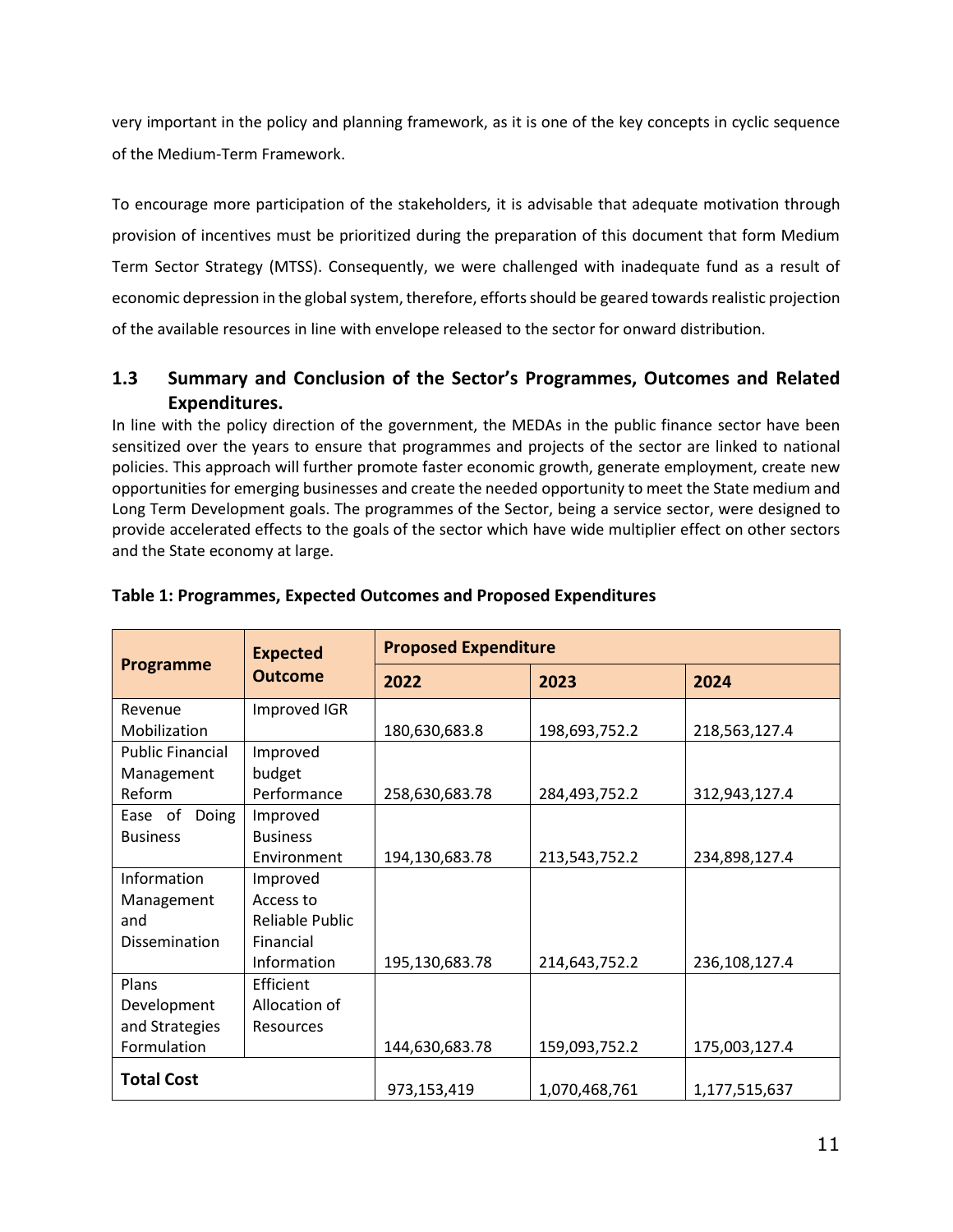| <b>Indicative Budget Ceiling</b>          | 973,153,419 | 1,070,468,761 | 1,177,515,637 |
|-------------------------------------------|-------------|---------------|---------------|
| Indicative Budget Ceiling - Total<br>Cost |             |               |               |

### <span id="page-11-0"></span>**1.4 Outline of the Structure of the Document**

This document has five chapters; dealing with different aspects of the medium term sector strategy. The first chapter gives a brief introduction and snapshot of what the whole document entails. Chapter two delves into the historical facts of the State, overview of the policy and current realities of the public finance sector as well as the goals and programmes for the sector. The third chapter considers the development of the sector's strategies and inputs from various stakeholders. Chapter four shows the 2019-2021 expenditure projections. The fifth chapter proposes a timeline for the implementation of the sector's strategies: when, where and how data will be obtained to determine the level of achievement of stated goals. It also demonstrates the institutional capabilities and responsibilities for the Monitoring and Evaluation (M&E) exercise.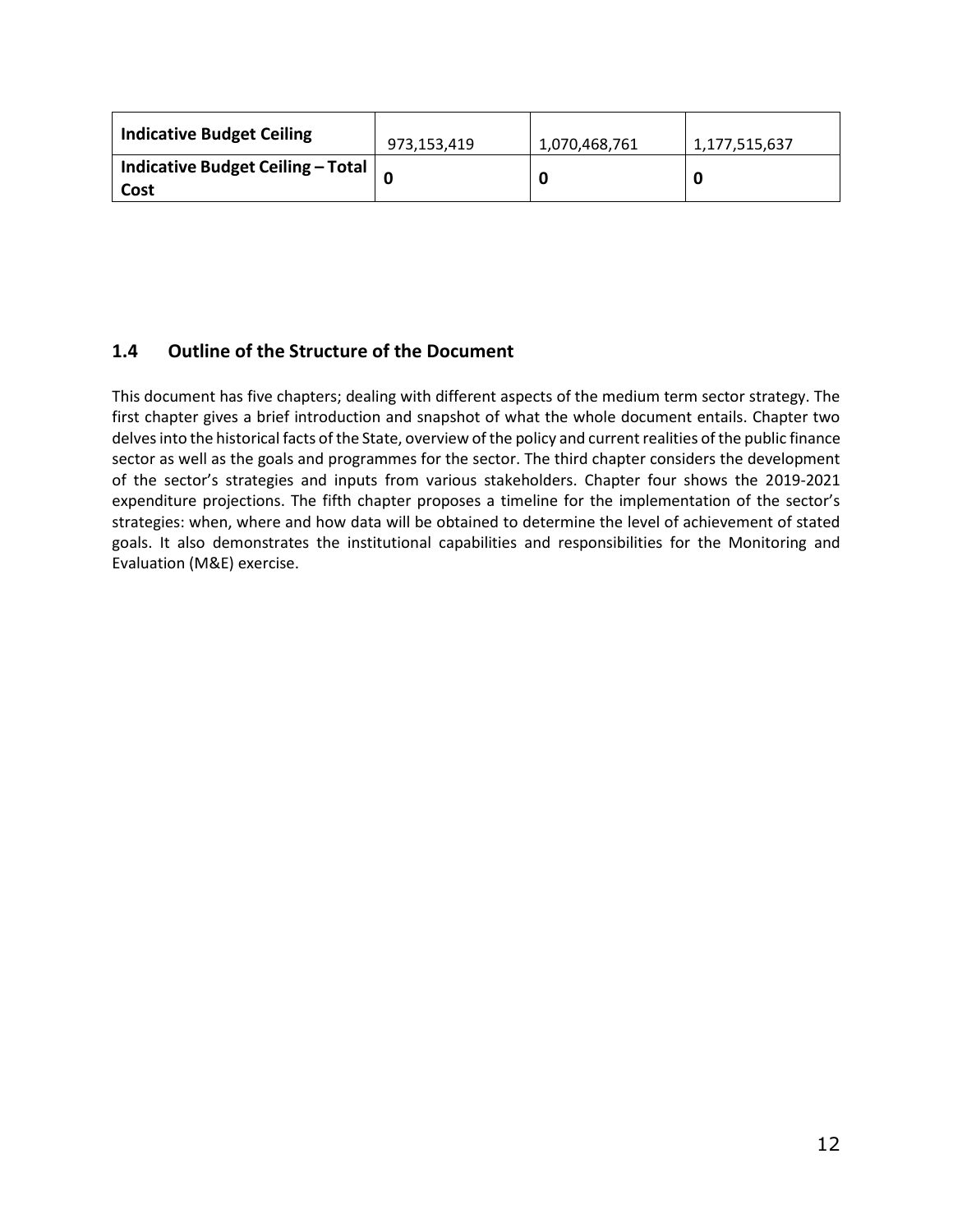### <span id="page-12-0"></span>**Chapter Two: The Sector and Policy in the State**

#### <span id="page-12-1"></span>**2.1 A Brief Introduction to the State**

Ondo State, generally referred to as the "Sunshine State", was created from the defunct Western State on 3<sup>rd</sup> February, 1976. Before its creation, the State existed as the Ondo Province of the old Western State. The present Ondo State was formed when Ekiti State was carved out on  $1<sup>st</sup>$  October, 1996 during the General Sanni Abacha's military regime. The State has a land area of approximately 15,317sq kilometers representing 1.66 percent of the total surface area of Nigeria. The population of the State in the 1991 census figures was 2,249,548 while year 2006 census puts the population at 3,460,877 made up of 1,745,057 males and 1,715,820 females representing 50.42% and 49.58%, respectively. Ondo State is projected to have a population of Five Million, Four Hundred and Seventy-Seven Thousand, Nine Hundred and One (5,477,901) in the year 2022. Ondo State has the longest coastline in Nigeria with considerable territorial waters offshore, rich in aquatic and mineral resources of significant quantity.

Ondo State is located within Latitude  $5^0$  45' and  $7^0$  52'N and Longitudes 4 $^0$ 20' and 6 $^0$ 05' E. The Administrative capital is Akure while there are 18 Local Government Areas in the State and is bounded in the North by Ekiti and Kogi States, in the East by Edo State, in the West by Osun and Ogun States and in the South by the Atlantic Ocean. Ondo State is located entirely within the tropics.

The tropical climate of the State is broadly of two seasons: rainy season (April-October) and dry season (November – March). The temperature throughout the year ranges between 21 $\degree$ C to 29 $\degree$ C and humidity is relatively high. The annual rainfall varies from 2,000mm in the southern areas to 1,150mm in the northern areas. The State enjoys luxuriant vegetation with high forest zone (rain forest) in the south and sub-savannah forest in the northern fringe.

The geology of the State is made up of the basement complex. The basement complex is essentially nonporous and water can only be found in the crevices of the complex. The rock types include quartz, gneisses and schists. This basement complex primarily underlies the sedimentary layers which consist of cretaceous, tertiary and quaternary sediments deposited in the coastal basin.

The State's Economy is basically agrarian with large scale production of cocoa, palm produce and rubber. Other crops like maize, kola, yam and cassava are produced in large quantities. 65 percent of the State's labour force is in the Agriculture sub-sector.

The State is also blessed with very rich forest resources where some of the most exotic timber (like Iroko, Obeshe, Mahogany, etc) in Nigeria abound.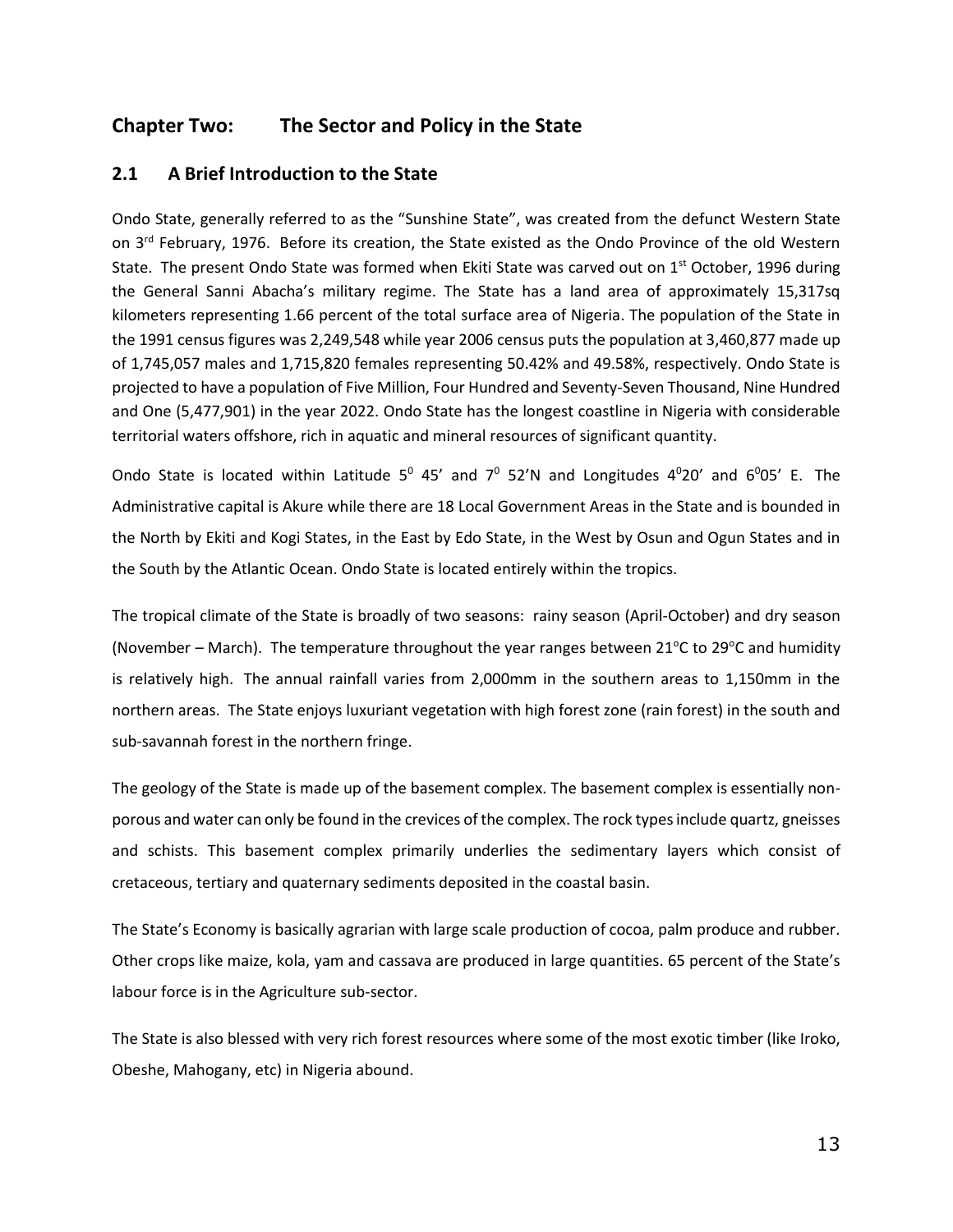Ondo State is equally blessed with extensive deposits of crude oil, glass sand, kaolin, granites, limestone and bitumen. Therefore, the State has great potentials for rapid industrial growth considering its raw materials base. The tourism potential of the State is also high as its historical sites, long coastline, lakes, forest and cultural events can be developed for tourism. The fact that Ondo State is arguably the most peaceful State in the Oil Rich Niger-Delta region, made her the most viable investment destination of all times.

### <span id="page-13-0"></span>**2.2 A BRIEF INTRODUCTION OF THE SECTOR**

The Public Finance Sector was created to ensure the fiscal sustainability and development of the State. The Ministries, Extra-Ministerial Departments and Agencies (MEDAs) in the sector are structured to facilitate the speed of service delivery and complementing the programmes of government. The sector is also expected to ensure accountability, transparency and effective monitoring of the people's resources by way of affirming due process in adherence to financial regulations. It, including other sectors, is also saddled with the responsibility of preparing Medium Term Sector Strategy (MTSS). The sector comprises the following MEDAs

- **Ministry of Economic Planning and Budget**
- **Ministry of Finance**
- **Agency for Commerce, Industry and Cooperative Services**
- **Office of the State Auditor-General**
- **The Office of the Local Governments Auditor-General**
- **Office of the State Accountant-General**
- **Ondo State Internal Revenue Services**
- Ondo State Bureau of Statistics
- **Ondo State Micro-credit Agency**
- **Debt Management Office**
- Ondo State Development and Investment Promotion Agency (ONDIPA)
- **Ondo State Entrepreneurship Agency**

The broad functions of the sector include the following:

- Visualizing a prosperous future for the State and its citizens and chart the course that will make it happen through plans and policies;
- **Provide the framework that will aid decision-making and guide reforms and change programmes;**
- **Formulate plans for the most effective and balanced utilization of the State's resources;**
- **Draw up from time to time, the State's economic priorities and programmes and map out** implementation strategies;
- **The Example 2** To ensure accountability, transparency and effective monitoring of the State's resources.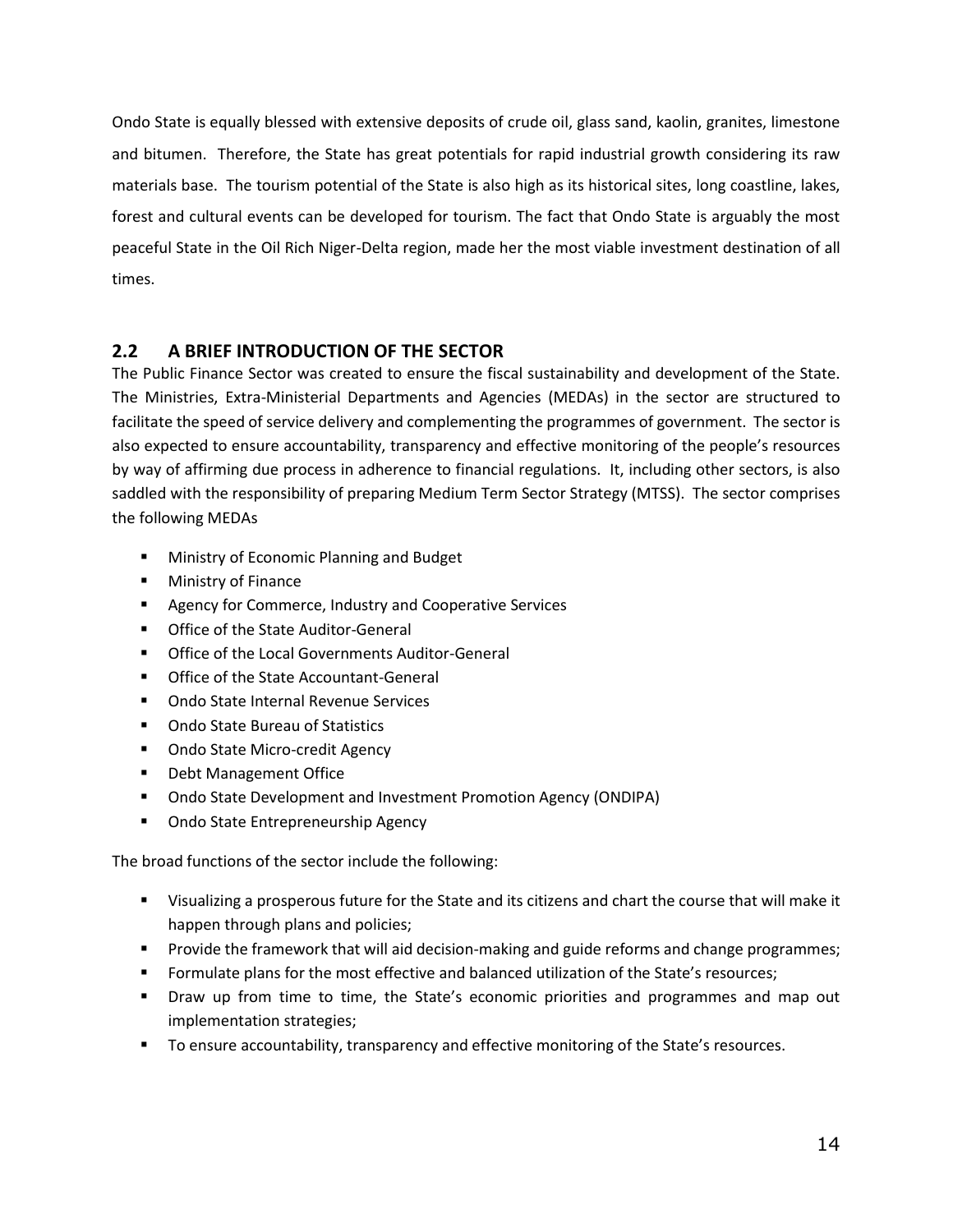### **2.3 Overview of the Sector's Institutional Structure**

#### **Figure 1: Organogram of Public Finance Sector**



Considering the organogram of the Public Finance Sector as shown above, it is apposite to say that the arrangement is adequately fashioned since the mandates are derived from the functions of the MEDAs that make up the sector. A critical look at the organogram reveals that it contains all the required Units, Agencies and Departments.

#### <span id="page-14-0"></span>**2.3 The Current Situation in the Sector**

The public finance sector is aimed at ensuring the fiscal sustainability and development of the state. The Ministries, Extra-Ministerial Departments and Agencies (MEDAs) in the sector are structured to facilitate the speed of service delivery and complementing the creative programmes of government. The sector also ensures accountability, transparency and effective monitoring of the State's resources by way of affirming due process in adherence to Financial Regulations.

The sector comprises the following MEDAs and their responsibilities:

 **Ondo State Ministry of Economic Planning and Budget**: The Ministry is responsible for coordinating the formulation and implementation of government programmes as contained in annual budgets, medium term plans and perspective plans.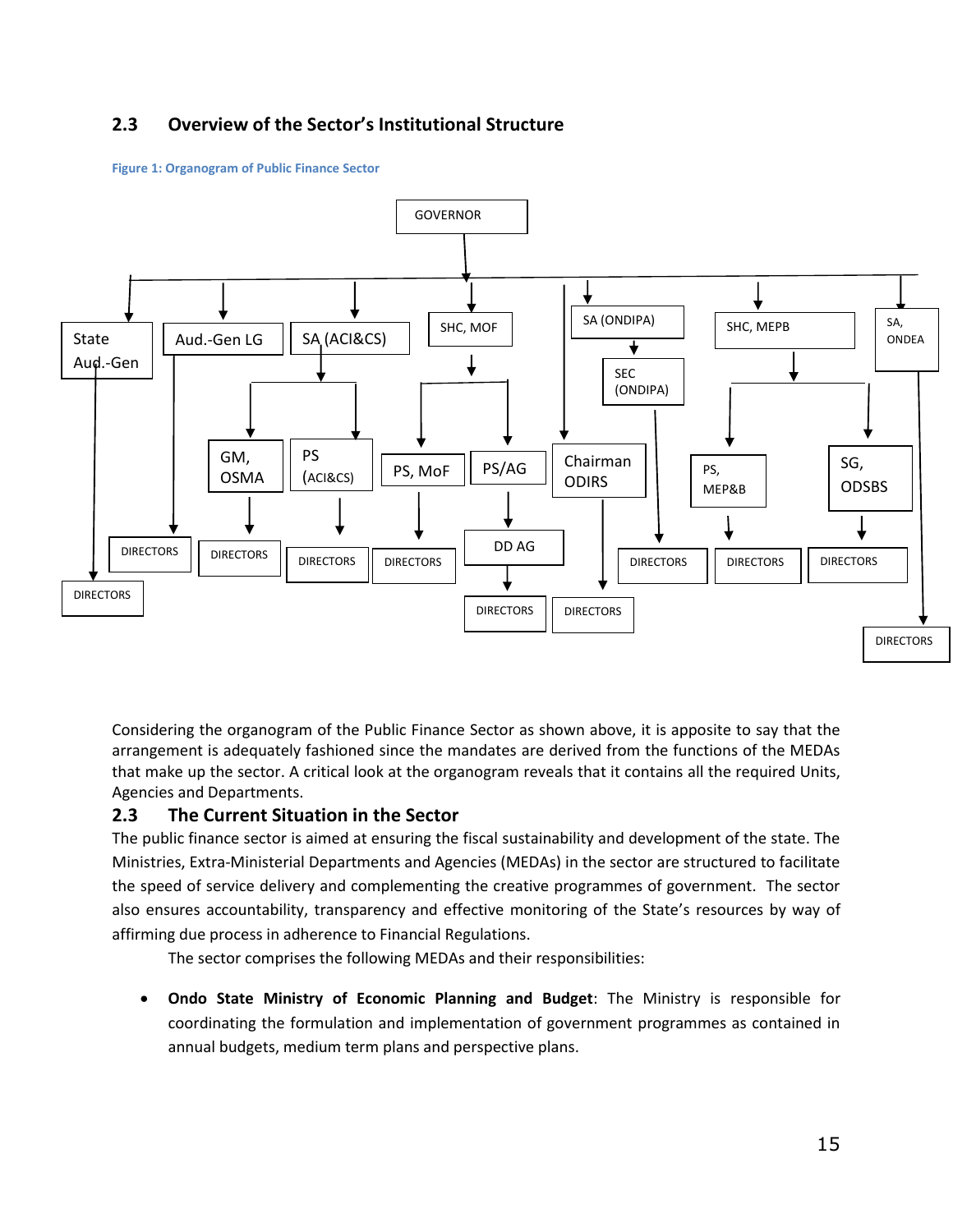- **Ondo State Ministry of Finance:** The Ondo State Ministry of Finance has the responsibility of controlling, disbursing, and monitoring State Government financial activities with the aim of achieving the objectives of government.
- **Ondo State Agency for Commerce, Industries & Cooperative Services:** The Agency has the mandate to encourage commercial and industrial development of the State through promotion of Trade, Investment and Industrial activities as well as overseeing Cooperative Societies in the State.
- **Office of the Ondo State Accountant–General:** The Office has the mandate to manage all receipts and payments of public funds including proper collection of Government revenue; supervision of all the accounting systems of the MEDAs; and Prepare the State final accounts.
- **Ondo State Development and Investment Promotion Agency (ONDIPA):** responsible for investment promotion and multilateral corporation.
- **Ondo State Micro Credit Agency:** This Agency is saddled with aim to operate an effective, efficient and sustainable micro-credit delivery service for employment generation, poverty reduction and wealth creation among the people of Ondo State, given credits to operates through Credit Officers stationed in all the eighteen Local Governments Areas of the State. In each area office, there is one Credit Officer and one Assistant Credit Officer.
- **Ondo State Internal Revenue Services**: ODIRS is responsible for revenue generation, supervision, monitoring and review of policies on revenue and other forms of levies and fees imposed on taxpayers; coordination and reporting all internally revenue generated in the State from all sources.
- **Ondo State Bureau of Statistics:** The Bureau has the mandate to generate and disseminate Statistical information relating to the social and economic conditions of inhabitants of the State.
- **Ondo State Auditor- General's Office:** The 1999 Constitution and the Ondo State Public Audit Law, 2017 empowered the Auditor-General to audit the public accounts of the State and of all offices and courts in the State.
- **Ondo State Auditor–General for Local Governments:** The office is responsible for carrying out audit checks on the accounts and activities of all the eighteen (18) Local Governments, Agencies of the Local Governments and Local Government Universal Basic Education in the State.
- **Debt Management Department**: DMD is responsible for management of debt portfolios in the State.
- **Ondo State Bureau of Public Procurement**: this agency is saddled with the responsibility of providing benchmark prices for procurement purposes in the State public sector.

#### **SUCCESS STORY OF THE SECTOR….**

 The 2021 Budget Cycle was completed within the year 2020. This is a feat that the State has repeated consecutively since last year. It was achieved due to the commitment of this current administration to reform the Public Financial Management of the State, and the sagacity of the the Permanent Secretary of the Ministry of Economic Planning & Budget, who gave needed guidance and encouragement to the ever-ready Officers of the Budget Office.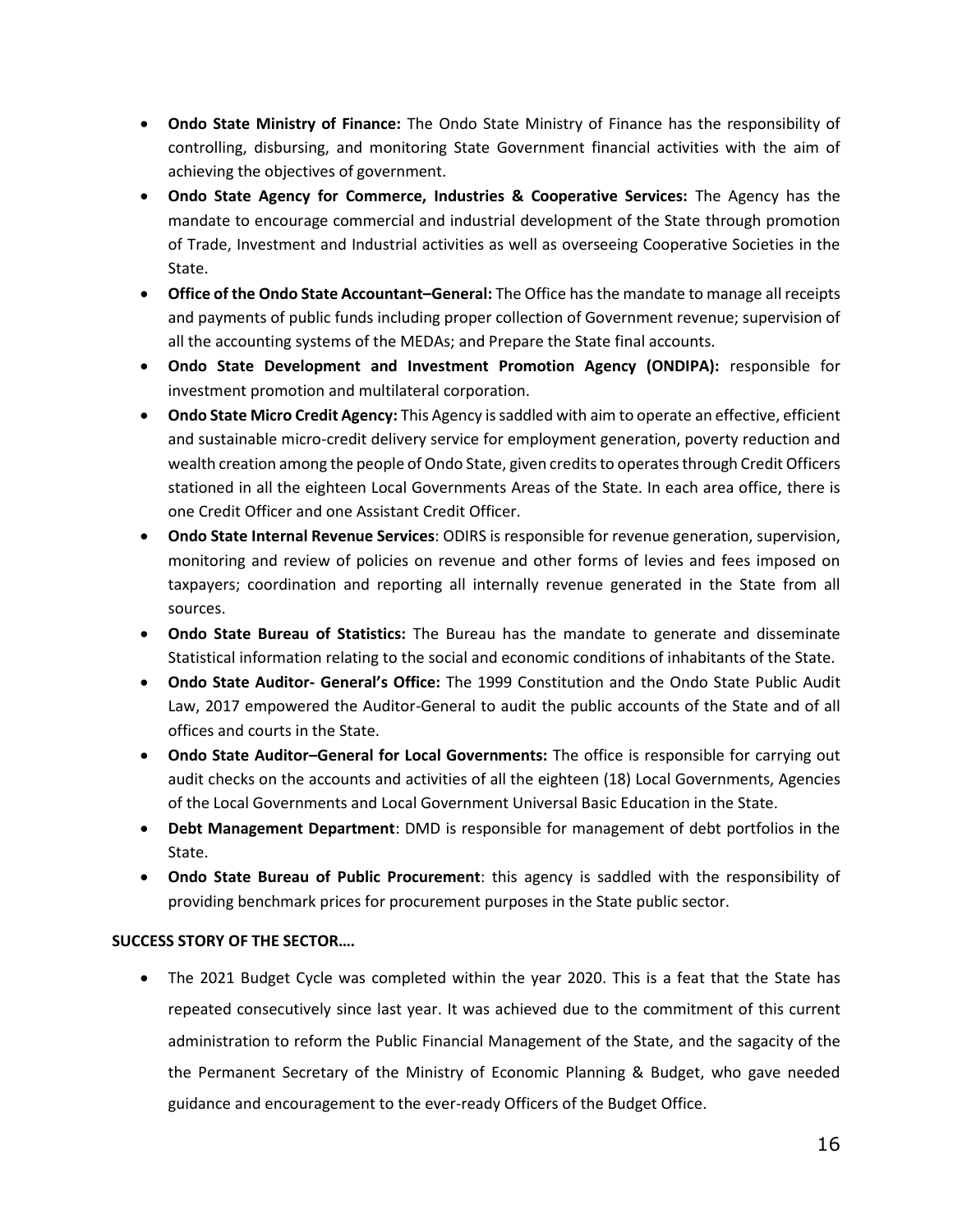#### <span id="page-16-0"></span>**2.4 Summary of the Review of Sector Policies**

The sector reviewed the following documents:

- Economic Recovery and Growth Plan (ERGP)
- Akeredolu First Term Blueprint to Progress 5 cardinal Programmes with acronym 'JMPPR'
- Akeredolu Second Term Blueprint to Progress 8 cardinal Programmes called ''REDEEMED''
- Ondo State Fiscal Responsibility Law
- Ondo State Public Audit Law
- Public Financial Management Law

Reviewing the key policy documents, economic recovery and stability, investment in the people are the major objectives of the ERGP of the Federal Government which this document is basically aligned with. It aimed at addressing the three dimensions of economic, social and environmental sustainability. This document also aligns with the policy goals of the ERGP: tackling corruption, improving security and rebuilding the economy. The prioritization in selection of projects, transparency and accountability in Government expenditure are the main thrust of the Ondo State Fiscal Responsibility Law and Ondo State Public Audit Law.

### <span id="page-16-1"></span>**2.5 Statement of the Sector's Mission, Vision and Core Values**

**Mission:** To drive sustainable financial and economic development of the State through effective generation, efficient mobilization and prudent allocation of financial resources by broadening economic intelligence of all economic agents in the State.

**Vision**: To be a leading sector that renders exceptional services that will enlist Ondo State among the States that are financially independent and with best Public Financial Management Practice in Nigeria.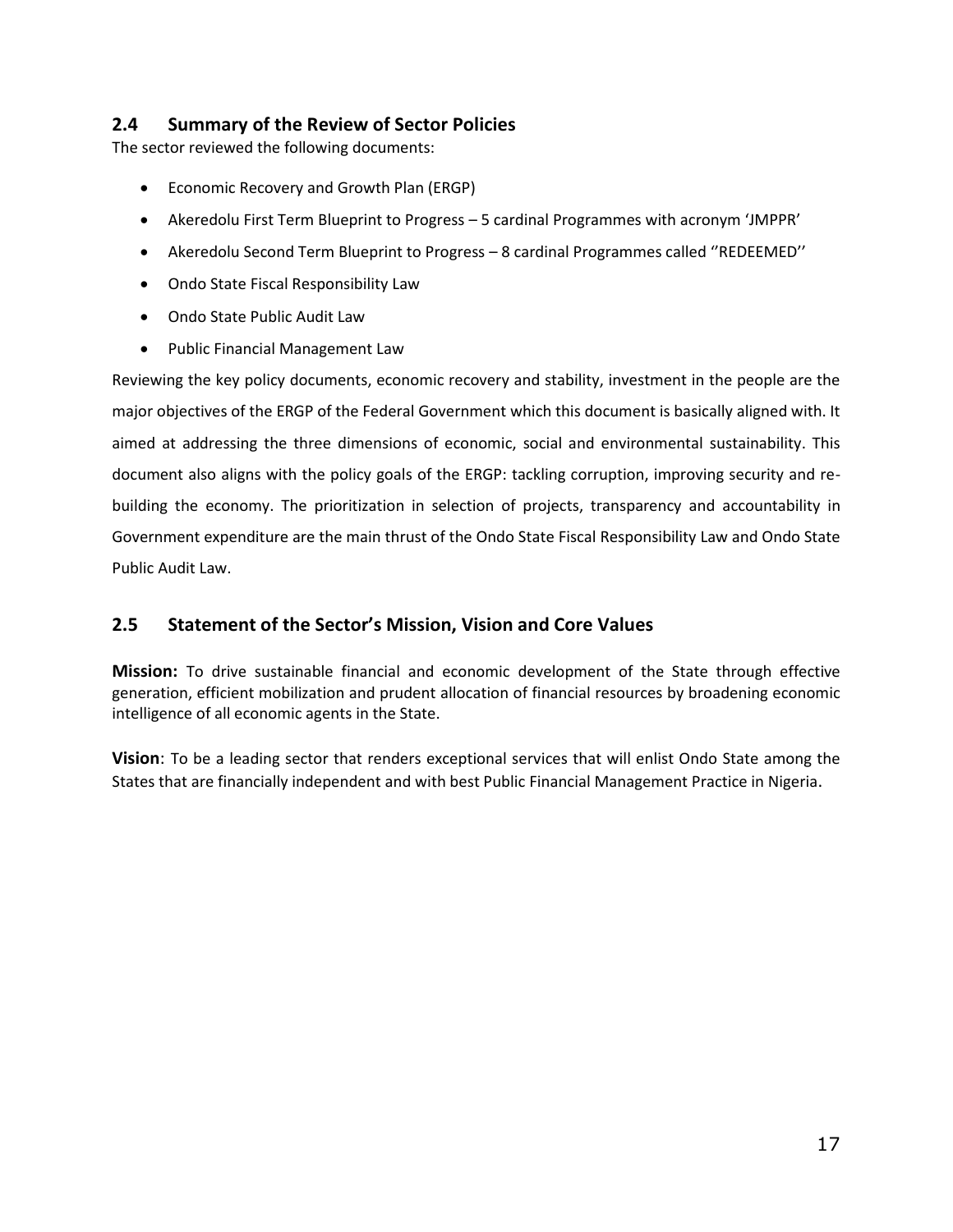#### **Core Values**

| Value                                                                                                                                                                                | <b>Definition</b>                                                                                                                                       | <b>Examples of Behaviour</b>                                                                                                                                                               | <b>Strategy Implications</b>                                                                                      |
|--------------------------------------------------------------------------------------------------------------------------------------------------------------------------------------|---------------------------------------------------------------------------------------------------------------------------------------------------------|--------------------------------------------------------------------------------------------------------------------------------------------------------------------------------------------|-------------------------------------------------------------------------------------------------------------------|
| Integrity:<br>As a sector that is<br>entrusted with the<br>management of<br>State's resources,<br>Integrity is essential in<br>managing the<br>resources entrusted to<br>the sector. | Upholding ethical<br>principles such as sincerity,<br>honesty, impartiality, all of<br>which are internalized by<br>all MEDAs in the sector.            | Fairness in the<br>٠<br>allocation and<br>release of funds to<br>all sectors.<br>Honesty in all<br>$\bullet$<br>dealings with<br>MEDAs.<br>Transparency,<br>accountability and<br>openness | <b>Best Financial</b><br>$\bullet$<br>Management<br>practices to be<br>instituted to<br>demonstrate<br>integrity. |
| Team spirit:<br>Team spirit promotes<br>synergy among<br>agencies in the Sector<br>for optimal<br>productivity.                                                                      | Collaboration, fostering the<br>sharing of best practices,<br>participation of each and<br>every member of the<br>sector and productive<br>interaction. | Cooperation<br>$\bullet$<br>Spontaneous<br>٠<br>sharing<br>Interconnectednes<br>$\bullet$<br>S<br>Interdependence<br>٠                                                                     | Team spirit should<br>$\bullet$<br>be promoted<br>through appropriate<br>reward and sanction<br>system.           |

### <span id="page-17-1"></span><span id="page-17-0"></span>**2.6 The Sector's Objectives and Programmes for the MTSS Period Table 2: Summary of State Level Goals, Sector Level Objectives, Programmes and Outcomes**

<span id="page-17-2"></span>

| <b>State Level Goal</b> | <b>Sector Level Objectives</b>    | <b>Programme</b>              | <b>Outcome</b>                 |
|-------------------------|-----------------------------------|-------------------------------|--------------------------------|
| Creation of a Self-     | <b>Effective Mobilization and</b> | <b>Revenue Mobilization</b>   | Improved IGR                   |
| sustaining              | <b>Efficient Allocation of</b>    |                               |                                |
| Economy by              | Fund for Socio-economic           |                               |                                |
| strengthening all       | Development of Ondo               |                               |                                |
| factors that            | State                             |                               |                                |
| contribute to the       | Development of efficient          | <b>Public Financial</b>       | Improved Budget                |
| Ease of Doing           | Monitoring and                    | <b>Management Reform</b>      | Performance                    |
| Business in the         | <b>Evaluation Mechanism for</b>   |                               |                                |
| State.                  | timely delivery and quality       |                               |                                |
|                         | assurance of State                |                               |                                |
|                         | Developmental projects            |                               |                                |
|                         | Promotion of the State for        | Ease of Doing Business        | <b>Improved Business</b>       |
|                         | <b>Investment and Business</b>    |                               | Environment                    |
|                         | Opportunities                     |                               |                                |
|                         | Provision of Economic             | <b>Financial Information</b>  | Improved access to             |
|                         | Intelligence for quality          | Management and                | Reliable Public                |
|                         | economic decision making          | Dissemination                 | <b>Financial Information</b>   |
|                         | Strategizing on                   | Plans Development and         | <b>Efficient Allocation of</b> |
|                         | <b>Development Planning</b>       | <b>Strategies Formulation</b> | Resources                      |
|                         | initiatives.                      |                               |                                |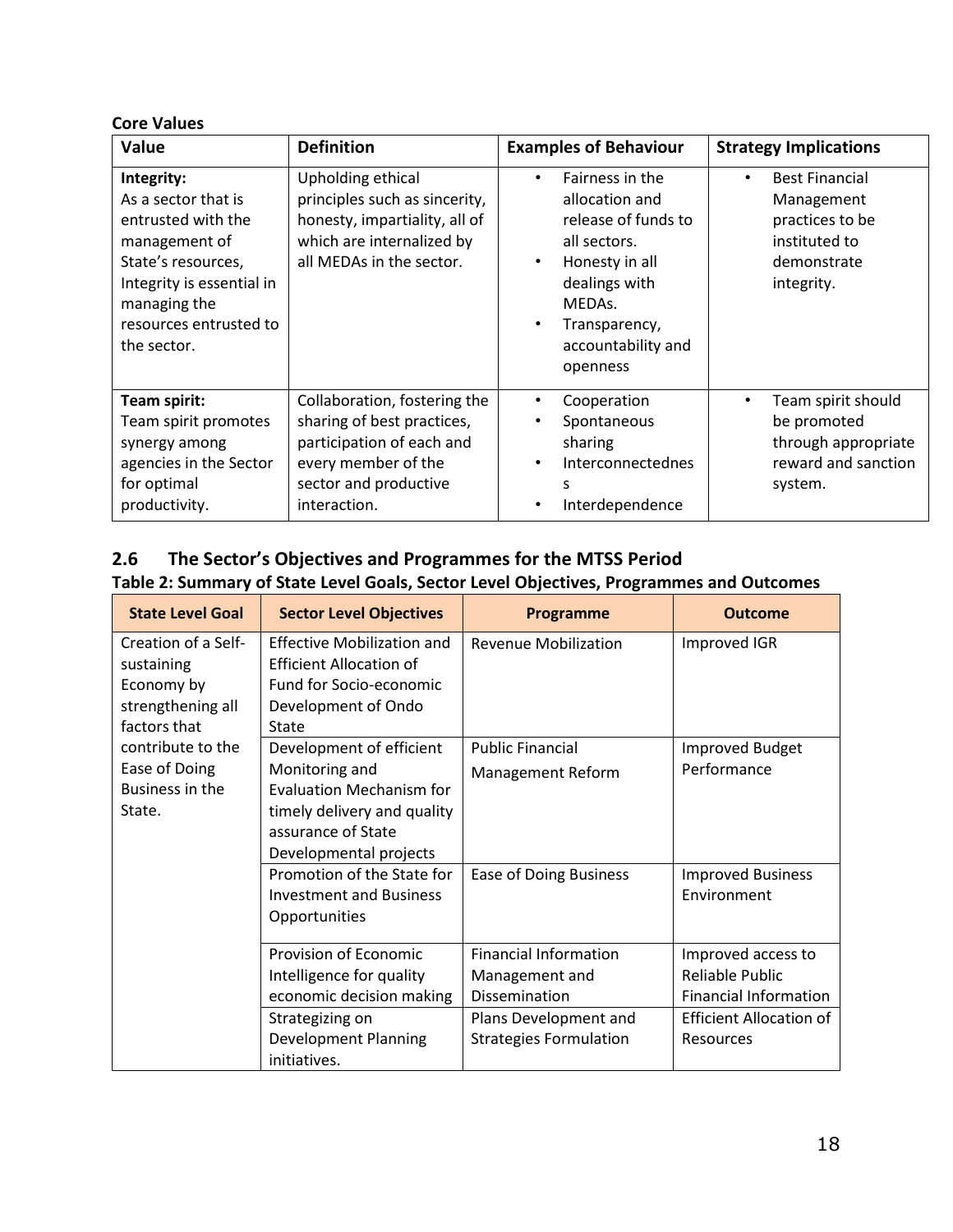|                                                                                                                                                                                      |                                                                 |                                                                         |                                                                                 | <b>Baseline</b><br>(e.g.                             | <b>Target</b> |             |             |
|--------------------------------------------------------------------------------------------------------------------------------------------------------------------------------------|-----------------------------------------------------------------|-------------------------------------------------------------------------|---------------------------------------------------------------------------------|------------------------------------------------------|---------------|-------------|-------------|
| <b>Sector</b><br><b>Objectives</b>                                                                                                                                                   | Programme                                                       | <b>Outcome</b><br><b>Deliverable</b>                                    | <b>KPI</b>                                                                      | <b>Value of</b><br>the<br><b>Outcome</b><br>in 2021) | 2022          | 2023        | 2024        |
| Effective<br>Mobilization<br>Efficient<br>and<br>of<br>Allocation<br>Fund for Socio-<br>economic<br>Development<br>of Ondo State                                                     | Revenue<br>Mobilization                                         | Improved<br><b>IGR</b>                                                  | Amount of<br><b>IGR</b>                                                         | 21.3Billion                                          | 31.7Billion   | 34.8Billion | 38.3Billion |
| Development<br>of<br>efficient<br>Monitoring<br>and Evaluation<br>Mechanism for<br>timely delivery<br>and<br>quality<br>of<br>assurance<br><b>State</b><br>Developmental<br>projects | Public<br>Financial<br>Management<br>Reform                     | Improved<br><b>Budget</b><br>Performance                                | Percentage<br>of Budget<br>Performance                                          | 58.4%                                                | 63.4%         | 68.4%       | 73.4%       |
| Promotion<br>of<br>the State for<br>Investment<br>and<br><b>Business</b><br>Opportunities                                                                                            | Ease of Doing<br><b>Business</b>                                | Improved<br><b>Business</b><br>Environment                              | Number of<br>Investments<br>Attracted                                           | 17                                                   | 21            | 24          | 28          |
| of<br>Provision<br>Economic<br>Intelligence for<br>quality<br>economic<br>decision<br>making                                                                                         | Financial<br>Information<br>Management<br>and<br>Dissemination  | Improved<br>access to<br>Reliable<br>Public<br>Financial<br>Information | Percentage<br>of people<br>with access<br>to Public<br>Financial<br>Information | 40%                                                  | 50%           | 60%         | 70%         |
| Strategizing on<br>Development<br>Planning<br>initiatives.                                                                                                                           | Plans<br>Development<br>and<br><b>Strategies</b><br>Formulation | Efficient<br>Allocation of<br>Resources                                 | Percentage<br>Compliance<br>with<br>Priorities of<br>State<br>Blueprint         | 70%                                                  | 80%           | 90%         | 100%        |

**Table 3: Objectives, Programmes and Outcome Deliverables**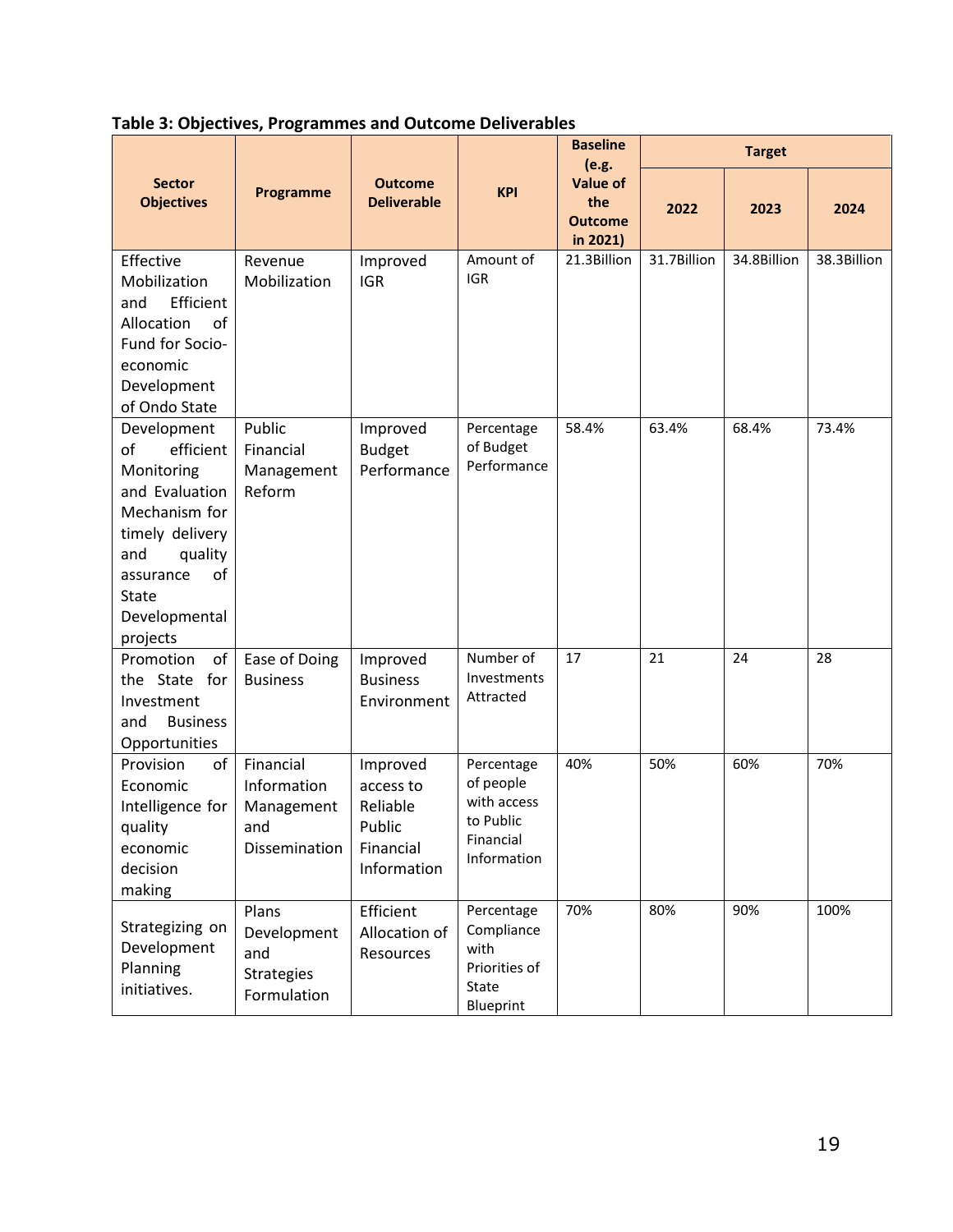### <span id="page-19-0"></span>**Chapter Three: The Development of Sector Strategy**

### <span id="page-19-1"></span>**3.1 Outline Major Strategic Challenges**

**Dwindling allocation from Federation Account**: The dwindling financial resource accruable to the Federal Government which is as a result of running a mono-product economy and the downturn in the prices of oil has constituted a major financial challenge to the Nigerian States of which Ondo State is not exempted. This has led to a huge funding gap on the recurrent and capital expenditures. Revenue inflow becomes unpredictable thereby making budget projections increasingly difficult.

**Securing the commitment of Donor partners:** Inadequacy of political will to enable the Donor Agencies have full implementation of their programs.

**Low Internally Generated Revenue:** Due to the scourge of Covid-19 pandemic on micro-economy which force some private business outfits to cut down or close operations with the attendant effect of a fall in withholding taxes payable, had led to reduction in the internally generated revenue to the State resulting in the fall of standard of living of citizenry. However, the State is looking inward new sources of revenue.

**Servicing of State debt:** Due to the dwindling revenue from the federation account, the State resorted to borrowing which has led to a substantial debt service cost. This has a great impact on the state resources.

#### <span id="page-19-2"></span>**3.2 Resource Constraints**

As outlined in Table 4 below, N772,072,446.06 was released for Personnel Cost for the Public Finance sector in year 2020. As a percentage of the approved budget in the year, it accounted for 93.2% releases.  $A564,577,508.06$  was released for Overhead,  $A7,112,700,977.2$  for Special programmes and N1,843,046,693.9 for Capital. In terms of percentage releases, Overhead, Special Programme and Capital had 79.3%, 155.8% and 32.1% respectively.

| Item                        | <b>Budget</b><br>Approved<br>(N) in 2020 | <b>Amount Released</b><br>(N) in 2020 | <b>Actual</b><br>Expenditure (N) in<br>2020 | <b>Amount</b><br><b>Released as %</b><br>of Approved | <b>Actual</b><br><b>Expenditure</b><br><b>of</b><br>%<br><b>as</b><br><b>Releases</b> |
|-----------------------------|------------------------------------------|---------------------------------------|---------------------------------------------|------------------------------------------------------|---------------------------------------------------------------------------------------|
| Personnel                   | 828,349,757.60                           | 772,072,446.06                        | 772,072,446.06                              | 93.2                                                 | 100.0                                                                                 |
| Overhead                    | 712,350,000.0                            | 564,577,508.06                        | 564,577,508.06                              | 79.3                                                 | 100.0                                                                                 |
| <b>Special</b><br>Programme | 4,564,071,541.0                          | 7,112,700,977.2                       | 7,112,700,977.2                             | 155.8                                                | 100.0                                                                                 |
| Capital                     | 5,747,147,277.6                          | 1,843,046,693.9                       | 1,843,046,693.9                             | 32.1                                                 | 100.0                                                                                 |
| <b>Total</b>                | 11,851,918,576.2                         | 10,292,397,626.3                      | 10,292,397,626.3                            | 86.8                                                 | 100.0                                                                                 |

#### <span id="page-19-3"></span>**Table 4: Summary of 2020 Budget Data**

<span id="page-19-4"></span>**Source**: Monitoring and Evaluation Department, MEPB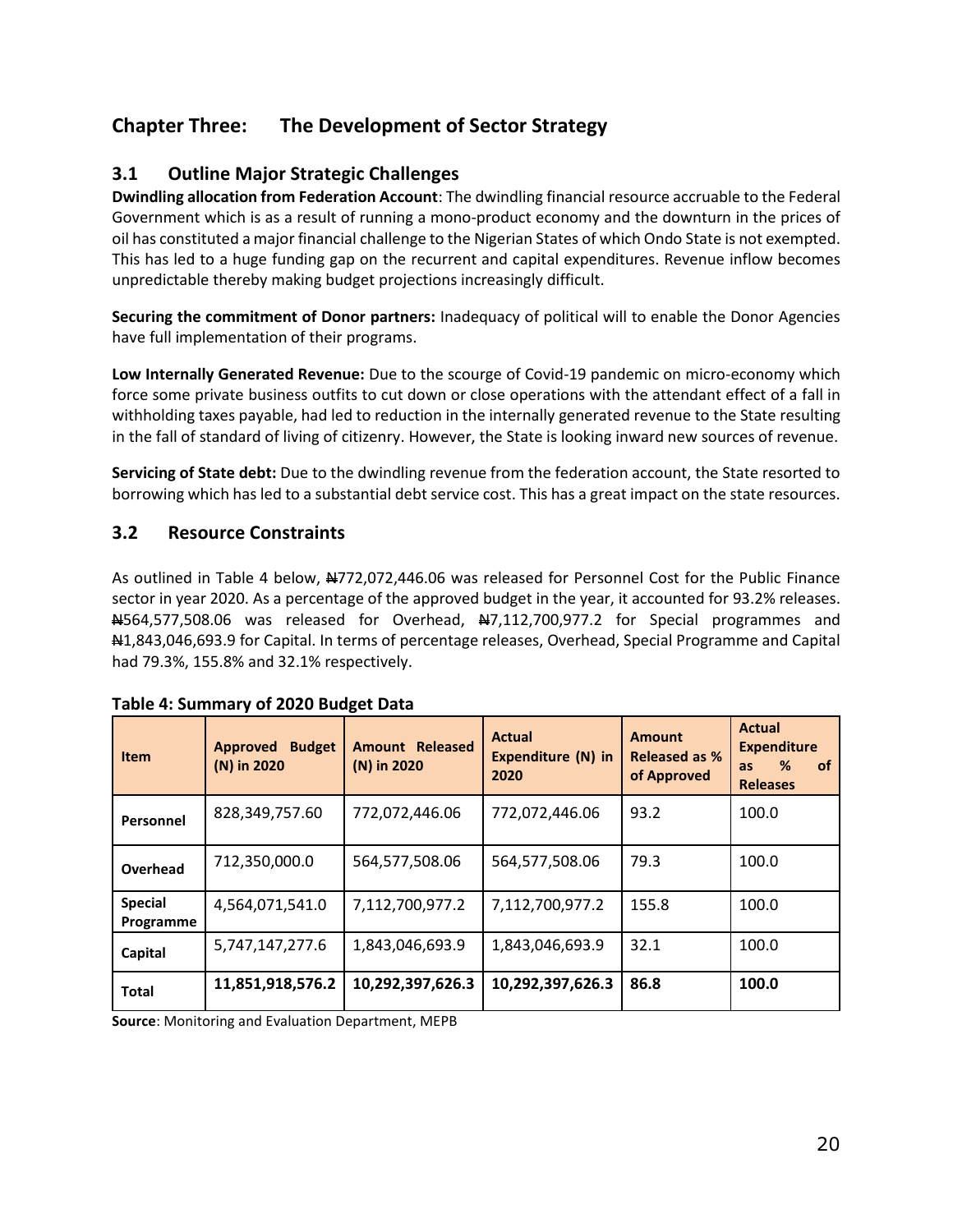| <b>Item</b>                 | <b>Budget</b><br><b>Approved</b><br>(N) in 2021 | <b>Amount Released</b><br>(N) in 2021 (Up to<br>June) | Actual<br><b>Expenditure (N) in</b><br>2021 (Up to June) | <b>Amount</b><br><b>Released as %</b><br>of Approved | <b>Actual</b><br><b>Expenditure</b><br>%<br><b>of</b><br><b>as</b><br><b>Releases</b> |
|-----------------------------|-------------------------------------------------|-------------------------------------------------------|----------------------------------------------------------|------------------------------------------------------|---------------------------------------------------------------------------------------|
| Personnel                   | 861,989,194.5                                   | 294,925,943.5                                         | 294,925,943.5                                            | 34.2                                                 | 100.0                                                                                 |
| Overhead                    | 718,370,000.0                                   | 300,304,500.0                                         | 300,304,500.0                                            | 41.8                                                 | 100.0                                                                                 |
| <b>Special</b><br>Programme | 4,291,800,000.0                                 | 3,759,281,652.5                                       | 3,759,281,652.5                                          | 87.6                                                 | 100.0                                                                                 |
| Capital                     | 2,623,766,709.1                                 | 1,395,441,119.3                                       | 1,395,441,119.3                                          | 53.2                                                 | 100.0                                                                                 |
| <b>Total</b>                | 8,495,925,903.6                                 | 5,749,953,215.4                                       | 5,749,953,215.4                                          | 67.7                                                 | 100.0                                                                                 |

**Table 5: Summary of 2021 Budget Data**

**Source**: Monitoring and Evaluation Department, MEPB

Table 5 above pictures the Performance of the 2021 budget as at June in the Sector. It shows that over N0.295 Billion was released for Personnel Cost from the budget N0.86 Billion; this shows a performance of near 34.2% which means that salaries of workers were not up-to-date as at June, 2021. Overhead performed at 41.8% as around NO.3 Billion was released out of the budgeted figure NO.718 Billion. Special programmes across the sector attracted an approved sum of #4.292 billion, it performed above average as at mid-year with actual released of  $\mu$ 3.759 Billion. Approved Capital amount in the Sector was  $\mu$ 2.623 Billion from which approximately  $\frac{M}{N}$  1.395 billion was released. Capital items in the Sector's budget only performed at around 53.2%.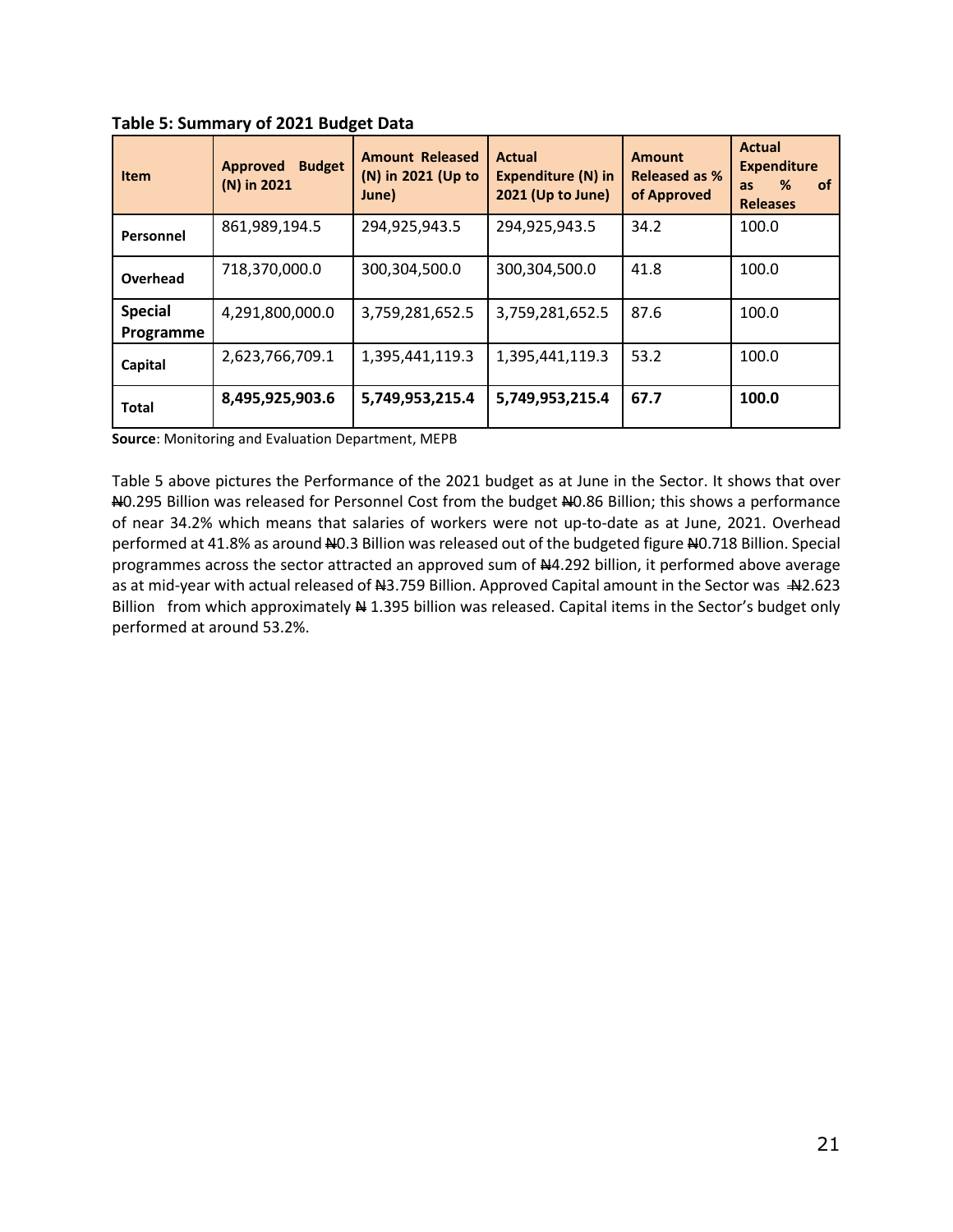#### **3.3 Projects Prioritisation**

Project prioritisation was done using eleven (11) criteria; eight of which relate to the present Government's Blueprint to Progress Cardinal Programmes with the acronym **'REDEEMED'**. The other three criteria relate to Projects' Status, Nature and Likelihood of completion. The projects were ranked based on the magnitude of their scores. The project with the highest score was ranked first. The sum of the scores of projects contributions to the realization of the REDEEMED agenda together with the other three criteria were as presented in the table below:

#### **Table 6: Summary of Projects Review and Prioritisation (Ongoing, Existing & New Projects)**

<span id="page-21-2"></span><span id="page-21-1"></span><span id="page-21-0"></span>

|                | N/S<br>Project |                                                       | State                                                                                   |                                                   | than<br>H.                                                                                                                                      |                                                                                                         |             |                    | (Add                                                                                              |                              | <b>Timeline</b>                 |                                                           |
|----------------|----------------|-------------------------------------------------------|-----------------------------------------------------------------------------------------|---------------------------------------------------|-------------------------------------------------------------------------------------------------------------------------------------------------|---------------------------------------------------------------------------------------------------------|-------------|--------------------|---------------------------------------------------------------------------------------------------|------------------------------|---------------------------------|-----------------------------------------------------------|
|                | Code           | <b>Project Name</b>                                   | <b>Total Projects'</b><br><b>Development</b><br>Contribution to<br>Plan<br><b>Goals</b> | Project<br>Status<br>(Ongoing<br>بب<br><b>New</b> | Likelihood<br><b>Bevond 2023</b><br>2023<br>[202]<br>$\overline{a}$<br>8<br>З<br>ۑ<br><b>pletion</b><br>Þ<br>2022<br>not<br>5.<br>2023<br>later | Nature<br><u>Administrative</u><br>$\overline{\mathbf{d}}$<br>Project<br>(Developmental<br>$\mathbf{u}$ | Total Score | Project<br>Ranking | Physical<br>Government/<br>comment<br>Location:<br>⇉<br>more<br>Statewide<br>than<br>Local<br>one | Project Status (Ongoing/New) | Project<br>Commencement<br>Year | Expected<br>Year<br>$\mathbf{Q}_\mathrm{r}$<br>Completion |
| 1              | 05130002160101 | Home Grown Plan, Strategic Plans, LGDPs<br>and CDPs   | 17                                                                                      | 3                                                 | 3                                                                                                                                               | 3                                                                                                       | 26          | 1                  | Akure<br>South                                                                                    | Ongoing                      | 2021                            | 2022                                                      |
| $\overline{2}$ | 03050003250102 | Construction of State (GDP) Gross Domestic<br>Product | 10                                                                                      | $\overline{3}$                                    | $\mathbf 0$                                                                                                                                     | $\overline{3}$                                                                                          | 16          | $\overline{2}$     | Akure<br>South                                                                                    | Ongoing                      | 2021                            | 2022                                                      |
| 3              | 02120001150101 | Establishment/Management of Deep Sea<br>Port          | 10                                                                                      | 3                                                 | 0                                                                                                                                               | 3                                                                                                       | 16          | $\overline{2}$     | State<br>Wide                                                                                     | Ongoing                      | 2022                            | 2022                                                      |
| 4              | 03050001160102 | <b>Investors Summit</b>                               | $\overline{7}$                                                                          | 3                                                 | 3                                                                                                                                               | 3                                                                                                       | 16          | $\overline{2}$     | State<br>Wide                                                                                     | Ongoing                      | 2022                            | 2025                                                      |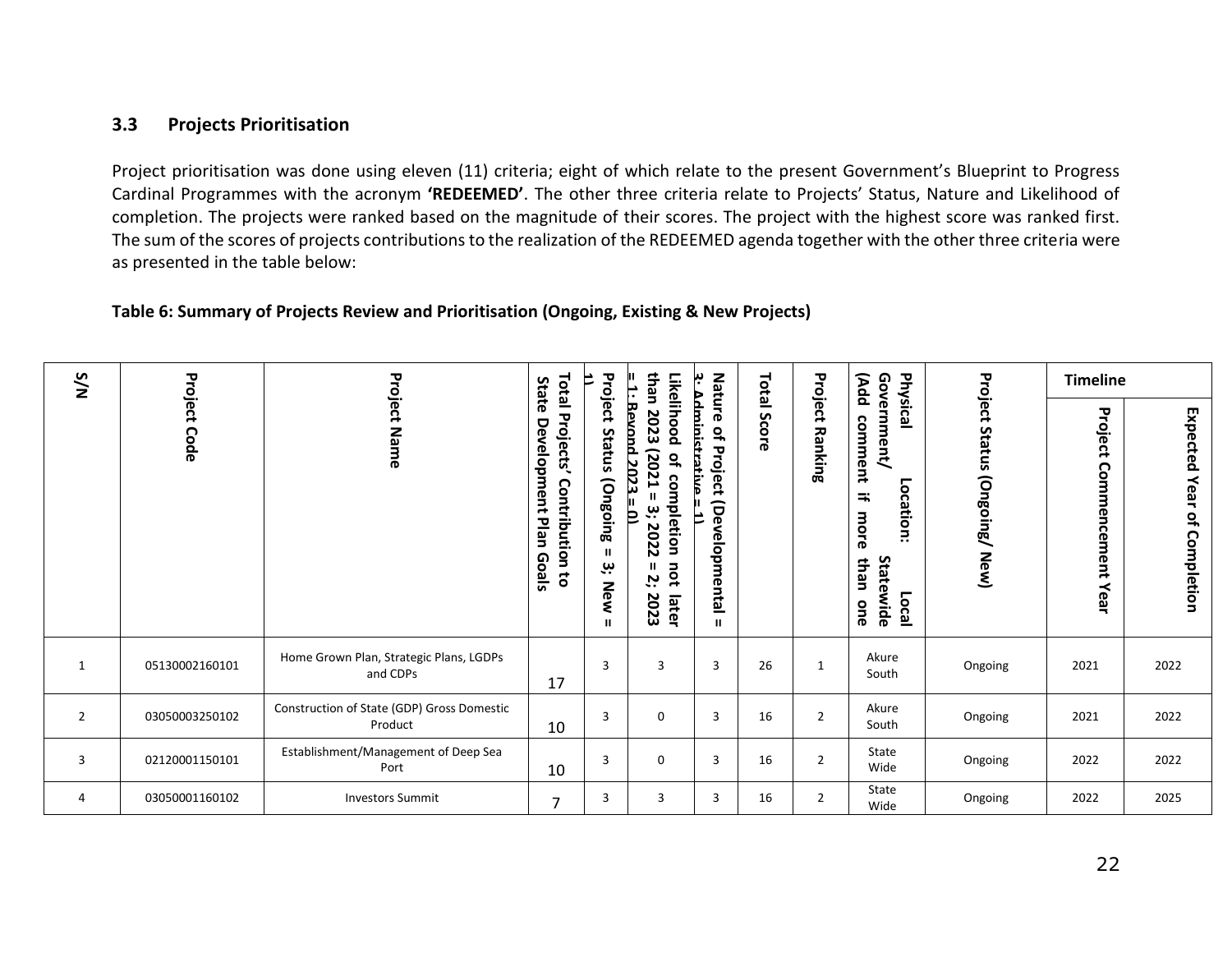| 5              | 02120002390107 | Upgrading of Raw Materials Display Centre                                                                                | 8              | 3 | 0              | 3            | 14 | 5              | State<br>Wide  | Ongoing | 2022 | 2025 |
|----------------|----------------|--------------------------------------------------------------------------------------------------------------------------|----------------|---|----------------|--------------|----|----------------|----------------|---------|------|------|
| 6              | 02120001110106 | Ondo South Industrial Park Annex<br>Topographical Survey @20m                                                            | 8              | 3 | 0              | 3            | 14 | 5              | Ilaje          | Ongoing | 2022 | 2025 |
| $\overline{7}$ | 02120002390113 | Entrepreneurial Development Program                                                                                      | $\overline{7}$ | 3 | $\mathbf 0$    | 3            | 13 | $\overline{7}$ | Akure<br>South | Ongoing | 2022 | 2022 |
| 8              | 02120001130101 | Development and Management of Ondo<br>State Free Trade Zone                                                              | 7              | 3 | $\mathbf 0$    | 3            | 13 | $\overline{7}$ | State<br>Wide  | Ongoing | 2022 | 2025 |
| 9              | 02130000910110 | Development and Hosting of Website (Off<br>Shelf)                                                                        | 5              | 3 | 3              | 1            | 12 | 9              | Odigbo         | Ongoing | 2022 | 2025 |
| 10             | 02130000910109 | Acquisition of ICT for the Implementation of<br>IPSAS and Provision of (Phase III) Internet<br>Network Facility          | 7              | 3 | $\mathbf{1}$   | 1            | 12 | 9              | State<br>Wide  | Ongoing | 2022 | 2025 |
| 11             | 02120002390101 | Investment Promotion and Allied<br>Programmes                                                                            | 6              | 3 | $\mathbf 0$    | 3            | 12 | 9              | State<br>Wide  | Ongoing | 2022 | 2022 |
| 12             | 02120002390102 | Investible Fund                                                                                                          | 6              | 3 | 0              | 3            | 12 | 9              | Ilaje          | Ongoing | 2022 | 2025 |
| 13             | 02130000910137 | Provision of SIFMIS Links through VPN<br>Connection and SIFMIS Link to Stakeholders                                      | 4              | 3 | 3              | 1            | 11 | 13             | Akure<br>South | Ongoing | 2022 | 2022 |
| 14             | 02130001750301 | Purchase of office equipment-shredding<br>machines, refrigerators photocopiers,<br>printers and scanners, etc.           | 4              | 3 | 3              | $\mathbf{1}$ | 11 | 13             | State<br>Wide  | Ongoing | 2022 | 2024 |
| 15             | 03110001330307 | Procurent of 1 no Projector                                                                                              | 4              | 3 | $\overline{3}$ | 1            | 11 | 13             | State<br>Wide  | Ongoing | 2022 | 2025 |
| 16             | 03110001330309 | Procurement of 5 Sharp Photocopier<br>Machines (AR-6020 Digital multifunction) at<br>#350.000.00 each.                   | 4              | 3 | 3              | 1            | 11 | 13             | State<br>Wide  | Ongoing | 2022 | 2025 |
| 17             | 02130002310301 | Rehabilitation and Reticulation of Ministry's<br>Borehole including Overhead Storage Tank<br>(Steel)                     | 4              | 3 | $\overline{3}$ | $\mathbf{1}$ | 11 | 13             | Akure<br>South | Ongoing | 2022 | 2022 |
| 18             | 01030004810101 | Micro Credit Scheme                                                                                                      | 4              | 3 | 3              | 1            | 11 | 13             | State<br>Wide  | Ongoing | 2022 | 2025 |
| 19             | 01030004970101 | Entrepreneurs Cycle Fund (Loans and Grants<br>to Entrepreneurs in the 18 LGAs                                            | 4              | 3 | $\overline{3}$ | 1            | 11 | 13             | State<br>Wide  | Ongoing | 2022 | 2025 |
| 20             | 01030004970102 | Equipment assistance to Entrepreneurs:<br>Startups, empowerment and Scaling up                                           | 4              | 3 | 3              | $\mathbf{1}$ | 11 | 13             | State<br>Wide  | Ongoing | 2022 | 2025 |
| 21             | 01030004970103 | <b>Entrepreneurs Master Class: Capacity</b><br>building for Entrepreneurs                                                | 4              | 3 | $\overline{3}$ | 1            | 11 | 13             | State<br>Wide  | Ongoing | 2022 | 2023 |
| 22             | 01030004970104 | <b>Entrepreneurship Development</b><br>Programmes: (i) My Innovation and<br>Invention, (ii) Home and Away, (iii) Digital | 4              | 3 | 3              | 1            | 11 | 13             | Akure<br>South | Ongoing | 2021 | 2025 |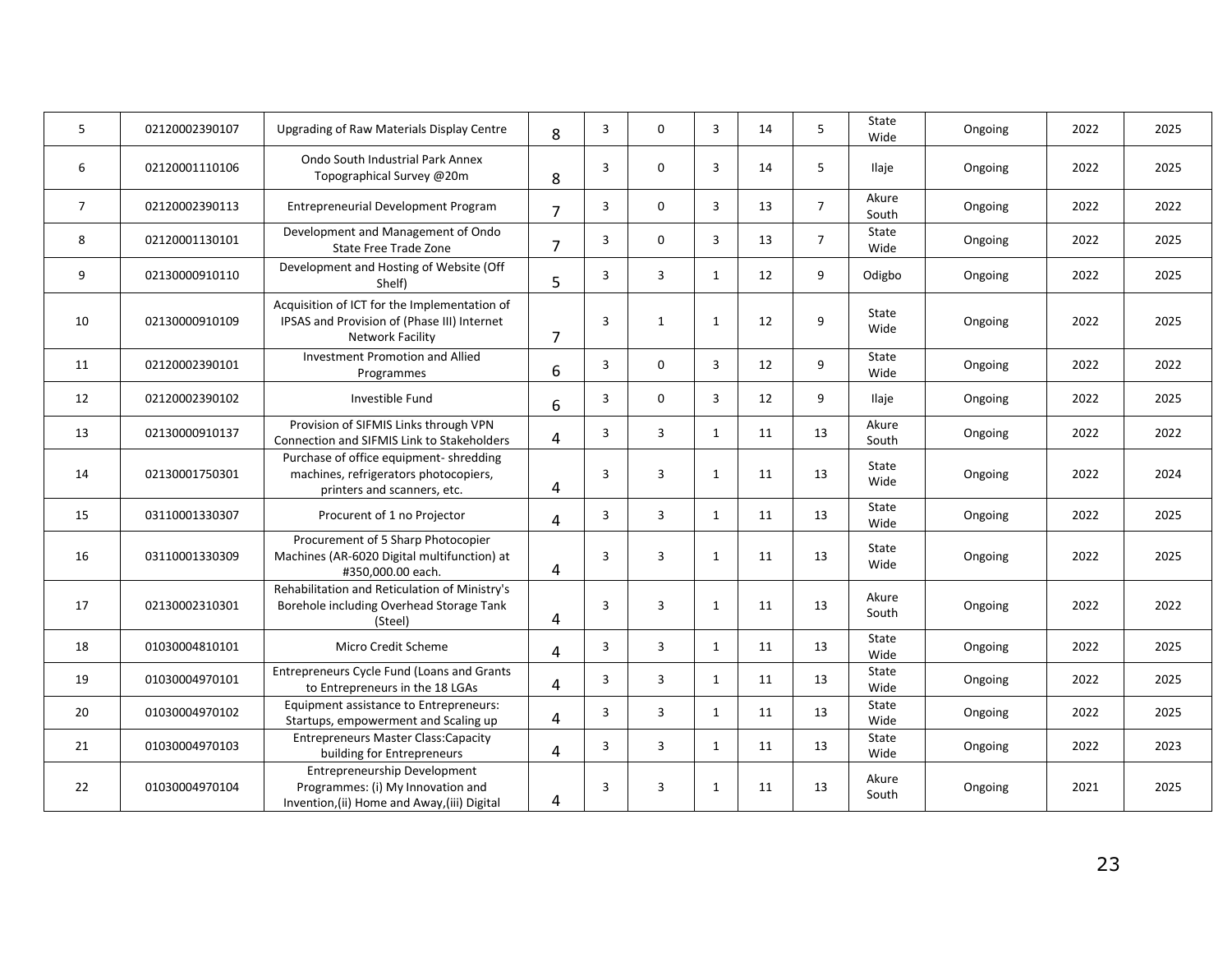|    |                | Woman, (iv) My Governor and Me (v)<br><b>Broadcast your Business</b>                                                        |                |                |                |              |    |    |                |         |      |      |
|----|----------------|-----------------------------------------------------------------------------------------------------------------------------|----------------|----------------|----------------|--------------|----|----|----------------|---------|------|------|
| 23 | 01030004970106 | Youth unemployment conferences and<br>other Professional workshop                                                           | $\overline{4}$ | $\overline{3}$ | $\overline{3}$ | $\mathbf{1}$ | 11 | 13 | Akure<br>South | Ongoing | 2022 | 2022 |
| 24 | 02120001110107 | Enumerator of Economic Crops and Assets<br>@N20m per Senatorial District                                                    | 3              | 3              | $\overline{2}$ | 3            | 11 | 13 | State<br>Wide  | Ongoing | 2022 | 2025 |
| 25 | 02120001140103 | Ease of Doing Business/ONDIPA NIPC<br>Certification                                                                         | 7              | 3              | $\mathbf 0$    | $\mathbf{1}$ | 11 | 13 | State<br>Wide  | Ongoing | 2022 | 2025 |
| 26 | 01030002370108 | <b>Trade Fair</b>                                                                                                           | 3              | 3              | 3              | $\mathbf{1}$ | 10 | 26 | State<br>Wide  | Ongoing | 2022 | 2025 |
| 27 | 02130002310304 | Provision of Security Hardware                                                                                              | 3              | 3              | $\overline{3}$ | $\mathbf{1}$ | 10 | 26 | State<br>Wide  | Ongoing | 2022 | 2022 |
| 28 | 01030004810102 | Ondo State Covid-19 Action Response and<br>Economic Stimulus (Facilitating recovery<br>and Enhancing Capability of MSEs)    | 4              | $\overline{3}$ | $\overline{2}$ | 1            | 10 | 26 | Akure<br>South | Ongoing | 2022 | 2022 |
| 29 | 01030004970107 | Publicity of the Agency's activities                                                                                        | 3              | 3              | 3              | 1            | 10 | 26 | Akure<br>South | Ongoing | 2022 | 2022 |
| 30 | 03050001160101 | <b>Capacity Building/Workshops</b>                                                                                          | 3              | 3              | $\overline{3}$ | $\mathbf{1}$ | 10 | 26 | Akure<br>South | Ongoing | 2022 | 2022 |
| 31 | 02130000910108 | First Pay Biometrics Solution for all Workers<br>State-wide.                                                                | 4              | 3              | 1              | 1            | 9  | 31 | Akure<br>South | Ongoing | 2022 | 2022 |
| 32 | 01030002370101 | Promotion of Small Scale Industries                                                                                         | 5              | 3              | $\mathbf 0$    | $\mathbf{1}$ | 9  | 31 | Akure<br>South | Ongoing | 2022 | 2022 |
| 33 | 02120002390109 | Purchase of Office Furniture (Tables)                                                                                       | $\overline{2}$ | 3              | 3              | $\mathbf{1}$ | 9  | 31 | Akure<br>South | Ongoing | 2022 | 2022 |
| 34 | 02120002390110 | Purchase of Office Furniture (Chairs)                                                                                       | $\overline{2}$ | 3              | 3              | $\mathbf{1}$ | 9  | 31 | Akure<br>South | Ongoing | 2022 | 2022 |
| 35 | 02120002390111 | Refurbishment of Vehicles                                                                                                   | $\overline{2}$ | 3              | $\overline{3}$ | $\mathbf{1}$ | 9  | 31 | Akure<br>South | Ongoing | 2022 | 2022 |
| 36 | 02060001350104 | <b>Construction of 2 Nos Visitors' Toilets</b>                                                                              | $\overline{2}$ | 3              | 3              | 1            | 9  | 31 | Akure<br>South | Ongoing | 2022 | 2022 |
| 37 | 02060003330102 | Renovation and Re-roofing of Office<br>Building at Ondo.                                                                    | 3              | 3              | $\overline{2}$ | $\mathbf{1}$ | 9  | 31 | State<br>Wide  | Ongoing | 2022 | 2022 |
| 38 | 02060003330108 | RENOVATION OF AUDITOR GENERAL'S<br><b>OFFICE OKITIPUPA</b>                                                                  | 3              | 3              | $\overline{2}$ | $\mathbf{1}$ | 9  | 31 | State<br>Wide  | Ongoing | 2022 | 2022 |
| 39 | 02060003330109 | RENOVATION OF AUDITOR GENERAL'S AREA<br>OFFICE, ALAGBAKA AKURE.                                                             | 3              | 3              | $\overline{2}$ | 1            | 9  | 31 | State<br>Wide  | Ongoing | 2022 | 2022 |
| 40 | 02130004480101 | Accessing SFTAS Grant through revenue and<br>other Financial Services Reform                                                | 2              | 3              | $\overline{3}$ | $\mathbf{1}$ | 9  | 31 | State<br>Wide  | Ongoing | 2022 | 2022 |
| 41 | 01030004160103 | Renovation of OSMA main Office Building                                                                                     | $\overline{2}$ | 3              | 3              | 1            | 9  | 31 | State<br>Wide  | Ongoing | 2022 | 2022 |
| 42 | 01030004970105 | Monitoring and Supervision of loan facility<br>Projects and stipend for Volunteers (Field<br>assistants across the 18 LGAs) | $\overline{2}$ | 3              | 3              | $\mathbf{1}$ | 9  | 31 | Akure<br>South | Ongoing | 2022 | 2022 |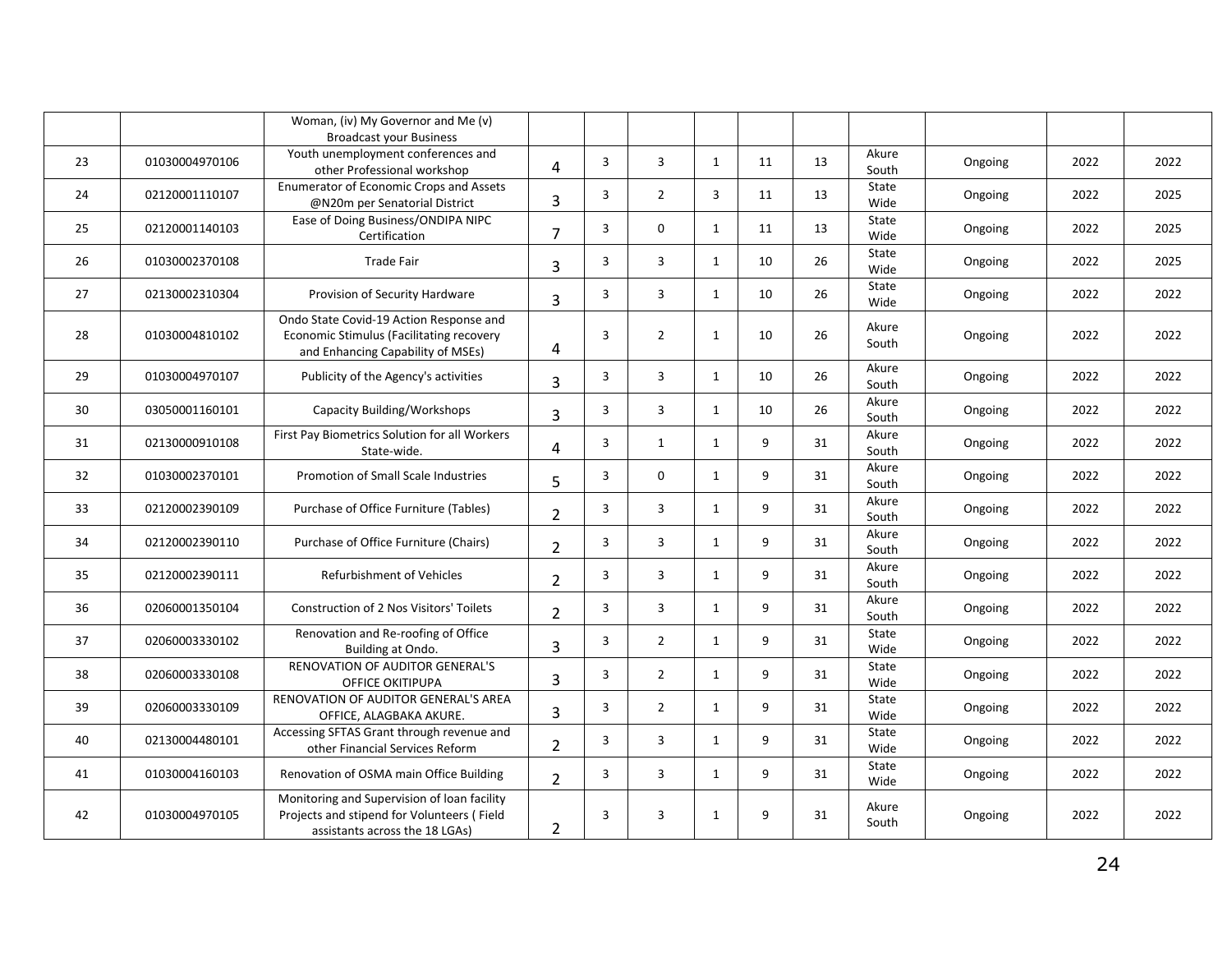| 43 | 01030004990108 | Purchase of Office Equipment(2units of<br>Scanning Machine @ N70,000/unit                                                    | $\overline{2}$ | 3              | 3 | 1            | 9 | 31 | Akure<br>South | Ongoing | 2022 | 2022 |
|----|----------------|------------------------------------------------------------------------------------------------------------------------------|----------------|----------------|---|--------------|---|----|----------------|---------|------|------|
| 44 | 01030004990109 | Purchase of Office Equipment(6units of HP<br>Core high Laptops @ 250,000.00/unit for<br>key officers of the Agency           | 2              | 3              | 3 | 1            | 9 | 31 | Akure<br>South | Ongoing | 2022 | 2022 |
| 45 | 02110000930301 | Procurement of hardware components<br>(system maintenance) and installation tools                                            | $\overline{2}$ | 3              | 3 | $\mathbf{1}$ | 9 | 31 | Akure<br>South | Ongoing | 2022 | 2022 |
| 46 | 02110000930302 | Procurement of software development kits,<br>antivirus and others                                                            | $\overline{2}$ | 3              | 3 | $\mathbf{1}$ | 9 | 31 | Akure<br>South | Ongoing | 2022 | 2022 |
| 47 | 02110000930305 | Maintenance of Ministry's website                                                                                            | $\overline{2}$ | 3              | 3 | 1            | 9 | 31 | State<br>Wide  | Ongoing | 2022 | 2023 |
| 48 | 04040002130101 | UNICEF Supported Programmes GCCC,<br>Monitoring and Programme Support                                                        | 3              | 3              | 0 | 3            | 9 | 31 | State<br>Wide  | Ongoing | 2022 | 2025 |
| 49 | 04040002130102 | <b>UNICEF Supported Programmes (Draw</b><br>Down)                                                                            | 3              | 3              | 0 | 3            | 9 | 31 | State<br>Wide  | Ongoing | 2022 | 2022 |
| 50 | 02130004470101 | Budget Reform in SFTAS Programme                                                                                             | 5              | 3              | 0 | $\mathbf{1}$ | 9 | 31 | State<br>Wide  | Ongoing | 2022 | 2022 |
| 51 | 02130003240301 | Renovation of Statistician General's Office                                                                                  | $\overline{2}$ | 3              | 3 | $\mathbf{1}$ | 9 | 31 | State<br>Wide  | Ongoing | 2022 | 2022 |
| 52 | 02120001140104 | Publicity/Media Relation                                                                                                     | $\overline{2}$ | 3              | 3 | $\mathbf{1}$ | 9 | 31 | Akure<br>South | Ongoing | 2022 | 2022 |
| 53 | 03130002300102 | Upgrading of Computer Hardwares and<br>Softwares for the Ministry                                                            | $\overline{2}$ | 3              | 3 | $\mathbf{1}$ | 9 | 31 | Akure<br>South | Ongoing | 2022 | 2022 |
| 54 | 02130000910102 | Procurement of Laptops with Accessories<br>for SIFMIS SMEs & Help Desk Officers (90<br>SMEs + 73 HDOs) 163nos. @ N250,000.00 | 4              | $\overline{3}$ | 0 | $\mathbf{1}$ | 8 | 54 | State<br>Wide  | Ongoing | 2022 | 2022 |
| 55 | 02060001730107 | Furniture and Fittings for Offices                                                                                           | 1              | 3              | 3 | $\mathbf{1}$ | 8 | 54 | Akure<br>South | Ongoing | 2022 | 2022 |
| 56 | 02130001760301 | Purchase of GUBABI Security Safes (50 Nos)                                                                                   | 1              | 3              | 3 | $\mathbf{1}$ | 8 | 54 | State<br>Wide  | Ongoing | 2021 | 2023 |
| 57 | 02130001770101 | Purchase of one (1) Toyota Avensis with<br>Accessories for the AG                                                            | 1              | 3              | 3 | $\mathbf{1}$ | 8 | 54 | Akure<br>South | Ongoing | 2022 | 2022 |
| 58 | 02090000710203 | REFURBISHMENT AND MAINTENANCE OF<br><b>VEHICLES</b>                                                                          | 1              | 3              | 3 | $\mathbf{1}$ | 8 | 54 | Akure<br>South | Ongoing | 2022 | 2022 |
| 59 | 02130000500304 | Renovation of Office Complex                                                                                                 | $\mathbf{1}$   | 3              | 3 | $\mathbf{1}$ | 8 | 54 | Akure<br>South | Ongoing | 2022 | 2022 |
| 60 | 05120001220101 | Registration and Organization of Artisans in<br>the State                                                                    | 1              | 3              | 3 | $\mathbf{1}$ | 8 | 54 | Akure<br>South | Ongoing | 2022 | 2022 |
| 61 | 02120002390119 | Purchase of Equipment (Water Dispenser)                                                                                      | $\mathbf{1}$   | 3              | 3 | $\mathbf{1}$ | 8 | 54 | State<br>Wide  | Ongoing | 2022 | 2024 |
| 62 | 02120002390115 | Purchase of Equipment (Air Conditioner)                                                                                      | 1              | 3              | 3 | $\mathbf{1}$ | 8 | 54 | State<br>Wide  | Ongoing | 2022 | 2025 |
| 63 | 02120002390116 | Purchase of Equipment (Standing Fan)                                                                                         | $\mathbf{1}$   | 3              | 3 | 1            | 8 | 54 | Akure<br>South | Ongoing | 2022 | 2022 |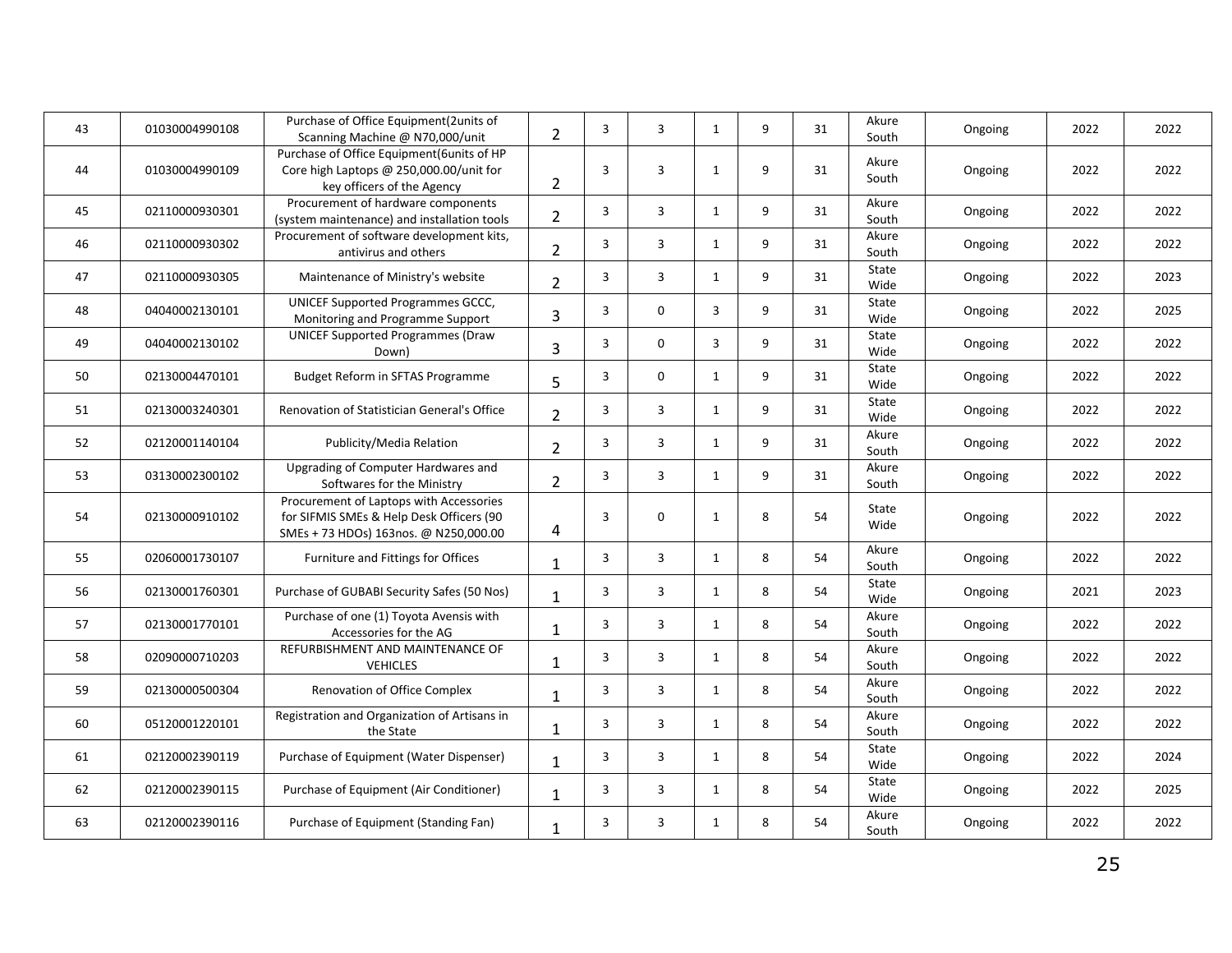| 64 | 02120002390117 | Purchase of Equipment (Generator)                                                                                        | $\mathbf{1}$   | 3            | 3              | $\mathbf{1}$ | 8              | 54 | Akure<br>South | Ongoing    | 2022 | 2022 |
|----|----------------|--------------------------------------------------------------------------------------------------------------------------|----------------|--------------|----------------|--------------|----------------|----|----------------|------------|------|------|
| 65 |                | Renovation of eight (8) Zonal offices                                                                                    | $\overline{2}$ | $\mathbf{1}$ | $\overline{2}$ | 3            | 8              | 54 | Akure<br>South | <b>New</b> | 2022 | 2022 |
| 66 | 02130003210301 | Purchase of Office Equipment (Laptops,<br>Desktops, Shredding machine, Printers, and<br>Photocopier machines, CAPIs)     | 4              | 3            | $\mathbf 0$    | $\mathbf{1}$ | 8              | 54 | State<br>Wide  | Ongoing    | 2022 | 2022 |
| 67 | 03110001330308 | Procurement of 10 Desktops and 10 HP<br>Laptops for the Ministry.                                                        | 4              | 3            | $\mathbf 0$    | 1            | 8              | 54 | Ondo<br>West   | Ongoing    | 2022 | 2022 |
| 68 | 03110001330306 | Procurement of 10 Shredding Machines<br>at#25,000.00 each.                                                               | 4              | 3            | $\mathbf 0$    | 1            | 8              | 54 | Akure<br>South | Ongoing    | 2022 | 2023 |
| 69 | 02130001340320 | Procurement of 10 Refrigerators for Offices<br>and 10 water dispensers.                                                  | 1              | 3            | 3              | 1            | 8              | 54 | Akure<br>South | Ongoing    | 2022 | 2022 |
| 70 | 02130002310306 | Purchase of 100KVA Mikano Power<br><b>Generating Set</b>                                                                 | $\mathbf{1}$   | 3            | 3              | 1            | 8              | 54 | Akure<br>South | Ongoing    | 2022 | 2022 |
| 71 | 02130001360101 | Floating of Bond                                                                                                         | $\mathbf{1}$   | 3            | $\overline{3}$ | 1            | 8              | 54 | State<br>Wide  | Ongoing    | 2022 | 2025 |
| 72 | 02060001270103 | Purchase of Window Blinds for Offices                                                                                    | $\mathbf{1}$   | 3            | 3              | 1            | 8              | 54 | Ondo<br>West   | Ongoing    | 2022 | 2023 |
| 73 | 02060001270104 | Provision of Five (5) Window Air<br>Conditioners                                                                         | 1              | 3            | 3              | 1            | 8              | 54 | Okitipup<br>a  | Ongoing    | 2022 | 2023 |
| 74 | 02060001270105 | Painting of Offices                                                                                                      | $\mathbf{1}$   | 3            | 3              | 1            | 8              | 54 | Akure<br>South | Ongoing    | 2022 | 2023 |
| 75 | 02060001270106 | Purchase of 10 nos Office/Computer Tables<br>and Chairs                                                                  | 1              | 3            | 3              | $\mathbf{1}$ | 8              | 54 | State<br>Wide  | Ongoing    | 2022 | 2022 |
| 76 | 02060001270107 | Purchase of 10 nos KDK Fans                                                                                              | $\mathbf{1}$   | 3            | 3              | $\mathbf{1}$ | 8              | 54 | State<br>Wide  | Ongoing    | 2022 | 2022 |
| 77 | 02120001110104 | Monitoring and Supervision of PPP<br>Project/Revenue Tracking                                                            | $\mathbf{1}$   | 3            | 3              | $\mathbf{1}$ | 8              | 54 | State<br>Wide  | Ongoing    | 2022 | 2022 |
| 78 | 02120001110102 | <b>Community Relations (3 Senatorial Districts)</b>                                                                      | $\mathbf{1}$   | 3            | 3              | 1            | 8              | 54 | Akure<br>South | Ongoing    | 2022 | 2022 |
| 79 | 02120001110101 | Engineering Design Consultant (N15m) and<br>Legal Consultant @50%<br>Management/Finance Consultants (N60m)               | 1              | 3            | $\overline{3}$ | 1            | 8              | 54 | State<br>Wide  | Ongoing    | 2022 | 2022 |
| 80 | 02130002290101 | Refurbishment and Maintenance of Vehicles<br>and Office Equipment                                                        | $\mathbf{1}$   | 3            | $\overline{3}$ | $\mathbf{1}$ | 8              | 54 | Akure<br>South | Ongoing    | 2022 | 2022 |
| 81 | 02060001730102 | Renovation of TCOs in Fourteen (14) LGAs<br>of the State                                                                 | $\overline{3}$ | 3            | $\mathbf 0$    | $\mathbf{1}$ | $\overline{7}$ | 81 | Akure<br>South | Ongoing    | 2022 | 2022 |
| 82 | 02090000710201 | Training and Capacity building for Auditors                                                                              | 3              | 3            | $\mathbf 0$    | $\mathbf{1}$ | $\overline{7}$ | 81 | Akure<br>South | Ongoing    | 2022 | 2022 |
| 83 | 01030002370105 | Ondo State Covid-19 Action Response and<br>Economic Stimulus (Facilitating recovery<br>and Enhancing Capability of MSEs) | $\overline{2}$ | 3            | $\mathbf{1}$   | 1            | $\overline{7}$ | 81 | Akure<br>South | Ongoing    | 2022 | 2022 |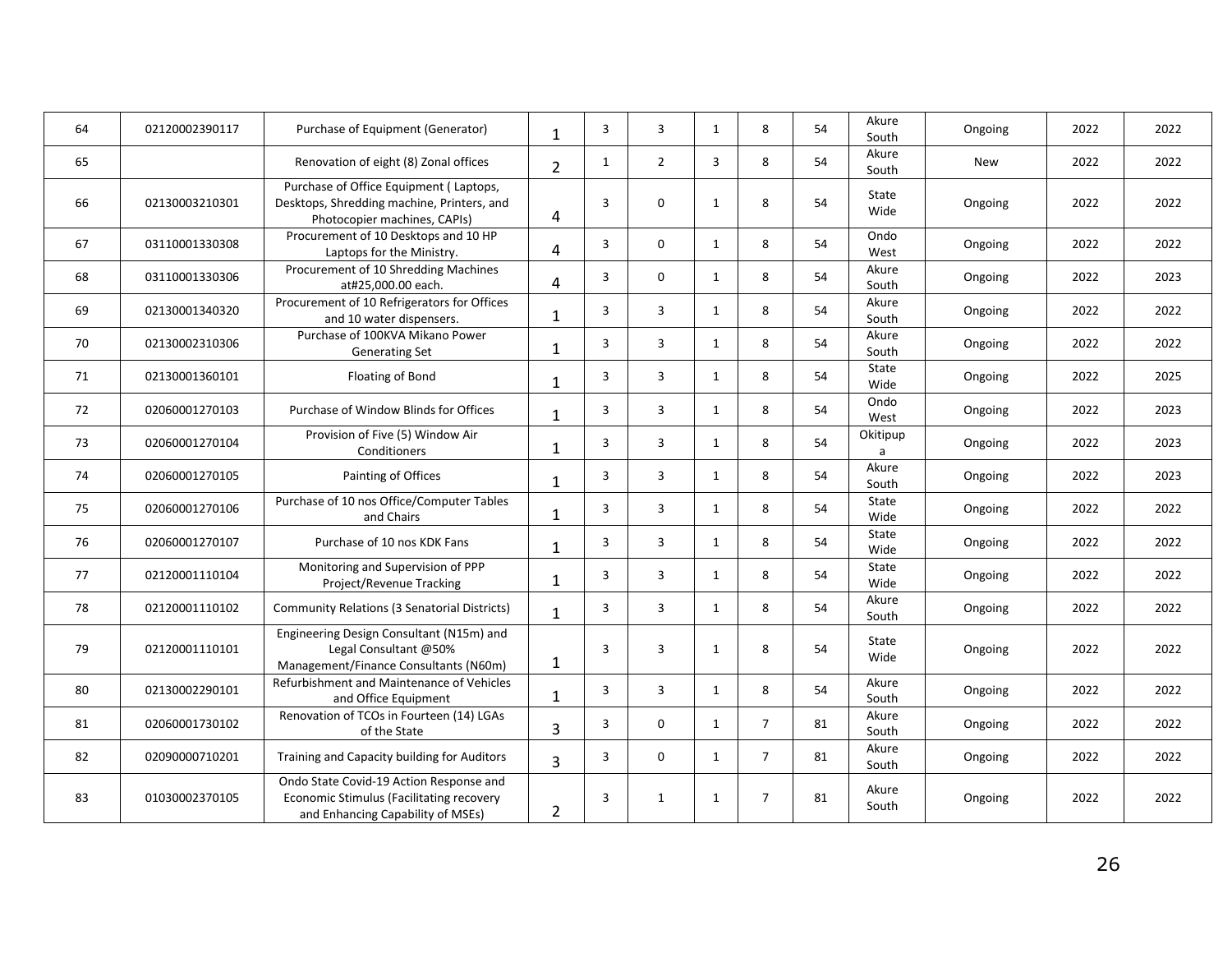| 84 | 02120002390118 | Purchase of Equipment (Television)                        |  |  | ᅆ  | Akure<br>South | Ongoing | 2022 | 2022 |
|----|----------------|-----------------------------------------------------------|--|--|----|----------------|---------|------|------|
| 85 | 02130001340319 | Purchase of 15 units of split AC and<br>accessories       |  |  | ᅆ  | Akure<br>South | Ongoing | 2022 | 2022 |
| 86 | 02060001350101 | Renovation of Conference Hall/Building of<br>the Ministry |  |  | 86 | Akure<br>South | Ongoing | 2022 | 2022 |
| 87 | 05120001220104 | <b>Strengthening Cooperative Services</b>                 |  |  | ٥  | Akure<br>South | Ongoing | 2022 | 2022 |

Note: Total Projects' Contributions to State Development Plan Goals covers the following programmes:

- i. Rural and Agricultural Development
- ii. Educational Advancement and Human Capital Development
- iii. Development through massive infrastructure
- iv. Efficient service delivery and policy implementation
- v. Effective healthcare and social welfare services
- vi. Maintenance of law and order for adequate security
- vii. Energy mining and sustainable industries
- viii. Digital revolution and entrepreneurship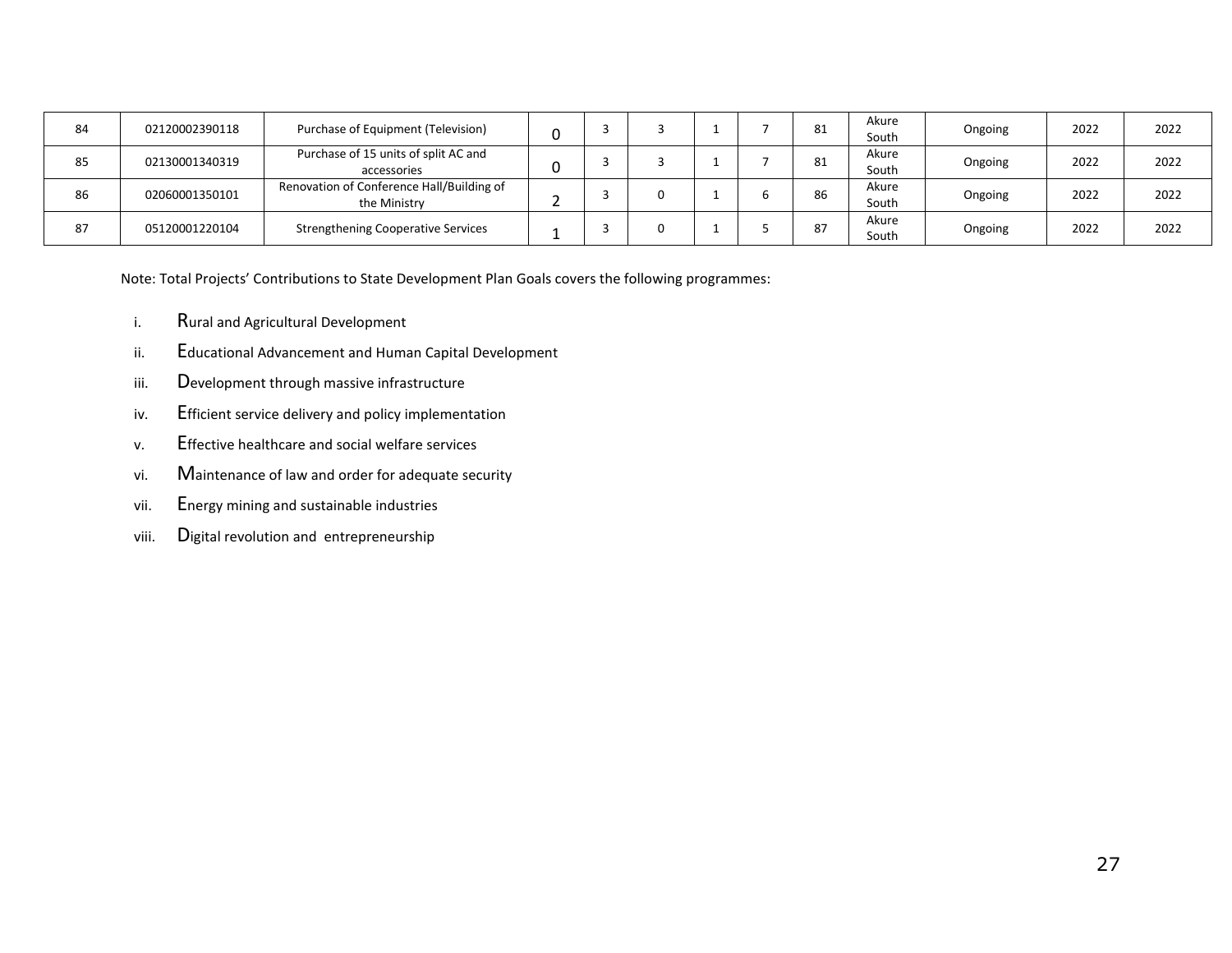### **3.4 Personnel and Overhead Costs: Existing and Projections**

Table 7 shows the Existing and projected figures for Personnel and Overhead costs. The projections for the personnel cost were done with the current reality brought about by the Coronavirus pandemic in mind, based on this, there is the likelihood of decrease due to economic downturn in the Country and the adverse effects the pandemic has on the global external trade.

|                                   |                 | 2021(N)                   |               | <b>Projections (N)</b> |               |  |
|-----------------------------------|-----------------|---------------------------|---------------|------------------------|---------------|--|
| <b>Expenditure</b><br><b>Head</b> | <b>Approved</b> | <b>Actual(By</b><br>June) | 2022          | 2023                   | 2024          |  |
| Personnel<br>Cost                 | 861,989,194.5   | 294,925,943.5             | 948,188,114   | 1,043,006,925          | 1,147,307,618 |  |
| Overhead<br>Cost                  | 718,370,000.0   | 300,304,500.0             | 790,207,000   | 869,227,700            | 956,150,470.0 |  |
| <b>Total</b><br>Cost<br>(N)       | 1,580,359,194.5 | 595,230,443.5             | 1,738,395,114 | 1,912,234,625          | 2,103,458,088 |  |

<span id="page-27-1"></span>

| Table 7: Personnel and Overhead Costs: Existing and Projected |  |
|---------------------------------------------------------------|--|
|---------------------------------------------------------------|--|

#### **Source: Monitoring & Evaluation Department, MEPB**

#### <span id="page-27-0"></span>**3.5 Contributions from our Partners**

The Sector has benefitted immensely from a number of Development Partners over the years in order to transform and reposition the sector in line with international good practices. The foregoing is a function of the commitment of the government in Ondo State to good governance. The State during the programme attempted to secure the cooperation of donor partners in the following interest areas:

- i. Coastal and maritime development
- ii. Agriculture and agribusiness
- iii. Investing in people
- iv. Public service development
- v. Optimizing the State resources

Similarly, a number of projects have been completed and inaugurated through PPP arrangement.

The State budget portal has a module which allows individuals, group of persons, non-governmental organisations and others to present their views and submit inputs on the various activities of government. These are carefully considered and incorporated where necessary into budget estimates.

| <b>Source / Description</b><br>of Grant |      | <b>Amount Expected (N'000)</b> |      | <b>Counterpart Funding</b><br><b>Requirements (N'000)</b> |      |      |  |  |  |
|-----------------------------------------|------|--------------------------------|------|-----------------------------------------------------------|------|------|--|--|--|
|                                         | 2022 | 2023                           | 2024 | 2022                                                      | 2023 | 2024 |  |  |  |
|                                         |      |                                |      |                                                           |      |      |  |  |  |
|                                         |      |                                |      |                                                           |      |      |  |  |  |
|                                         |      |                                |      |                                                           |      |      |  |  |  |

#### <span id="page-27-2"></span>**Table 8: Grants and Donor Funding**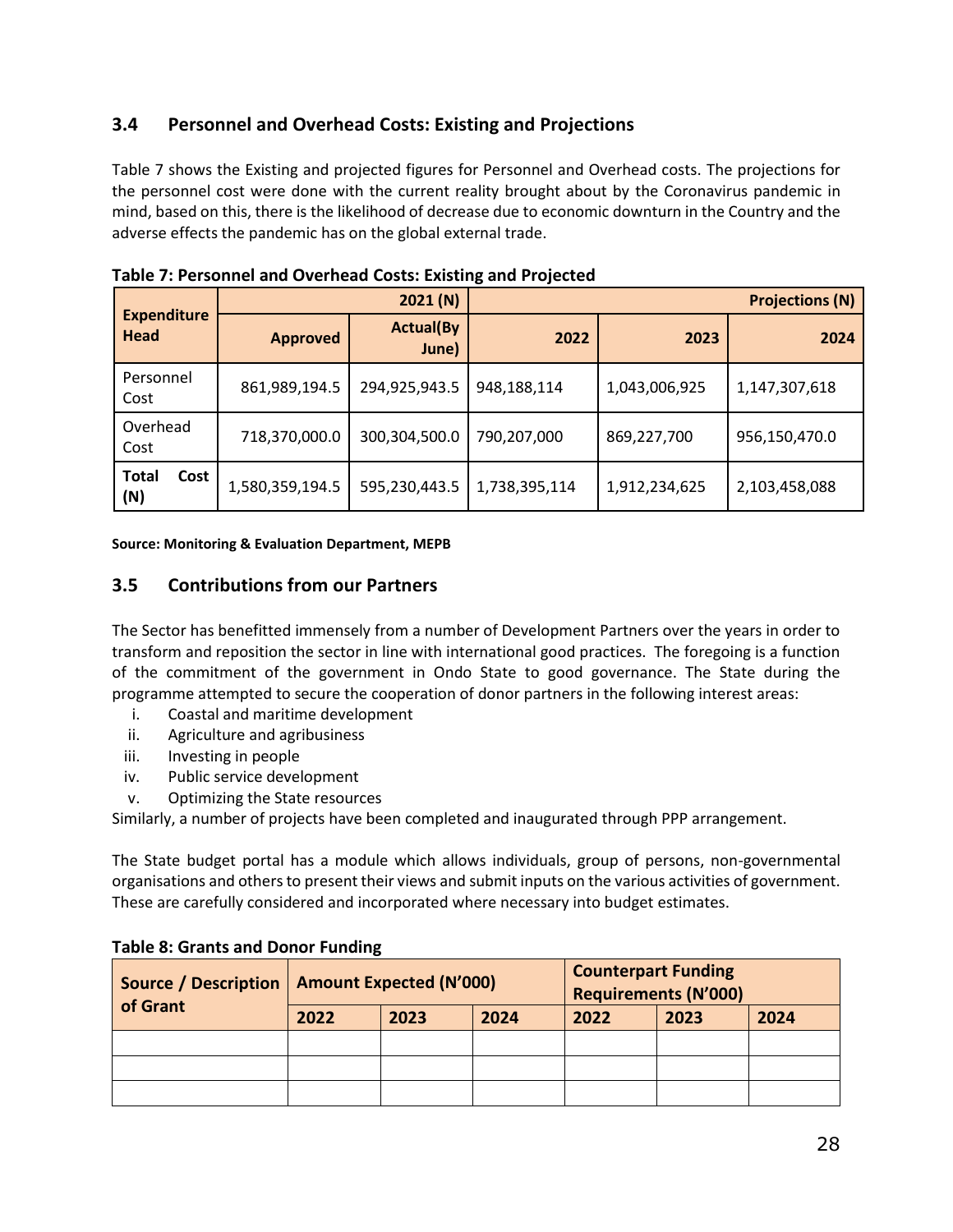#### <span id="page-28-0"></span>**3.6 Cross-Cutting Issues**

Public Finance Sector is a crucial part of the engine of governance which is comprised of inter-related Ministries, Extra-Ministerial Departments and Agencies(MEDAs) in the area of Planning of Developmental Programmes. The Ministry of Economic Planning & Budget coordinates and allocates funds for implementation of the annual budget while the Ministry of Finance issues Release Warrants for the Office of the Accountant General to make funds available.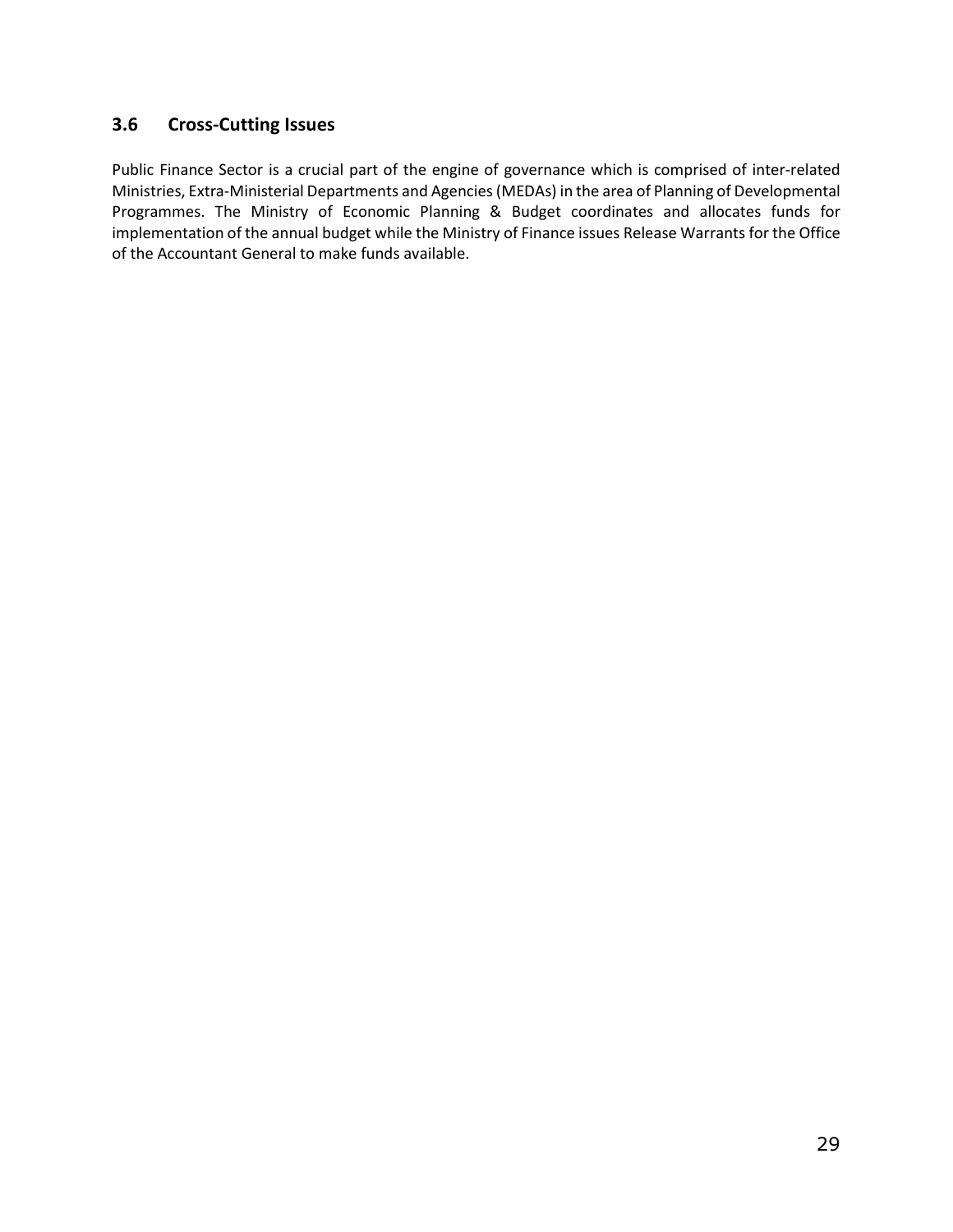## **3.7 Outline of Key Strategies**

## **Table 9: Summary of projects' expenditures and output measures (The Logframe)**

<span id="page-29-1"></span><span id="page-29-0"></span>

| <b>Outcome</b>                             | <b>Project Title</b>                                                                                                                 |            | <b>Proposed Expenditure (N')</b> |             | Output                                                                   | <b>Output</b>                                                    | <b>Base Line</b><br>(e.g.<br>Output | <b>Output Target</b> |                |                | <b>MDA</b><br>Responsible |
|--------------------------------------------|--------------------------------------------------------------------------------------------------------------------------------------|------------|----------------------------------|-------------|--------------------------------------------------------------------------|------------------------------------------------------------------|-------------------------------------|----------------------|----------------|----------------|---------------------------|
|                                            |                                                                                                                                      | 2022       | 2023                             | 2024        |                                                                          | <b>KPI</b>                                                       | Value in<br>2021                    | 2022                 | 2023           | 2024           |                           |
| Improved<br><b>Business</b><br>Environment | Home Grown Plans, Strategic<br>Plans, LGDPs, CDPs                                                                                    | 49,037,000 | 60,640,700                       | 60,914,770  | Developmen<br>t Plans                                                    | Number<br>of<br>Strategic<br>Plans<br>Develope<br>d              | $\overline{2}$                      | 5                    | 10             | 15             | <b>MEPB</b>               |
| Improved<br><b>Business</b><br>Environment | Establishment/Management of<br>Deep-Sea Port                                                                                         | 92,500,000 | 150,000,000                      | 150,000,000 |                                                                          |                                                                  |                                     |                      |                |                | <b>ONDIPA</b>             |
| Improved<br><b>IGR</b>                     | Ondo State Covid-19 Action<br>and<br>Response<br>Economic<br>Stimulus (Facilitating recovery<br>and Enhancing Capability of<br>MSEs) | 40,000,000 | 44,000,000                       | 48,400,000  | Capacity of<br><b>MSEs</b><br>enhanced                                   | Amount<br>given for<br><b>MSEs</b><br>enhance<br>ment            |                                     | 40,000,0<br>00       | 44,000,0<br>00 | 48,400,0<br>00 | <b>MEPB</b>               |
| Improved<br><b>Business</b><br>Environment | Reform<br>Budget<br>in<br><b>SFTAS</b><br>Programme                                                                                  | 15,000,000 | 16,5000,000                      | 18,150,000  | Transparenc<br>v entrenched<br>in the State<br>budget<br>process         | Amount<br>of grants<br>received<br>for<br>meeting<br><b>DLIs</b> | $\mathbf{1}$                        | $\overline{2}$       | $\overline{2}$ | $\overline{3}$ | <b>MEPB</b>               |
| Improved<br><b>Business</b><br>Environment | Industrial Park Topographical<br>Survey @35m each (Ondo<br>North & Ondo Central)                                                     | 10,000,000 | 15,000,000                       | 20,000,000  | Park<br>surveyed                                                         | of<br>Size<br>park                                               |                                     |                      |                |                | <b>ONDIPA</b>             |
| Improved<br><b>Business</b><br>Environment | Development and Management<br>of Ondo State Free Trade Zone                                                                          | 20,000,000 | 40,000,000                       | 50,000,000  | Ondo<br>state<br>trade<br>free<br>zone<br>developed                      | Percenta<br>of<br>ge<br>develop<br>ment                          | 5%                                  | 30%                  | 70%            | 100%           | <b>ONDIPA</b>             |
| Improved<br><b>IGR</b>                     | Promotion<br>of<br>Small-Scale<br>Industries (COMMERCE)                                                                              | 2,000,000  | 2,200,000                        | 2,420,000   | Office<br>Head<br>and<br>24<br>Outstation<br>Offices of BIR<br>Renovated | Number<br><b>BIR</b><br>of<br>Offices<br>Renovate<br>d           | $\Omega$                            | 11                   | 14             | $\overline{a}$ | <b>BIR</b>                |
| Improved<br><b>IGR</b>                     | Investment Promotion<br>and<br><b>Allied Programmes</b>                                                                              | 1,000,000  | 1,100,000                        | 1,210,000   | <b>New</b><br><b>BIR</b><br>Offices<br>Constructed                       | Percenta<br>of<br>ge                                             | 70%                                 | 99%                  | $\sim$         | $\sim$         | <b>BIR</b>                |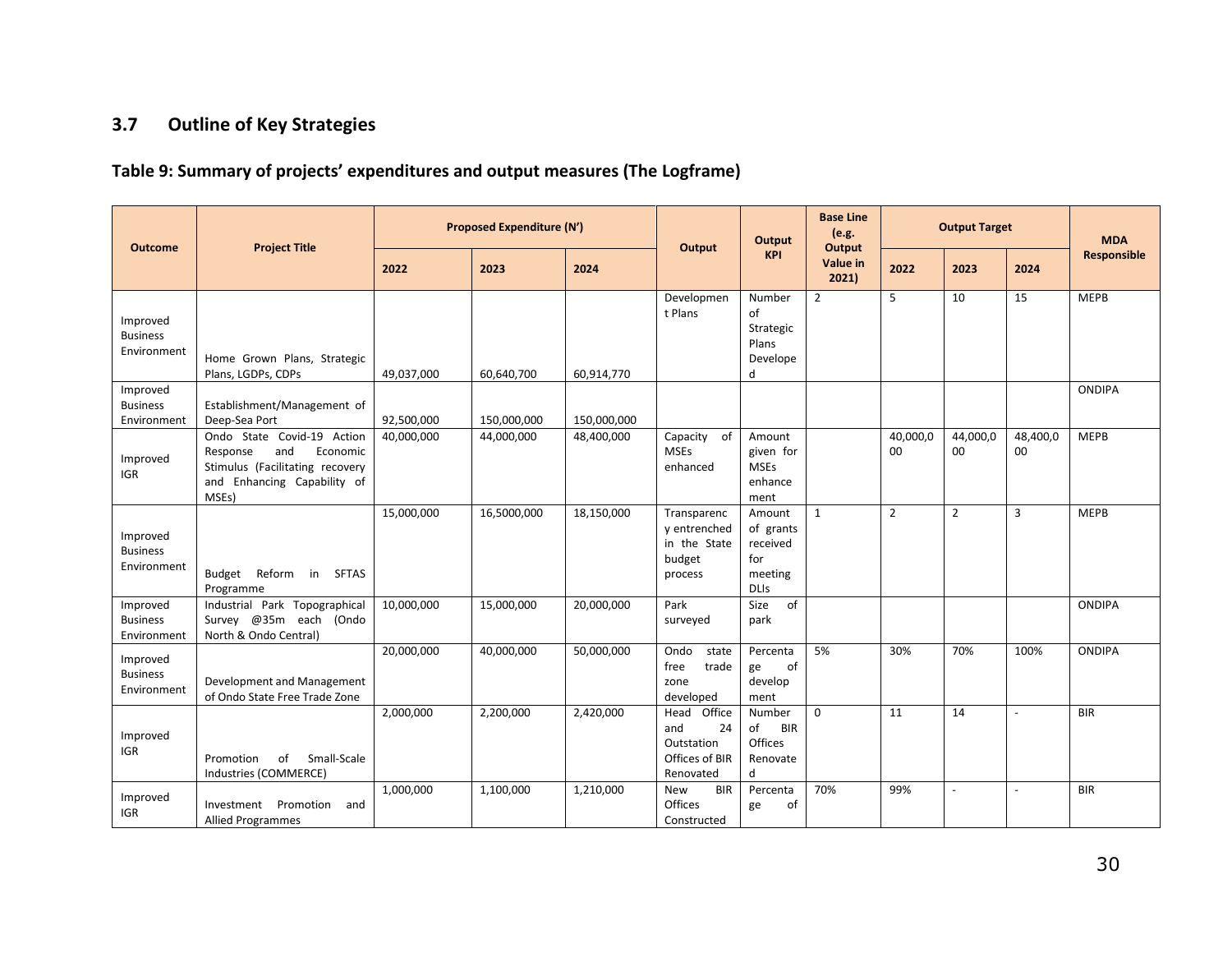| <b>Outcome</b>                                                             | <b>Project Title</b>                                                                                  | <b>Proposed Expenditure (N')</b> |             |             | Output                                                                     | Output                                                             | <b>Base Line</b><br>(e.g.<br><b>Output</b> | <b>Output Target</b> |                          |                | <b>MDA</b><br>Responsible                |
|----------------------------------------------------------------------------|-------------------------------------------------------------------------------------------------------|----------------------------------|-------------|-------------|----------------------------------------------------------------------------|--------------------------------------------------------------------|--------------------------------------------|----------------------|--------------------------|----------------|------------------------------------------|
|                                                                            |                                                                                                       | 2022                             | 2023        | 2024        |                                                                            | <b>KPI</b>                                                         | Value in<br>2021)                          | 2022                 | 2023                     | 2024           |                                          |
|                                                                            |                                                                                                       |                                  |             |             |                                                                            | Completi<br>on                                                     |                                            |                      |                          |                |                                          |
| Improved<br><b>Business</b><br>Environment                                 | Investible Fund                                                                                       | 3,000,000                        | 3,300,000   | 3,630,000   | Burglary<br>Proof<br>constructed<br>and Installed<br>in 10 MoF<br>offices  | Number<br>of Offices<br>fortified<br>with the<br>Burglary<br>Proof | $\mathbf 0$                                | 10                   | $\overline{\phantom{a}}$ | $\overline{a}$ | Ministry<br>of<br>Finance                |
| Improved<br><b>Business</b><br>Environment                                 | Ease of Doing Business/ONDIPA<br><b>NIPC Certification</b>                                            | 2394273.13                       | $\mathbf 0$ | $\mathbf 0$ | <b>SIFMIS</b><br>Primary Data<br>Centre<br>Constructed<br>and<br>Furnished | Percenta<br>of<br>ge<br>Completi<br>on                             | $\mathbf 0$                                | 55%                  | 45%                      | $\overline{a}$ | <b>ONDIPA</b>                            |
| Improved<br>Access<br>to<br>Reliable<br>Public<br>Financial<br>Information | Production and Dissemination<br>of Statistical Publications                                           | 1,500,000                        | 1,200,000   | 1,100,000   | Statistical<br>Publications<br>produced                                    | Number<br>of<br>Statistica<br>Publicati<br>ons<br>produced         | $\mathbf 0$                                | 15                   | 15                       | 15             | of<br><b>Bureau</b><br><b>Statistics</b> |
| Improved<br><b>Business</b><br>Environment                                 | of<br>Procurement<br>Hardware<br>Component<br>(System<br>Maintenance and Installation<br>Tools (MEPB) |                                  |             |             |                                                                            |                                                                    | $\mathbf 0$                                | 100%                 | $\blacksquare$           | $\blacksquare$ | <b>MEPB</b>                              |
| Improved<br><b>Business</b><br>Environment                                 | Software<br>of<br>Procurement<br>Development Kits, Antivirus and<br>others (MEPB)                     | 350,000                          | 385,000     | 423,500     | Hardware<br>Components<br>procured                                         | Number<br>of<br>hardware<br>compone<br>nt<br>procured              | $\overline{3}$                             | 6                    | 9                        | 12             | <b>MEPB</b>                              |
| Improved<br><b>Business</b><br>Environment                                 | Renovation of Auditor General's<br>Area Office, Alagbaka, Akure<br>(SAG)                              | 2,470,000                        | 2,720,000   | 2,940,000   | Auditor<br>General's<br>Area Office,<br>Alagbaka,<br>Akure<br>renovated    | Percenta<br>of<br>ge<br>Completi<br>on                             | 10%                                        | 40%                  | 70%                      | 100%           | State Auditor<br>General                 |
| Improved<br><b>Business</b><br>Environment                                 | Renovation of Offices (Hon.<br>Commissioner,<br>Perm<br>Sec, Directors of MEP&B                       | 500,000                          | 550,000     | 605,000     | Offices<br>of<br>Hon.<br>Commission<br>er, Perm Sec,                       | Percenta<br>of<br>ge<br>Completi<br>on                             | 10%                                        | 50%                  | 75%                      | 100%           | <b>MEPB</b>                              |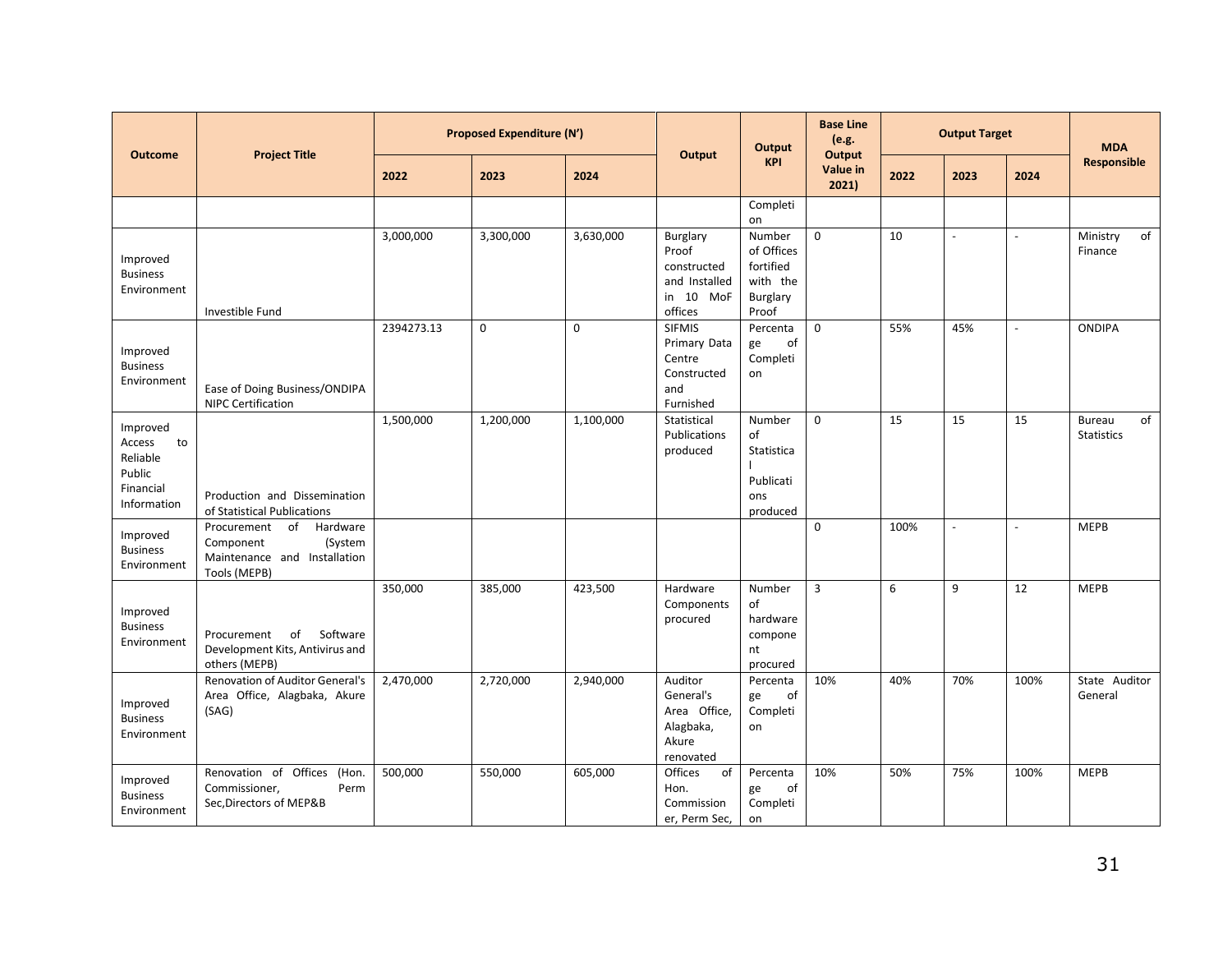|                                            | <b>Outcome</b><br><b>Project Title</b>                                                                                                        |             | <b>Proposed Expenditure (N')</b> |           |                                                                                                                                            | Output                                                                                            | <b>Base Line</b><br>(e.g.<br>Output |                | <b>Output Target</b> |                | <b>MDA</b><br><b>Responsible</b> |
|--------------------------------------------|-----------------------------------------------------------------------------------------------------------------------------------------------|-------------|----------------------------------|-----------|--------------------------------------------------------------------------------------------------------------------------------------------|---------------------------------------------------------------------------------------------------|-------------------------------------|----------------|----------------------|----------------|----------------------------------|
|                                            |                                                                                                                                               | 2022        | 2023                             | 2024      | Output                                                                                                                                     | <b>KPI</b>                                                                                        | Value in<br>2021                    | 2022           | 2023                 | 2024           |                                  |
|                                            |                                                                                                                                               |             |                                  |           | and Directors<br>Renovated                                                                                                                 |                                                                                                   |                                     |                |                      |                |                                  |
|                                            | <b>UNICEF Supported Programmes</b><br>(MEPB)                                                                                                  |             |                                  |           |                                                                                                                                            |                                                                                                   |                                     |                |                      |                |                                  |
| Improved<br><b>Business</b><br>Environment | Replacement of Wooden Doors<br>and Windows Frames and Tiling<br>of 10 Offices in the Ministry of<br>Finance and Debt Management<br>Department |             |                                  |           | Wooden<br>Doors<br>and<br>Windows<br>Frames<br>replaced/ 10<br>Offices tiled<br>in MoF/DMD                                                 | Number<br>of<br>Wooden<br>Doors<br>and<br>window<br>Frames<br>Replaced<br>and<br>Offices<br>tiled | $\mathbf 0$                         | 5              | 3                    | $\overline{2}$ | Ministry<br>of<br>Finance/DMD    |
| Improved<br><b>Business</b><br>Environment | Refurbishment<br>and<br>Maintenance of 5 Vehicles and<br>Office Equipment in Accountant<br>-General Office                                    | 500,000     | 1,000,000                        | 1,200,000 | 5<br>Vehicles<br>refurbished<br>Office<br>and<br>equipment<br>maintained<br>in AG's Office                                                 | Number<br>of<br>Vehicles<br>refurbish<br>ed and<br>Office<br>equipme<br>nt<br>maintain<br>ed      | $\mathbf 0$                         | $\overline{4}$ | $\mathbf{1}$         | $\sim$         | Accountant-<br>General           |
| Improved<br><b>Business</b><br>Environment | Construction of Treasury Gate,<br>Gate House, Car Parks and<br>Landscaping of SIFMIS ICT<br>Training Centre (AG)                              | $\mathsf 0$ | $\mathbf 0$                      | 0         | Treasury<br>Gate<br>Gate,<br>Car<br>House,<br>Parks<br>constructeda<br>nd SIFMIS ICT<br><b>Training</b><br>Centre<br>landscaped<br>in AG's | Percenta<br>οf<br>ge<br>Completi<br>on                                                            | $\mathbf 0$                         | 100%           | $\mathbb{L}$         | $\sim$         | Accountant-<br>General           |
| Improved<br><b>Budget</b><br>Performance   | Acquisition of 10 ICT equipment<br>for the Implementation of IPSAS<br>and Provision of (Phase II)<br>Internet Network Facility (AG)           | 1,000,000   | 1,000,000                        | 1,000,000 | 10<br>ICT<br>equipment<br>for<br>the<br>Implementat<br>ion of IPSAS<br>acquired/(Ph<br>$\vert \vert \vert$<br>ase                          | Number<br>of<br>ICT<br>equipme<br>nt<br>acquired                                                  | $\mathbf 0$                         | $\overline{4}$ | 3                    | $\overline{3}$ | Accountant<br>General            |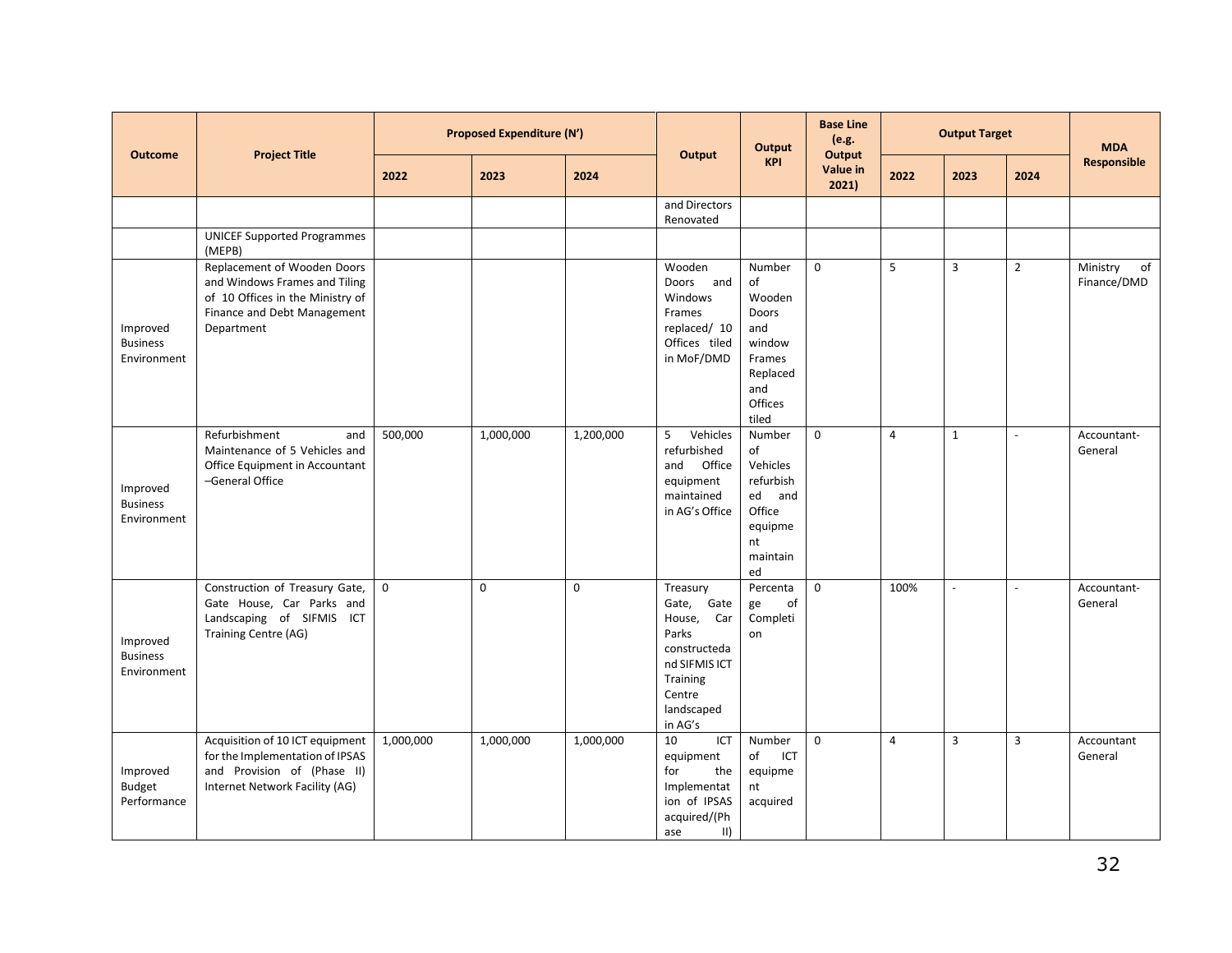| <b>Project Title</b><br><b>Outcome</b>                                     |                                                                                                     | <b>Proposed Expenditure (N')</b> |           |             | Output                                                                               | Output                                 | <b>Base Line</b><br>(e.g.<br>Output | <b>Output Target</b> |                |                | <b>MDA</b><br>Responsible                                    |
|----------------------------------------------------------------------------|-----------------------------------------------------------------------------------------------------|----------------------------------|-----------|-------------|--------------------------------------------------------------------------------------|----------------------------------------|-------------------------------------|----------------------|----------------|----------------|--------------------------------------------------------------|
|                                                                            |                                                                                                     | 2022                             | 2023      | 2024        |                                                                                      | <b>KPI</b>                             | Value in<br>2021)                   | 2022                 | 2023           | 2024           |                                                              |
|                                                                            |                                                                                                     |                                  |           |             | Internet<br>Network<br>Facility<br>provided                                          |                                        |                                     |                      |                |                |                                                              |
| Improved<br><b>Business</b><br>Environment                                 | Fumigation of the Treasury<br>Department and 19 TCOs (AG)                                           | 370,000                          | 407,000   | 470,000     | Treasury<br>Department<br>and 19 TCOs<br>Fumigated                                   | Number<br>of Offices<br>Fumigate<br>d  | $\Omega$                            | $\overline{7}$       | $\overline{7}$ | 6              | Accountant-<br>General                                       |
| Improved<br><b>Business</b><br>Environment                                 | Renovation of TCOs in Fourteen<br>(14) LGAs of the State (AG)                                       | 3,500,000                        | 3,200,000 | 3,300,000   | 14<br>TCOsrenovat<br>in<br>ed<br>Fourteen<br>$(14)$ LGAs                             | Number<br>of Offices<br>renovate<br>d  | $\mathbf 0$                         | 5                    | 5              | $\overline{4}$ | Accountant-<br>General                                       |
| Improved<br><b>Business</b><br>Environment                                 | Construction<br>of<br>Treasury<br>House/Project<br>Financial<br>Mangement Unit Building (AG)        | 10,000,000                       | 5,000,000 | $\mathbf 0$ | Treasury<br>House/Proje<br>ct Financial<br>Mangement<br>Unit Building<br>Constructed | Percenta<br>of<br>ge<br>Completi<br>on | $\mathbf 0$                         | 80%                  | 20%            | $\blacksquare$ | Accountant-<br>General                                       |
| Improved<br><b>Business</b><br>Environment                                 | Construction of Six (6) Nos of<br>Treasury Cash Offices (TCOs) in<br>the Three Senatorial Districts | 5,000,000                        | 4,000,000 | 3,000,000   | (6)<br>Six<br>Treasury<br>Cash Offices<br>constructed                                | Number<br>of TCOs<br>construct<br>ed   | $\mathbf 0$                         | $\overline{2}$       | $\overline{2}$ | $\overline{2}$ | Accountant-<br>General                                       |
| Improved<br>Access<br>to<br>Relaible<br>Public<br>Financial<br>Information | Renovation of<br>Statistician<br>General's Office (SBS)                                             | 3,700,000                        | 2,750,000 | 3,025,000   | <b>State</b><br>Statistician<br>General's<br>Office<br>Renovated                     | Percenta<br>of<br>ge<br>Completi<br>on | $\Omega$                            | 30%                  | 65%            | 100%           | of<br><b>Bureau</b><br><b>Statistics</b>                     |
| Improved<br><b>Business</b><br>Environment                                 | <b>Renovation of Auditor General's</b><br>Office, Okitipupa (SAG)                                   | 2,500,000                        | 2,800,000 | 3,100,000   | Auditor<br>General's<br>Office<br>renovated at<br>Okitipupa                          | Percenta<br>of<br>ge<br>Completi<br>on | $\Omega$                            | 40%                  | 70%            | 100%           | State Auditor<br>General's<br>Office                         |
| Improved<br><b>Business</b><br>Environment                                 | <b>RENOVATION</b><br><b>NEWLY</b><br>OF<br>OFFICE<br><b>ALLOCATED</b><br>ACCOMMODATION (AGLG)       | 3,200,000                        | 1,500,000 | 2,000,000   | New Auditor<br>General for<br>Local<br>Government<br>Office<br>Renovated             | Percenta<br>of<br>ge<br>Completi<br>on | $\Omega$                            | 60%                  | 80%            | 100%           | Auditor<br>for<br>General<br>Local<br>Government s<br>Office |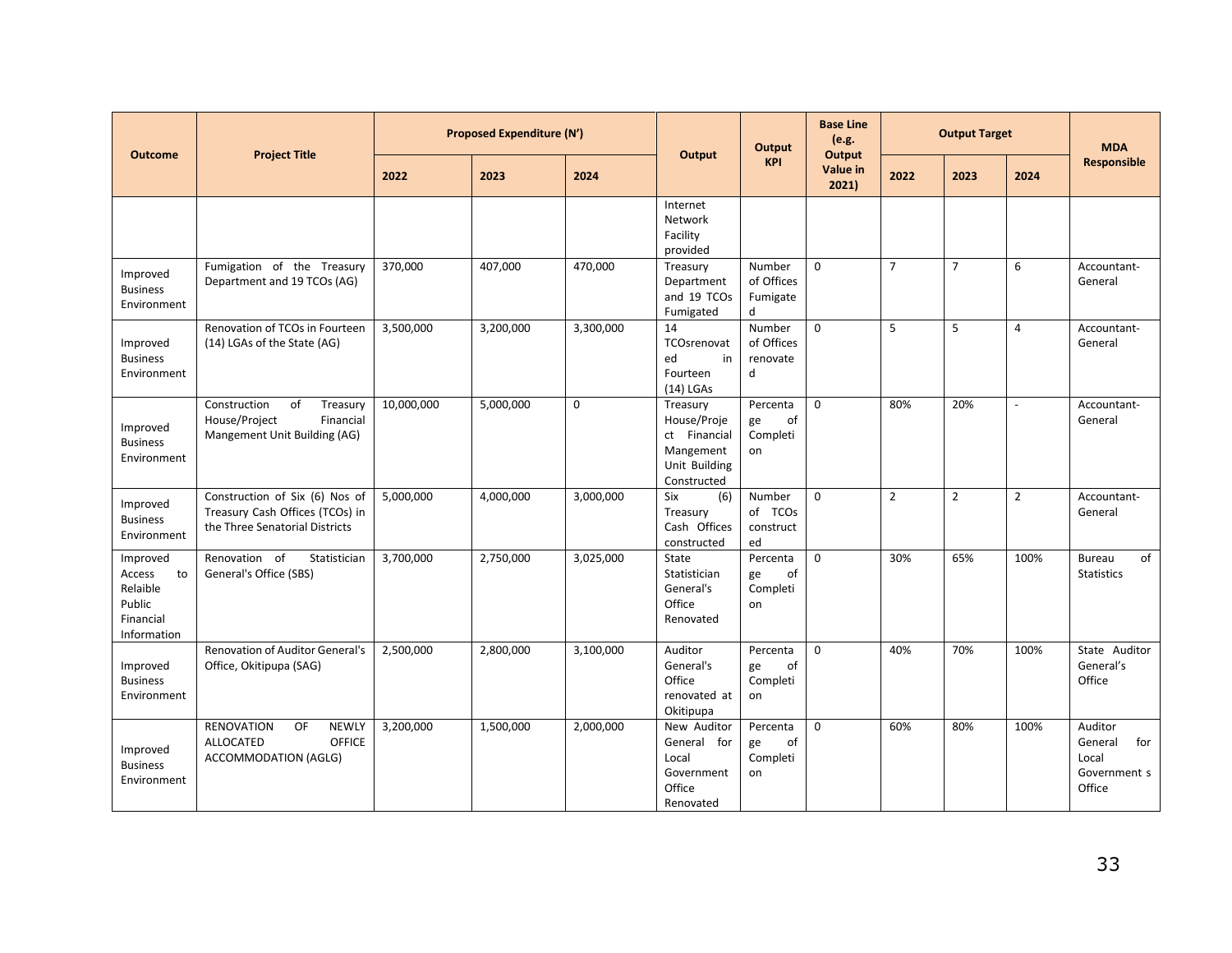| <b>Outcome</b>                                                             | <b>Proposed Expenditure (N')</b><br><b>Project Title</b>                                                    |            |             | Output      | Output                                                                                     | <b>Base Line</b><br>(e.g.<br>Output                           |                   | <b>Output Target</b> |                | <b>MDA</b><br>Responsible |                                                             |
|----------------------------------------------------------------------------|-------------------------------------------------------------------------------------------------------------|------------|-------------|-------------|--------------------------------------------------------------------------------------------|---------------------------------------------------------------|-------------------|----------------------|----------------|---------------------------|-------------------------------------------------------------|
|                                                                            |                                                                                                             | 2022       | 2023        | 2024        |                                                                                            | <b>KPI</b>                                                    | Value in<br>2021) | 2022                 | 2023           | 2024                      |                                                             |
| Improved<br><b>Business</b><br>Environment                                 | Repairs in Micro Credit 18 Area<br>Offices (MCA)                                                            | 2,500,000  | 1,000,000   | 0           | 18<br>Micro<br>Credit Area<br>Offices<br>renovated                                         | Percenta<br>of<br>ge<br>Completi<br>on                        | $\mathbf 0$       | 55%                  | 45%            |                           | Micro Credit<br>Agency                                      |
| Improved<br><b>Business</b><br>Environment                                 | Purchase of Media Equipment<br>(MEPB)                                                                       | 500,000    | 550,000     | 605,000     | 5<br>Media<br>Equipment<br><b>MEPB</b><br>for<br>purchased                                 | Number<br>of<br>equipme<br>nt<br>purchase<br>d                | $\mathbf 0$       | $\overline{2}$       | $\overline{2}$ | $\mathbf{1}$              | Ministry<br>of<br>Economic<br>Planning and<br><b>Budget</b> |
| Improved<br><b>Business</b><br>Environment                                 | Purchase of Office/ 10<br>ICT<br>Equipment for Ministry of<br>Finance                                       | 10,000,000 | 6,000,000   | $\mathbf 0$ | 10<br>ICT<br>Equipment<br>for Ministry<br>of<br>Finance<br>Purchased                       | Number<br>of<br>Equipme<br>nt<br>Purchase<br>d                | $\mathbf 0$       | 6                    | 4              | $\overline{a}$            | of<br>Ministry<br>Finance                                   |
| Improved<br><b>Business</b><br>Environment                                 | Purchase of 15 Office Furniture<br>and Fittings for Ministry of<br>Finance                                  | 1,500,000  | 0           | $\mathbf 0$ | Office<br>15<br>Furniture<br>and Fittings<br>for<br>Ministry<br>of<br>Finance<br>Purchased | Number<br>of<br>Furniture<br>and<br>fittings<br>Purchase<br>d | $\mathbf 0$       | 15                   | $\blacksquare$ | $\overline{\phantom{a}}$  | Ministry<br>of<br>Finance                                   |
| Improved<br>Access<br>to<br>Reliable<br>Public<br>Financial<br>Information | <b>Printing of Accounts Documents</b><br>(PE Cards, Vouchers, Bank<br>Schedules) for Ministry of<br>Finance | 5,350,000  | $\mathbf 0$ | $\Omega$    | <b>Accounts</b><br>Documents<br>and<br>Vouchers,<br>printed                                | Number<br>of<br>documen<br>ts printed                         | $\mathbf 0$       |                      |                |                           | Ministry<br>of<br>Finance                                   |
| Improved<br>Access<br>to<br>Reliable<br>Public<br>Financial<br>Information | First Pay Biometrics Solution for<br>all Workers State-wide. (AG)                                           | 1,849,000  | 2,033,000   | 2,237,000   | Workers<br>Biometric<br>captured                                                           | Number<br>of staff<br>with<br>biometric<br>captured<br>on     |                   | 15000                | 30,000         | 35000                     | Accountant<br>General's<br>Office                           |
| Improved<br><b>Business</b><br>Environment                                 | Continuous Capacity Building &<br>ICT Training on SIFMIS Project<br>(AG)                                    | 10,000,000 | 11,000,000  | 12,100,000  | Capacity<br><b>Building</b><br>&<br>ICT Training<br><b>SIFMIS</b><br>on<br>Project         | Number<br>of Staff<br>trained<br>on Sifmis<br>project         | 5                 | 50                   | 50             | 50                        | Accountant<br>General's<br>Office                           |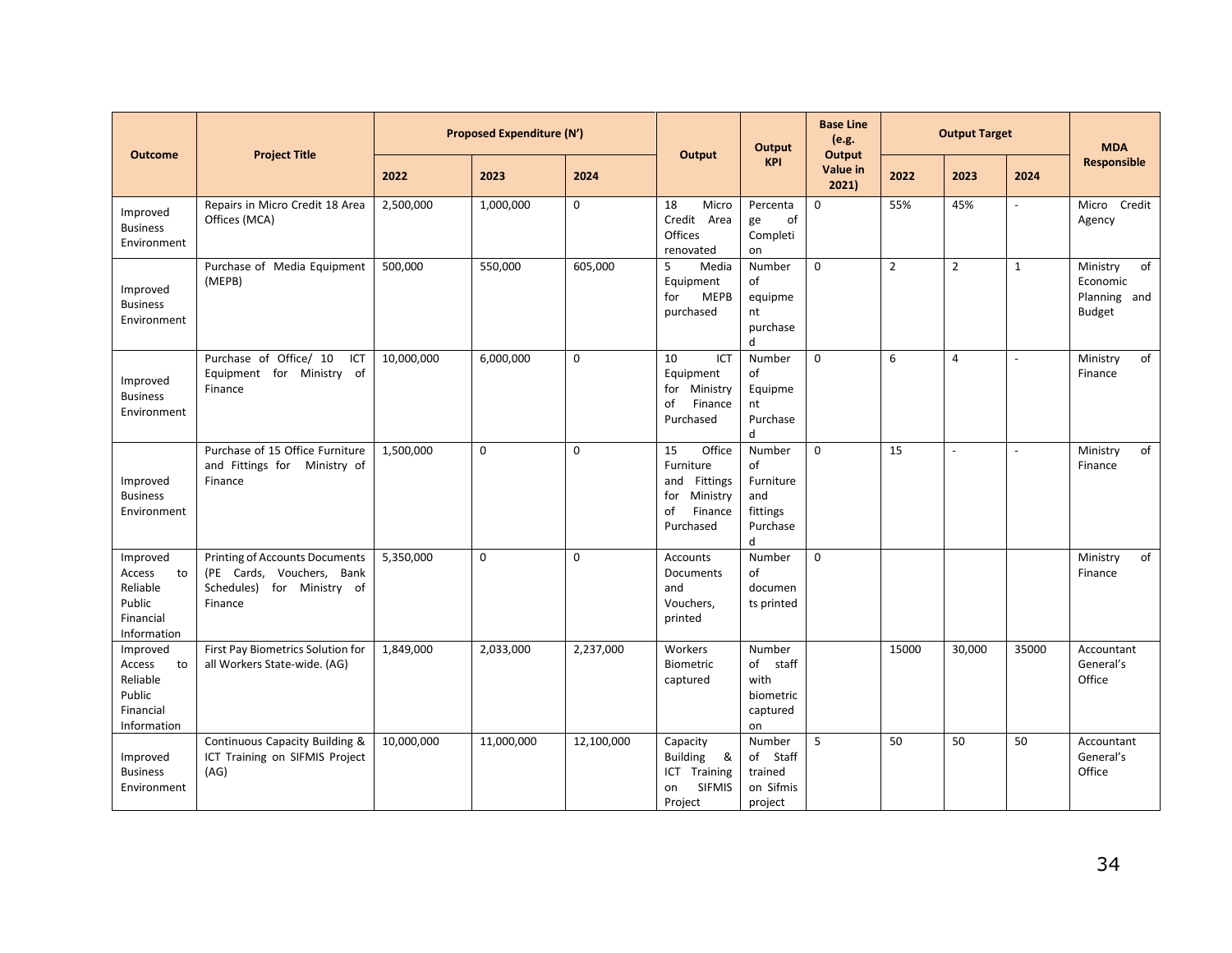| <b>Outcome</b>                             | <b>Project Title</b>                                       |           | <b>Proposed Expenditure (N')</b> |           | Output                                                                                | Output                                                              | <b>Base Line</b><br>(e.g.<br>Output |             | <b>Output Target</b>     |                          | <b>MDA</b>                        |
|--------------------------------------------|------------------------------------------------------------|-----------|----------------------------------|-----------|---------------------------------------------------------------------------------------|---------------------------------------------------------------------|-------------------------------------|-------------|--------------------------|--------------------------|-----------------------------------|
|                                            |                                                            | 2022      | 2023                             | 2024      |                                                                                       | <b>KPI</b>                                                          | Value in<br>2021)                   | 2022        | 2023                     | 2024                     | Responsible                       |
| Improved<br><b>Business</b><br>Environment | Annual Maintenance of SIFMIS<br>Hardware and Software (AG) | 1,849,000 | 2,033,000                        | 2,237,290 | <b>SIFMIS</b><br>Hardware<br>and Software<br>Accountant-<br>General<br>maintained     | Number<br>of<br>Hardwar<br>e<br>and<br>Software<br>maintain<br>ed   |                                     |             |                          |                          | Accountant<br>General's<br>Office |
| Improved<br><b>Business</b><br>Environment | Human Capital<br>Development<br>(AG)                       | 3,000,000 | 4,000,000                        | 6,000,000 | Human<br>Capital<br>Developed                                                         | Number<br>Staff<br>Trained                                          | $\mathsf 0$                         | 150         | 150                      | 150                      | Accountant<br>General's<br>Office |
| Improved<br><b>Business</b><br>Environment | Purchase of GUBABI Security<br>Safes (50 Nos) (AG)         | 3,070,000 | 4,060,000                        | 4,470,000 | <b>GUBABI</b><br>Security<br>Safes<br>Purchased                                       | Number<br>οf<br><b>GUBABI</b><br>Security<br>Safes<br>Purchase<br>d | $\mathbf 0$                         | 15          | 20                       | 15                       | Accountant<br>General's<br>Office |
| Improved<br><b>Business</b><br>Environment | of<br>Office<br>Purchase<br>Equipment/ICT (DMD)            | 3,000,000 | 0                                | 0         | Office<br>Equipment/I<br>CT for Debt<br>Managemen<br>t<br>Department<br>Purchased     | Office/<br>ICT<br>Equipme<br>nt<br>Purchase<br>d                    | $\mathsf 0$                         | 25          | $\overline{\phantom{a}}$ | $\overline{\phantom{a}}$ | Debt<br>Management<br>Department  |
| Improved<br><b>Business</b><br>Environment | Capital Development<br>Human<br>(DMD)                      | 2,000,000 | 0                                | 0         | Human<br>Capital<br>Developed                                                         | Number<br>Staff<br>Trained                                          | $\mathsf 0$                         | 10          | 0                        | $\overline{\phantom{a}}$ | Debt<br>Management<br>Department  |
| Improved<br><b>Business</b><br>Environment | of 2<br>Purchase<br>Despatch<br>Motorcycle (DMD)           | 400,000   | 400,000                          | 0         | Despatch<br>Motorcycle<br>for<br>Debt<br>Managemen<br>Department<br>Purchased         | Number<br>of<br>Despatch<br>Motorcyc<br>les<br>Purchase<br>d        | $\mathbf 0$                         | $\mathbf 1$ | $\mathbf{1}$             | $\sim$                   | Debt<br>Management<br>Department  |
| Improved<br><b>Business</b><br>Environment | Purchase of Office Equipment<br>(SBS)                      | 850,000   | 1,000,000                        | 1,250,000 | Office<br>Equipment<br>for<br>State<br>of<br>Bureau<br><b>Statistics</b><br>Purchased | Number<br>of<br>Equipme<br>nt<br>Purchase<br>d                      | $\mathsf 0$                         | 10          | 12                       | 10                       | State Bureau<br>of Statistics     |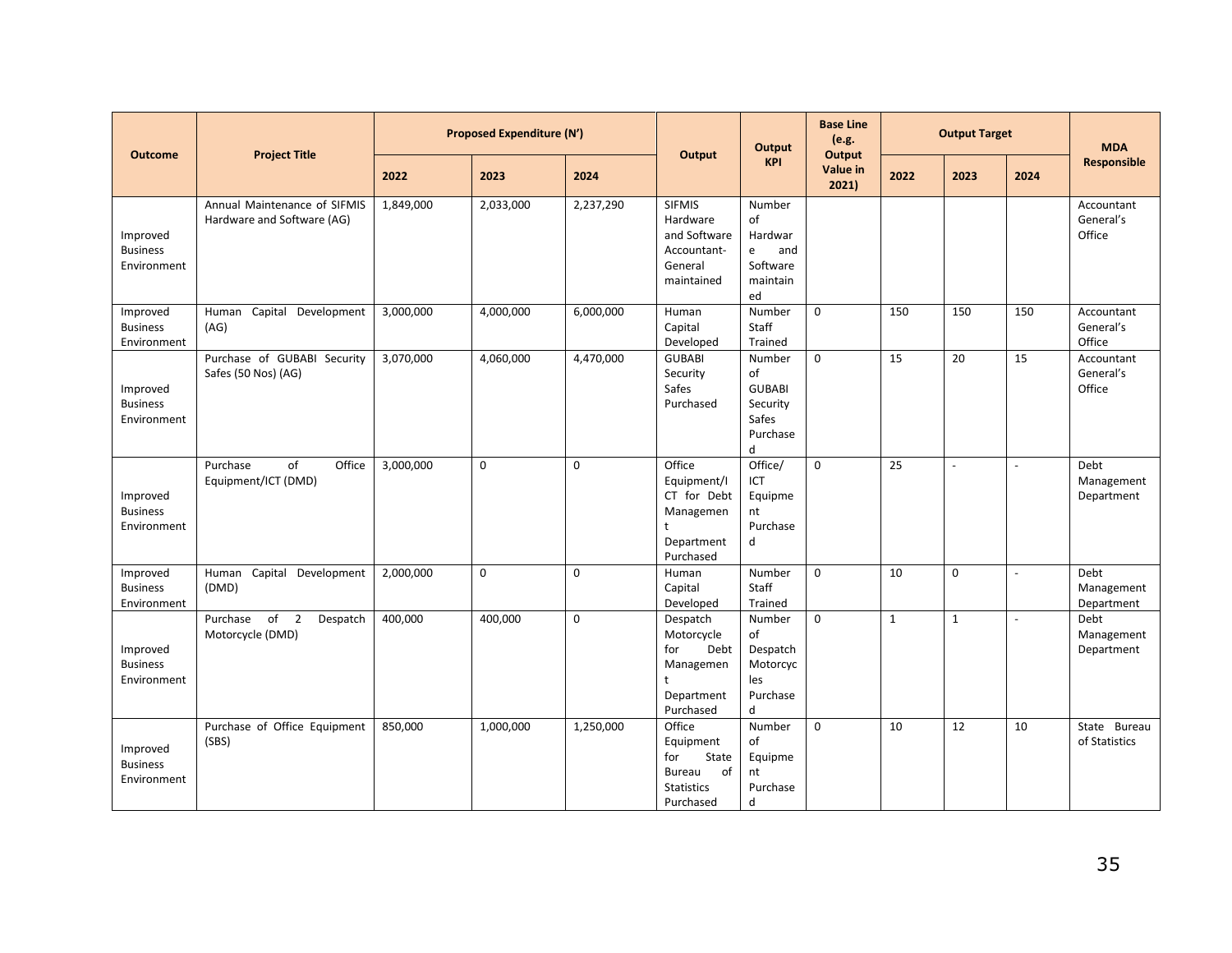| <b>Outcome</b>                                                             | <b>Project Title</b>                                                                    |           | <b>Proposed Expenditure (N')</b> |             | Output                                                                                                           | Output                                                               | <b>Base Line</b><br>(e.g.<br><b>Output</b> |                | <b>Output Target</b> |                | <b>MDA</b>                                                               |
|----------------------------------------------------------------------------|-----------------------------------------------------------------------------------------|-----------|----------------------------------|-------------|------------------------------------------------------------------------------------------------------------------|----------------------------------------------------------------------|--------------------------------------------|----------------|----------------------|----------------|--------------------------------------------------------------------------|
|                                                                            |                                                                                         | 2022      | 2023                             | 2024        |                                                                                                                  | <b>KPI</b>                                                           | Value in<br>2021                           | 2022           | 2023                 | 2024           | <b>Responsible</b>                                                       |
| Improved<br><b>Business</b><br>Environment                                 | Refurbishment<br>And<br>Of<br>Maintenance<br>Vehicles<br>(AGLG)                         | 1,000,000 | 1,000,000                        | 1,000,000   | Vehicles<br>Refurbished<br>and<br>Maintained                                                                     | Number<br>of<br>Vehicles<br>Refurbish<br>ed<br>and<br>Maintain<br>ed | $\mathbf 0$                                | 10             | 10                   | 10             | Auditor<br>General<br>for<br>Local<br>Government                         |
| Improved<br><b>Business</b><br>Environment                                 | Purchase of Two Laptops with<br>Printers (AGLG                                          | 400,000   | $\mathbf 0$                      | 400,000     | $\overline{2}$<br>Laptops<br>with Printers<br>for Auditor<br>General for<br>Local<br>Government<br>Purchased     | Number<br>of<br>Laptops<br>Purchase<br>d                             | $\mathbf 0$                                | $\mathbf{1}$   | $\mathbf 0$          | $\mathbf{1}$   | Auditor<br>for<br>General<br>Local<br>Government                         |
| Improved<br>Access<br>to<br>Reliable<br>Public<br>Financial<br>Information | Loan Recovery (MCA)                                                                     | 3,000,000 | 3,630,000                        | 3,993,000   | Amount<br>of<br>Loan<br>recovered                                                                                | Amount<br>of Loan<br>recovere<br>d                                   | $\mathbf 0$                                | 12,000,0<br>00 | 11,500,0<br>00       | 13,000,0<br>00 | Micro<br>credit<br>Agency                                                |
| Improved<br><b>Business</b><br>Environment                                 | Purchase of Office Equipment<br>(MCA)                                                   | 1,500,000 | 1,000,000                        | 1,250,000   | Office<br>Equipment<br>Purchased                                                                                 | Number<br>of<br>Equipme<br>nt<br>Purchase<br>d                       | $\mathsf 0$                                | 25             | 15                   | 10             | of<br>Ministry<br>Commerce<br>and Industry                               |
| Improved<br><b>Budget</b><br>Performance                                   | Deployment of ICT Facility in the<br>Ministry of Economic Planning<br>and Budget (MEPB) | 1,849,000 | 2,033,900                        | 2,237,000   | ICT Facility in<br>the Ministry<br>of Economic<br>Planning and<br><b>Budget</b><br>(MEPB)<br>deployed            | Number<br>of<br>equipme<br>nt<br>deployed                            | $\mathbf 0$                                | 40             | 10                   | 10             | $\overline{of}$<br>Ministry<br>Economic<br>Planning and<br><b>Budget</b> |
| Improved<br><b>Business</b><br>Environment                                 | Purchase of Office Furniture<br>and Fittings (MEPB)                                     | 2,000,000 | 5,000,000                        | $\mathbf 0$ | Office<br>Furniture<br>and Fittings<br>for Ministry<br>of Economic<br>Planning and<br><b>Budget</b><br>purchased | Number<br>of Office<br>Furniture<br>and<br>Fittings<br>purchase<br>d | $\mathbf 0$                                | 20             | 5                    | $\sim$         | of<br>Ministry<br>Economic<br>Planning and<br><b>Budget</b>              |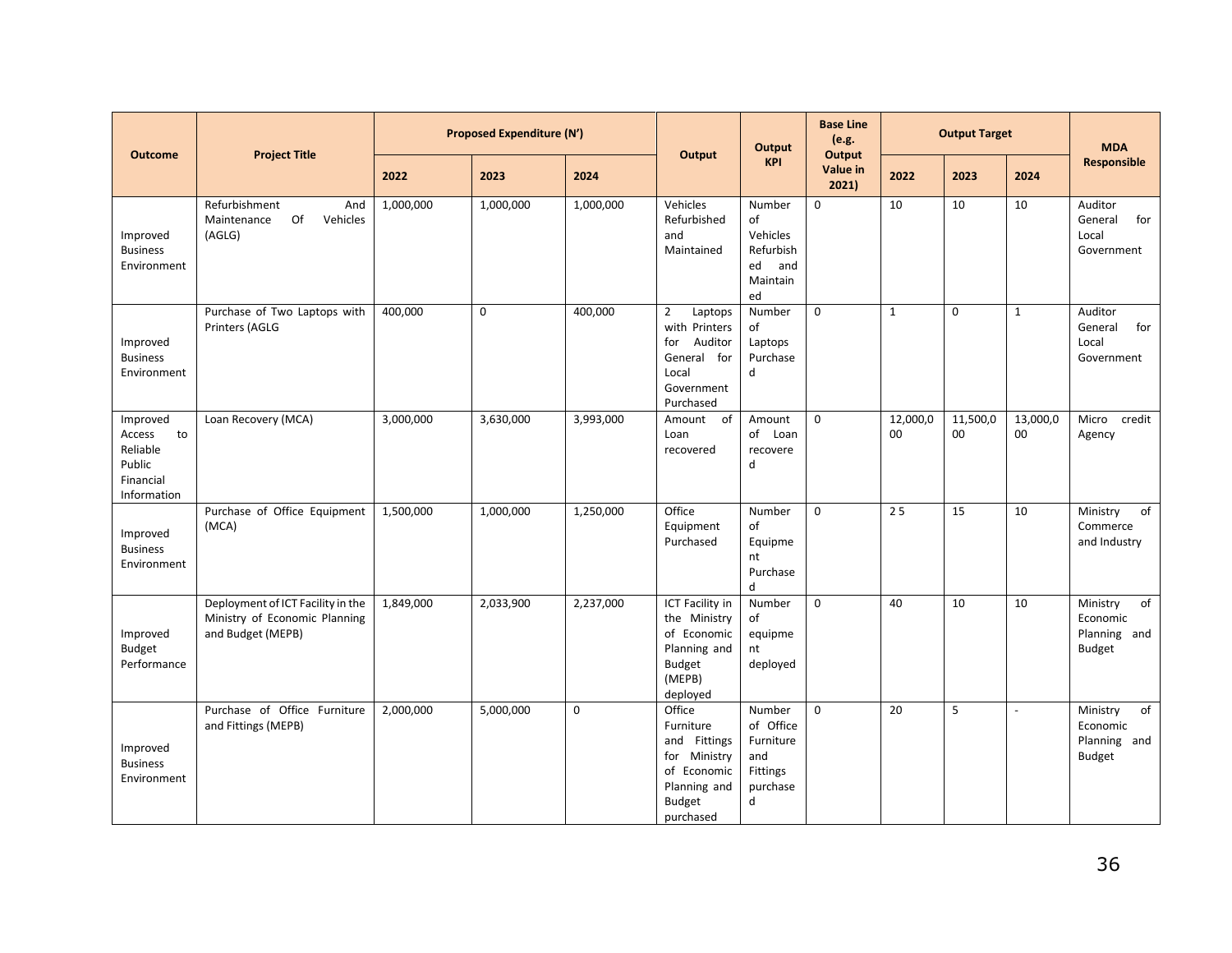| <b>Outcome</b>                                                             | <b>Project Title</b>                                                                                                               | <b>Proposed Expenditure (N')</b> |            |                | Output                                                                                                   | Output                                                        | <b>Base Line</b><br>(e.g.<br>Output | <b>Output Target</b> |                          |                | <b>MDA</b>                                                  |
|----------------------------------------------------------------------------|------------------------------------------------------------------------------------------------------------------------------------|----------------------------------|------------|----------------|----------------------------------------------------------------------------------------------------------|---------------------------------------------------------------|-------------------------------------|----------------------|--------------------------|----------------|-------------------------------------------------------------|
|                                                                            |                                                                                                                                    | 2022                             | 2023       | 2024           |                                                                                                          | <b>KPI</b>                                                    | Value in<br>2021)                   | 2022                 | 2023                     | 2024           | <b>Responsible</b>                                          |
| Improved<br><b>Budget</b><br>Performance                                   | Implementation<br>of<br><b>Budget</b><br>Reform in SFTAS Programme<br>(MEPB)                                                       | 2,000,000                        | 0          | 0              | <b>Budget</b><br>Reform<br>in<br><b>SIFTAS</b><br>Programme<br>Implemente<br>d                           | Number<br>of<br>reforms<br>impleme<br>nted                    | $\mathbf 0$                         | 20                   | $\overline{\phantom{0}}$ | $\overline{a}$ | Ministry<br>of<br>Economic<br>Planning and<br><b>Budget</b> |
| Improved<br><b>Business</b><br>Environment                                 | Human Capital Development<br>(ONDIPA)                                                                                              | 20,000,000                       | 18,000,000 | 18,000,000     | Human<br>Capital<br>developed                                                                            | Number<br>of Staff<br>trained                                 | $\mathbf 0$                         | 50                   | 45                       | 45             | <b>ONDIPA</b>                                               |
| Improved<br>Access<br>to<br>Reliable<br>Public<br>Financial<br>Information | of<br>Valuation<br>Government<br>Assets<br>(Properties/Plants/Equipment<br>etc.) in compliance with IPSAS<br>Accrual concept. (AG) | 5,000,000                        | 2,000,000  | 2,000,000      | Government<br>Assets<br>Valued                                                                           | Number<br>of Assets<br>Valued                                 | $\mathbf 0$                         | 100                  | 20                       | 20             | Accountant<br>General's<br>Office                           |
| Improved<br><b>Business</b><br>Environment                                 | Purchase of 1 Toyota Avensis<br>with Accessories for the AG                                                                        | 5,045,000                        | 0          | 0              | $\mathbf{1}$<br>Toyota<br>Avensis for<br>Accountant<br>General<br>Purchased                              | Number<br>of Toyota<br>Purchase<br>d                          | $\Omega$                            | $\mathbf{1}$         | $\overline{a}$           |                | Accountant<br>General's<br>Office                           |
| Improved<br><b>Business</b><br>Environment                                 | Procurement of Laptops with<br>Accessories for SIFMIS SMEs &<br>Help Desk Officers (90 SMEs +<br>73 HDOs) 163Nos @ N250000<br>(AG) | 10,000,000                       | 11,000,000 | $\overline{a}$ | 90<br>Laptops<br>with<br>Accessories<br><b>SIFMIS</b><br>for<br>SMEs & Help<br>Desk Officers<br>Procured | Number<br>of<br>Laptops<br>Procured                           | $\mathbf 0$                         | 45                   | 45                       | $\sim$         | Accountant<br>General's<br>Office                           |
| Improved<br><b>Business</b><br>Environment                                 | Purchase of Furniture and<br>Fittings for the Treasury House<br>(AG)                                                               | 2,000,000                        | 2,500,000  | 0              | Furniture<br>and Fittings<br>for<br>the<br>Treasury<br>House<br>Purchased                                | Number<br>of<br>Furniture<br>and<br>fittings<br>purchase<br>d | $\mathbf 0$                         | 20                   | 25                       | $\blacksquare$ | Accountant<br>General's<br>Office                           |
| Improved<br><b>Business</b><br>Environment                                 | Purchase of office equipment-<br>machines,<br>shredding<br>refrigerators<br>photocopiers,<br>printers and scanners, etc (AG)       | 3.000.000                        | 600.000    | $\Omega$       | office<br>equipment-<br>shredding<br>machines,<br>refrigerators<br>photocopiers<br>, printers and        | Number<br>of Office<br>Equipme<br>nt<br>purchase<br>d         | $\Omega$                            | 30                   | 5                        | $\sim$         | Accountant<br>General's<br>Office                           |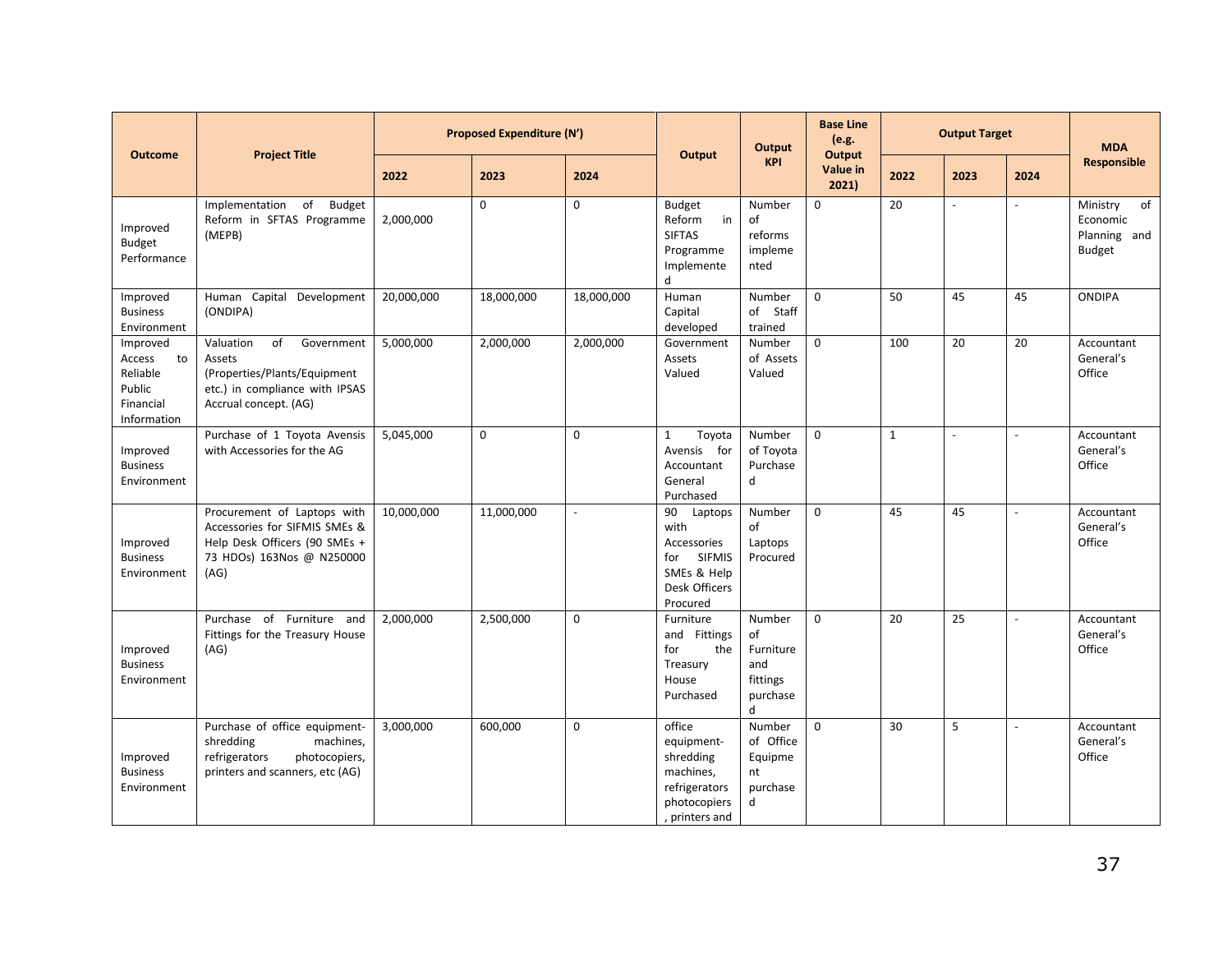| <b>Outcome</b>                                                             | <b>Project Title</b>                                                     |            | <b>Proposed Expenditure (N')</b> |            | Output                                      | Output                                                 | <b>Base Line</b><br>(e.g.<br>Output<br><b>KPI</b> |                | <b>Output Target</b> |                |                                                             | <b>MDA</b> |
|----------------------------------------------------------------------------|--------------------------------------------------------------------------|------------|----------------------------------|------------|---------------------------------------------|--------------------------------------------------------|---------------------------------------------------|----------------|----------------------|----------------|-------------------------------------------------------------|------------|
|                                                                            |                                                                          | 2022       | 2023                             | 2024       |                                             |                                                        | Value in<br>2021)                                 | 2022           | 2023                 | 2024           | Responsible                                                 |            |
|                                                                            |                                                                          |            |                                  |            | scanners, etc<br>Purchased                  |                                                        |                                                   |                |                      |                |                                                             |            |
| Improved<br><b>Business</b><br>Environment                                 | Purchase of 4<br>Motorcycles<br>(AGLG)                                   | 800,000    | $\mathbf 0$                      | 1,000,000  | 4<br>Motorcycles<br>Purchased               | Number<br>of<br>Motorcyc<br>les<br>purchase<br>d       | $\mathbf 0$                                       | $\overline{2}$ | $\overline{a}$       | $\overline{2}$ | Auditor<br>General<br>for<br>Local<br>Government<br>Office  |            |
| Improved<br><b>Business</b><br>Environment                                 | Capital Development<br>Human<br>(AGLG)                                   | 7,000,000  | 8,000,000                        | 9,000,000  | Human<br>Capital<br>Developed               | Number<br>of Staff<br><b>Trained</b>                   | $\Omega$                                          | 35             | 40                   | 45             | Auditor<br>General<br>for<br>Local<br>Government<br>Office  |            |
| Improved<br>Access<br>to<br>Reliable<br>Public<br>Financial<br>Information | Registration and Organisation<br>of Artisans in the State (MOCI)         | 15,000,000 | 25,000,000                       | 0          | Artisans<br>registered<br>and<br>orientated | Number<br>of<br>Artisans<br>trained                    | $\mathbf 0$                                       | 1000           | 3000                 | $\mathbf 0$    | of<br>Ministry<br>Commerce<br>and Industry                  |            |
| Improved<br><b>Business</b><br>Environment                                 | Purchase of 20 Motorcycles<br>(MCA)                                      | 4,000,000  | 4,000,000                        | 0          | 20<br>Motorcycles<br>Purchased              | Number<br>of<br>Motorcyc<br>les<br>purchase<br>d       | $\mathbf 0$                                       | 10             | 10                   | $\blacksquare$ | Micro<br>credit<br>Agency                                   |            |
| Improved<br><b>Budget</b><br>Performance                                   | Development of State Home<br>Grown Plans - SDP, LGDPs and<br>CDPs (MEPB) | 49,037,000 | 60,640,000                       | 60,915,000 | State Home<br>Grown Plans<br>developed      | Number<br>of plans<br>develope<br>d                    | $\mathbf 0$                                       | 30             | 30                   | 40             | Ministry<br>of<br>Economic<br>Planning and<br><b>Budget</b> |            |
| Improved<br>to<br>Access<br>Reliable<br>Public<br>Financial<br>Information | SIFTAS Project (MoF)                                                     | 15,000,000 | $\mathbf 0$                      | $\Omega$   | <b>SIFTAS</b><br>Project<br>Implemente<br>d | Percenta<br>of<br>ge<br>projects<br>Impleme<br>ntation | $\mathbf 0$                                       | 100            | $\overline{a}$       |                | $\overline{of}$<br>Ministry<br>Finance                      |            |
| Improved<br><b>Business</b><br>Environment                                 | Rehabilitation and renovation<br>of Trade fair complex                   | 2,000,000  | 2,310,000                        | 2,510,000  | Trade<br>fair<br>complex<br>rehabilitated   | Percenta<br>ge<br>of<br>rehabilita<br>tion             | $\mathbf 0$                                       | 30%            | 70%                  | 100%           | for<br>Agency<br>Commerce                                   |            |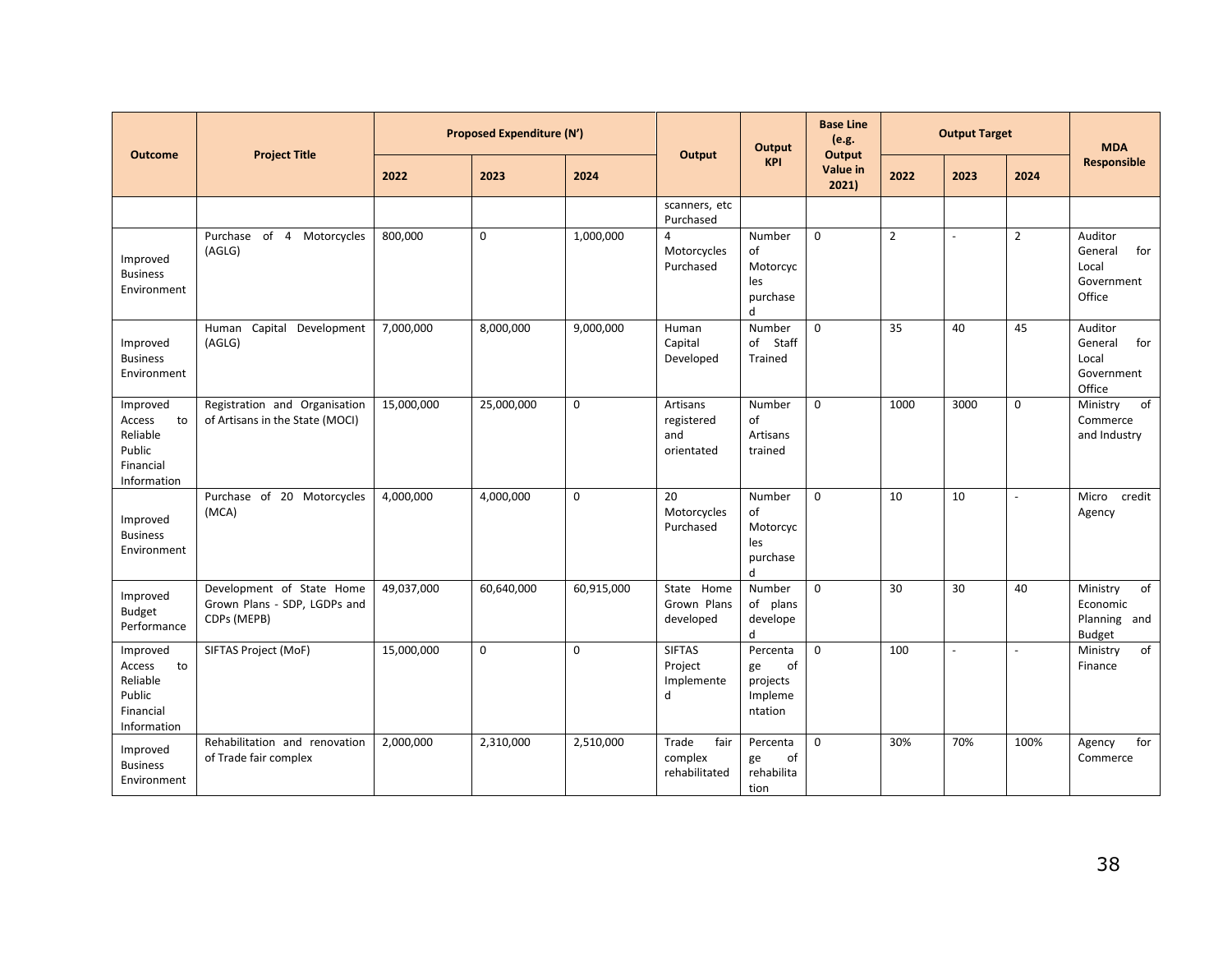| <b>Outcome</b>                                                             | <b>Project Title</b>                                                    | <b>Proposed Expenditure (N')</b> |               |               | Output                            | Output                                                               | <b>Base Line</b><br>(e.g.<br>Output | <b>Output Target</b> |      |      | <b>MDA</b>                               |
|----------------------------------------------------------------------------|-------------------------------------------------------------------------|----------------------------------|---------------|---------------|-----------------------------------|----------------------------------------------------------------------|-------------------------------------|----------------------|------|------|------------------------------------------|
|                                                                            |                                                                         | 2022                             | 2023          | 2024          |                                   | <b>KPI</b>                                                           | Value in<br>2021                    | 2022                 | 2023 | 2024 | Responsible                              |
| Improved<br>to<br>Access<br>Reliable<br>Public<br>Financial<br>Information | Computation of Indicators to<br>monitor<br>State<br>Development<br>Plan | 3,500,000                        | 2,750,000     | 3,025,000     | Developmen<br>Plans<br>Indicators | Number<br>of<br>Develop<br>ment<br>Plan<br>Indicator<br>Compute<br>α | 0                                   | 50                   | 30   | 20   | of<br><b>Bureau</b><br><b>Statistics</b> |
| Total                                                                      |                                                                         | 973,153,419                      | 1,070,468,761 | 1,177,515,637 |                                   |                                                                      |                                     |                      |      |      |                                          |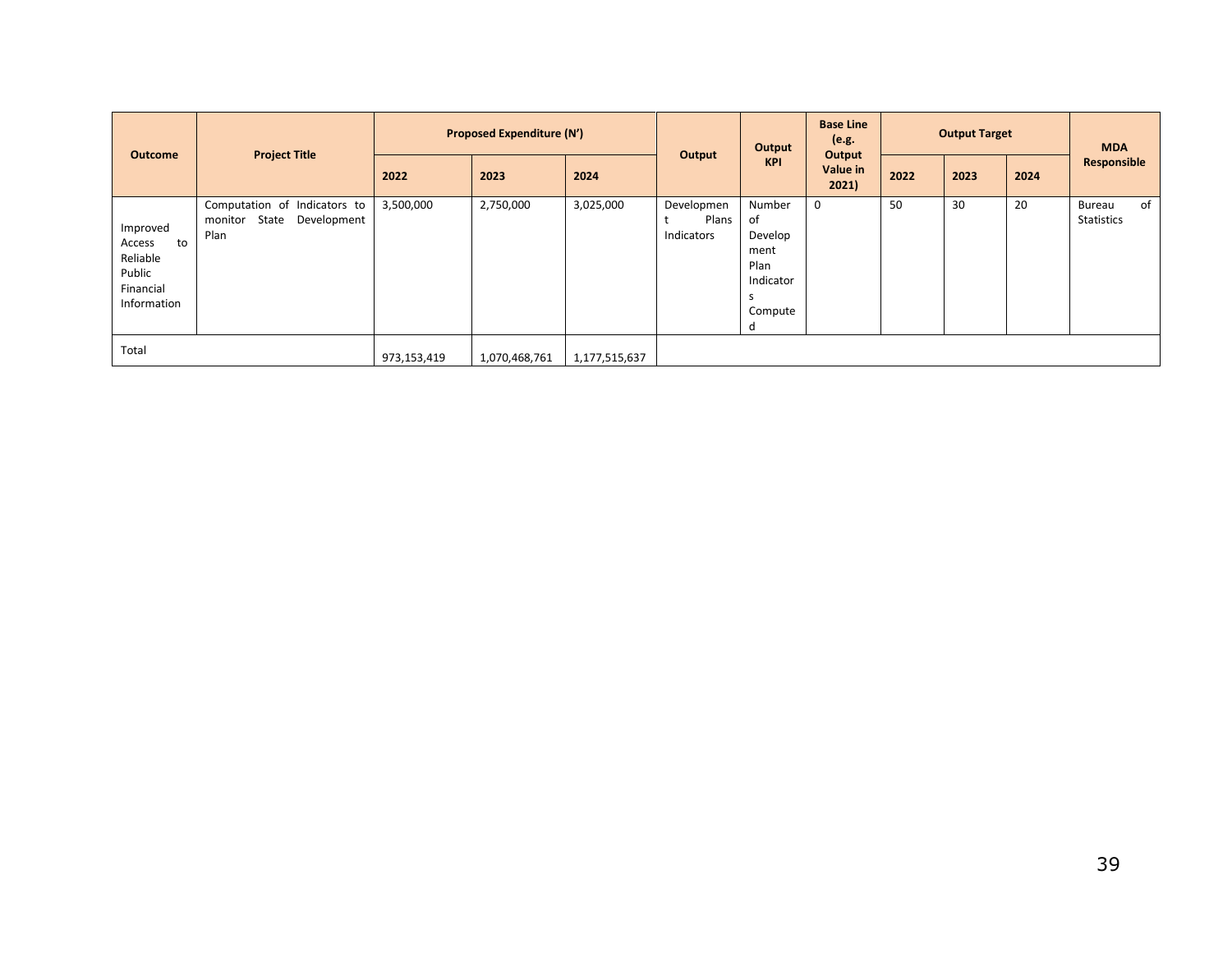### <span id="page-39-0"></span>**3.8 Justification**

In costing the projects, the Bureau for Public Procurement (BPP) benchmark prices were taken into consideration. The obvious benefits of these are that they bring about fair value for projects, appropriate costing, and effective utilization of State's resources. Thereafter, the strategies chosen were in line with the sector's key policy priorities, ensuring that only projects with high ranks and which were within the indicative budget ceilings were selected, other projects requiring higher proposed expenditures above the budget ceilings were rolled-over to the outer years of the MTSS period. With these strategies, the projects would have expected impact on the overall sectorial objectives.

### <span id="page-39-1"></span>**3.9 Responsibilities and Operational Plan**

| <b>Responsibilities</b>                              | <b>MEDAs</b>                             |
|------------------------------------------------------|------------------------------------------|
| Consolidating<br>extending<br>and<br>the<br>State's  | Ondo State Internal Revenue Service      |
| revenue base; Improving the efficiency of            | and                                      |
| collection which is essential to sound PFM; and      | Office of the Accountant- General        |
| Ensuring full and timely accounting of all           |                                          |
| government revenues and receipts.                    |                                          |
| Crafting of State's Long-Term and Medium-Term        | Ministry of Economic Planning and Budget |
| Preparation of Multi-Year<br>Plans;<br><b>Budget</b> |                                          |
| Framework (MYBF); and cordination of MTSS            |                                          |
| and Budgets including development of Work            |                                          |
| Plans.                                               |                                          |
| Ensuring that annual and/or multi-year budget is     | Ministry of Economic Planning and Budget |
| based on a medium to long term framework;            |                                          |
| Ensuring a participatory and transparent budget      |                                          |
| by ensuring that all stakeholders' inputs are        |                                          |
| considered and incorporated into the budget;         |                                          |
| and Ensuring that the budget reflect overall         |                                          |
| economic policy (both in focus and scale);           |                                          |
| Putting in place guidelines that are consistent      | Office of the Auditor-General            |
| principles of transparency,<br>fairness,<br>with     | Office of the Accountant-General         |
| openness and value for money; and                    | <b>Bureau of Public Procurement</b>      |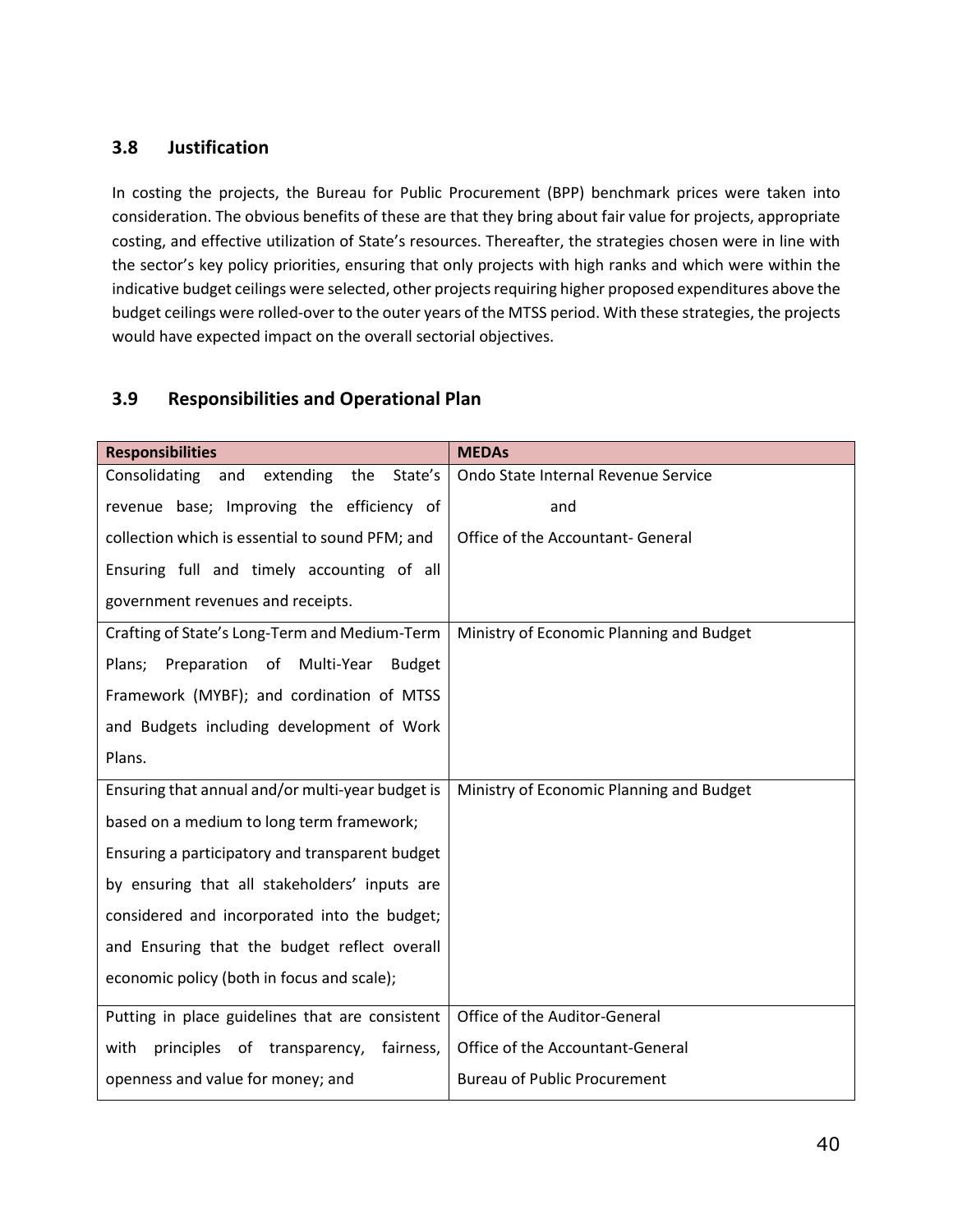| Strict scrutinized and accountable procurement    |                                 |
|---------------------------------------------------|---------------------------------|
| procedures, with regard to tender processes.      |                                 |
| Put in place conducive business environment       | Agency for Commerce, Industry   |
| and efficient incentives to<br>effective<br>and   | and Cooperative Services /      |
| investors                                         | ONDIPA.                         |
|                                                   |                                 |
| Generating<br>disseminating<br>statistical<br>and | Ondo State Bureau of Statistics |
| information relating to the social and economic   | (ODSBS)                         |
| conditions of inhabitants of the State to enhance |                                 |
| planning and budgeting                            |                                 |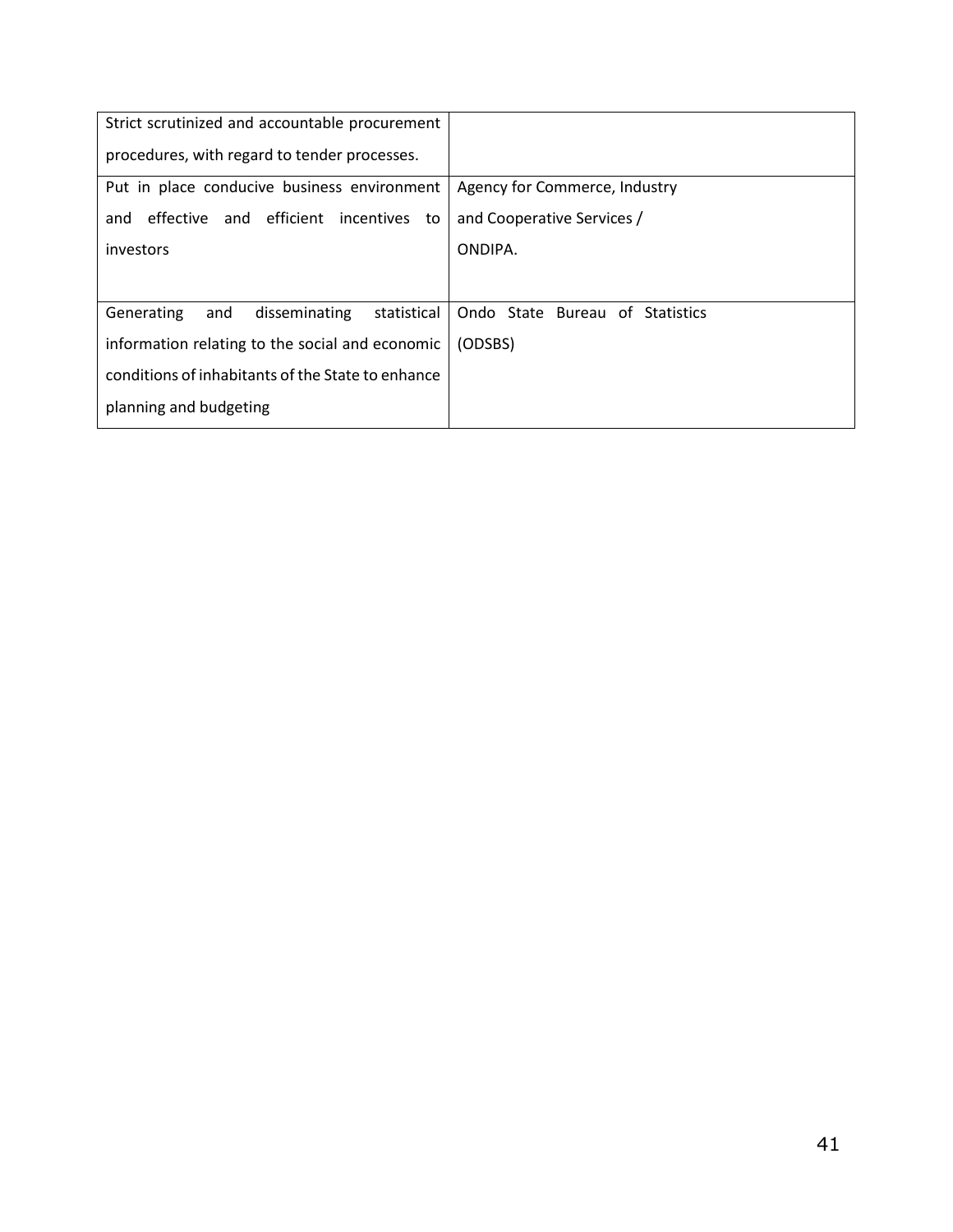### <span id="page-41-0"></span>**Chapter Four: Three Year Expenditure Projections**

### <span id="page-41-1"></span>**4.1 The process used to make Expenditure Projections**

The proposed costs of the projects were arrived at, after considering the current market values of items/projects, the effect of inflationary tendencies in following years, and the benchmark prices by the Bureau of Public Procurement (BPP).

### <span id="page-41-2"></span>**4.2 Outline Expenditure Projections**

The sum of  $\text{\#}0.862$  Billion was approved as personnel cost for 2021. As at June 2021, the actual expenditure stood at N0.295Billion. Projecting for the three years of the MTSS period (2022– 2024), the sum of  $\mu$ 0.948 billion was proposed for 2022,  $\mu$ 1.043 billion for 2023 and  $\mu$ 1.147 billion for 2024, bearing in mind the event of workers' promotion and employment of new workers into the service.

For Overhead cost, the sum of N718 million was approved as overhead cost for 2021. As at June 2021, the actual expenditure stood at #300.305 million. Projecting for the three years of the MTSS period (2022 -2024), the sum of  $\mu$ 790,207,000 was proposed for 2022,  $\mu$ 869,227,700 for 2023 and  $\mu$ 956,150,470.0 for 2024 after considering need to downscale on the cost of governance.

Comparing the total proposed expenditure for capital and recurrent expenditure (personnel and overhead Costs) for year 2021, budgeted recurrent expenditure (personnel and overhead Costs) was N1,580,359,194.5 accounting for 18.60% of the Sector's budget. Projecting for the three years of the MTSS period (2022 – 2024), proposed recurrent expenditure (personnel and overhead Costs) for 2022 was N<sub>1.739</sub> billion, accounting for 64.1% of the Sector's budget while capital which was N<sub>0.973</sub> billion accounted for 35.9%. For year 2023, proposed recurrent expenditure (personnel and overhead Costs) was A 1.912 billion, accounting for 64.11% of the Sector's proposed budget while capital which was A 1.070 billion accounted for 35.89%. For year 2024, proposed recurrent expenditure (personnel and overhead Costs) was  $\frac{12.103}{1000}$  billion, accounting for 64.1% of the Sector's proposed budget while capital which was N1.178 billion accounted for 35.9%.